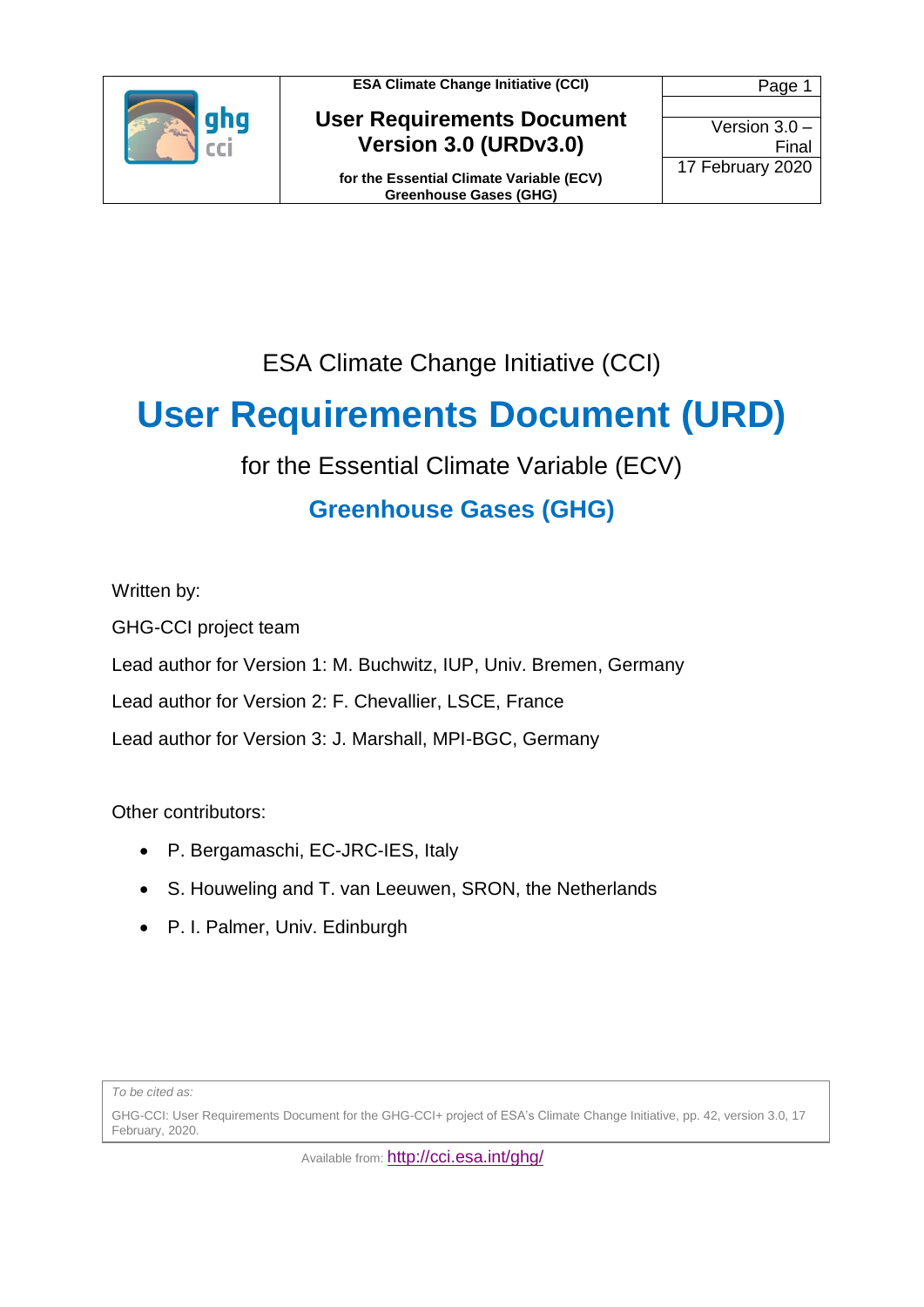

#### **User Requirements Document Version 3.0 (URDv3.0)**

**for the Essential Climate Variable (ECV) Greenhouse Gases (GHG)**

Page 2 Version 3.0 – Final 17 February 2020

### **Change log:**

| <b>Version Nr.</b>    | Date         | <b>Status</b>                                                                                           | <b>Reason for</b><br>change                                                                                                                                     |
|-----------------------|--------------|---------------------------------------------------------------------------------------------------------|-----------------------------------------------------------------------------------------------------------------------------------------------------------------|
| Version 1 - Final     | 3 Feb. 2011  | Final version<br>Author: M. Buchwitz; Major<br>contributions: F. Chevallier,<br>P. Bergamaschi, I. Aben | New document                                                                                                                                                    |
| Version 2 - Final     | 28 July 2014 | <b>Final version</b><br>Author: F. Chevallier;<br>Contributions: M. Buchwitz                            | Full revision for Phase 2<br>of GHG-CCI. All sections<br>touched.                                                                                               |
| Version $2.1 -$ Final | 19 Oct. 2016 | <b>Final version</b><br>Contributions: P.<br>Bergamaschi, F. Chevallier,<br>P. Palmer;                  | - Update of the stability<br>requirement for CH <sub>4</sub> ,<br>- Clarification in the<br>definition of stability (to<br>cover inter-annual error<br>changes) |
| Version 3.0 - Final   | 17 Feb. 2020 | <b>Final version</b><br>Author: J Marshall;<br>Contributions: F. Chevallier                             | Full revision for GHG-<br>CCI+. All sections<br>changed to reflect<br>current state of both<br>project and available<br>satellites.                             |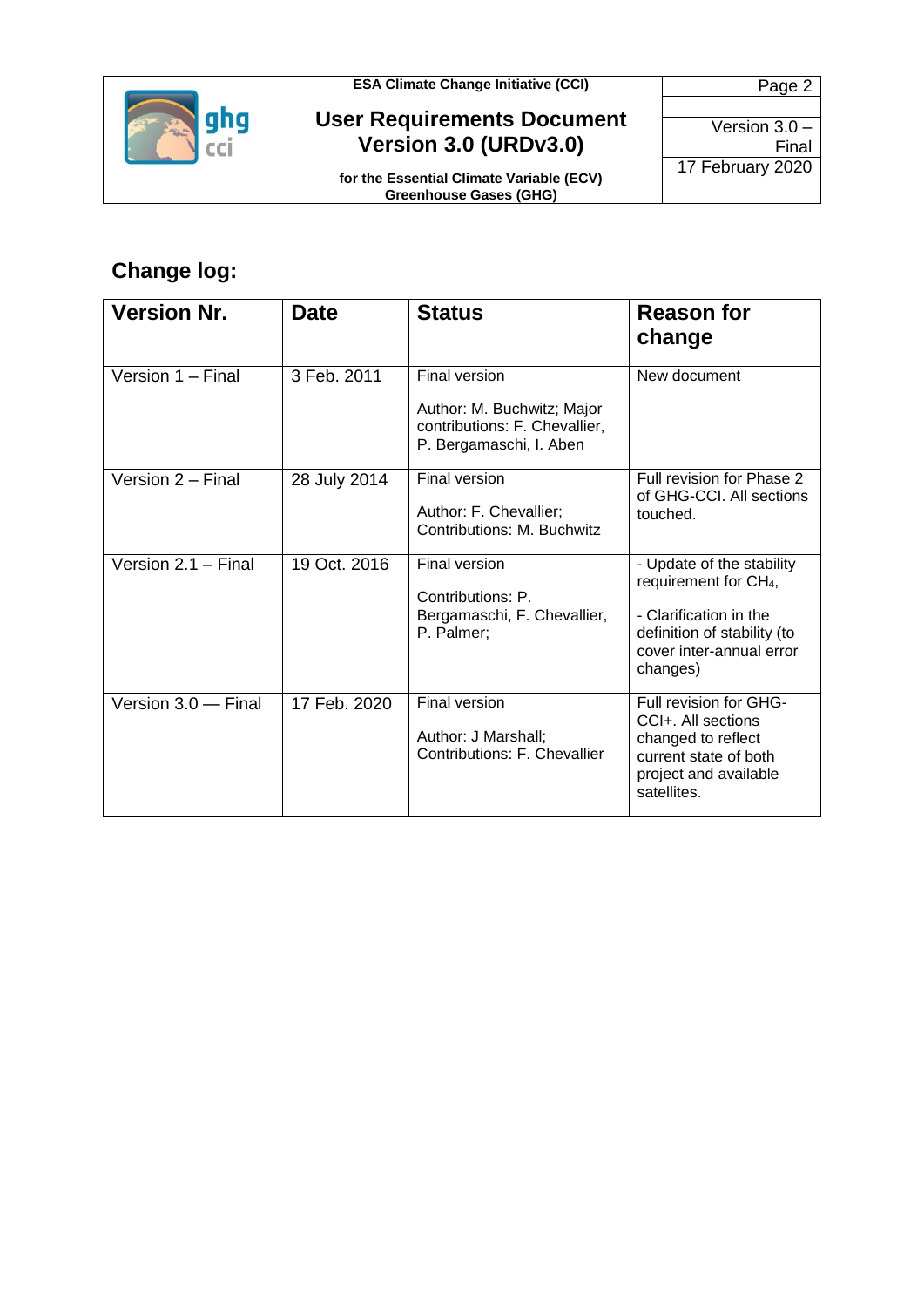

# User Requirements Document<br>Version 3.0 (URDv3.0)

for the Essential Climate Variable (ECV)<br>Greenhouse Gases (GHG)

Page 3 Version  $3.0 -$ Final 17 February 2020

### **Table of Contents**

| $\mathbf 1$ |     |  |
|-------------|-----|--|
| 2           |     |  |
| 3           |     |  |
| 4           |     |  |
| 5           |     |  |
|             | 5.1 |  |
|             | 5.2 |  |
|             | 5.3 |  |
|             | 5.4 |  |
|             | 5.5 |  |
|             | 5.6 |  |
| 6           |     |  |
| 7           |     |  |
|             | 7.1 |  |
|             | 7.2 |  |
|             |     |  |
|             | 7.3 |  |
|             | 7.4 |  |
|             | 7.5 |  |
| 8           |     |  |
|             | 8.1 |  |
|             | 8.2 |  |
|             | 8.3 |  |
|             | 8.4 |  |
| 9           |     |  |
| 10          |     |  |
| 11          |     |  |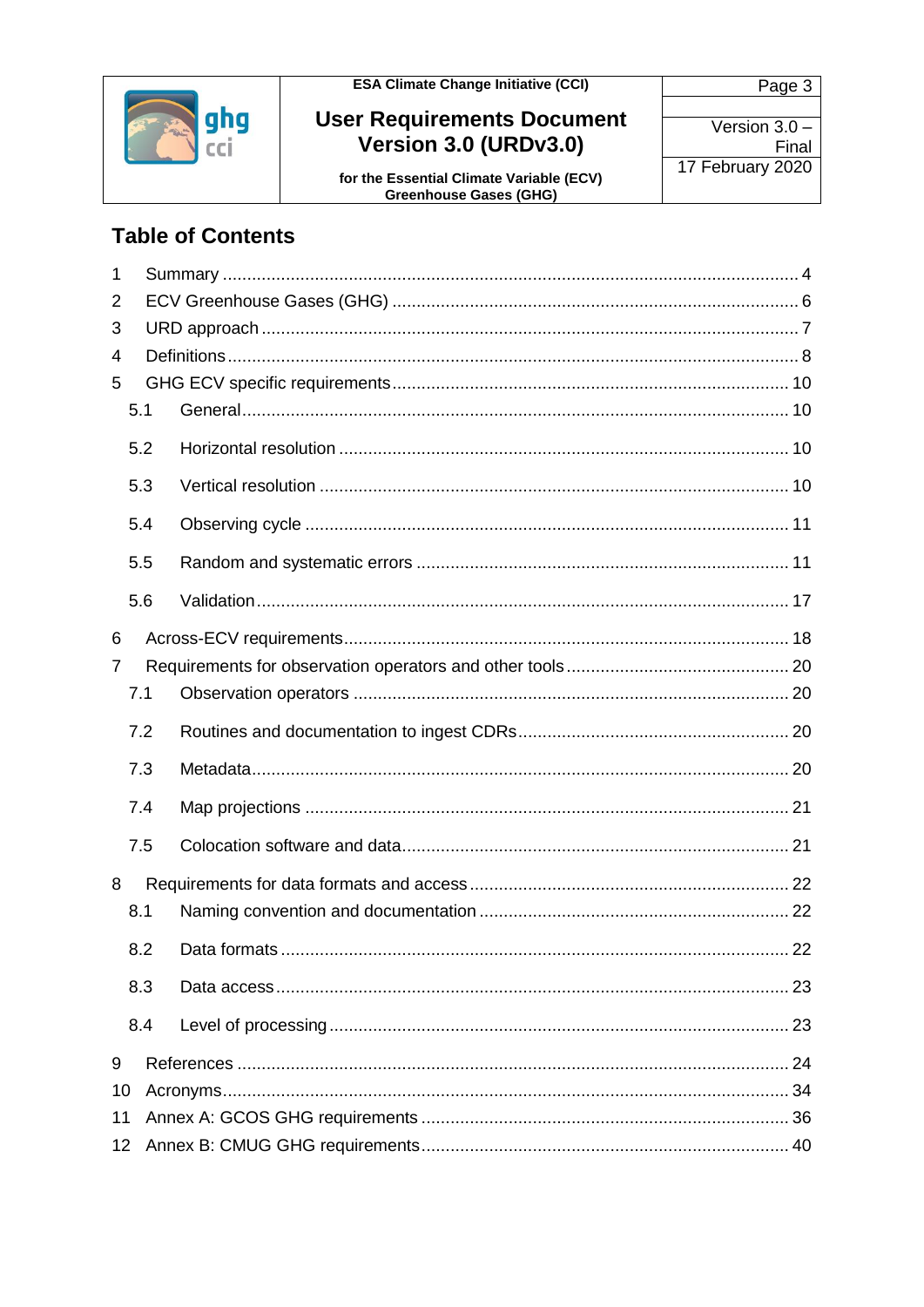

#### **User Requirements Document Version 3.0 (URDv3.0)**

**for the Essential Climate Variable (ECV) Greenhouse Gases (GHG)**

### <span id="page-3-0"></span>**1 Summary**

This document states users' requirements for the products of ESA's GHG-CCI project **/Buchwitz et al., 2013/**. The original version of the report was a deliverable of the GHG-CCI project, and is itself a deliverable of this project.

The GHG-CCI project [\(http://cci.esa.int/ghg/\)](http://cci.esa.int/ghg/) is one of several projects of ESA's Climate Change Initiative (CCI) **/Hollmann et al., 2013/**. It is led by the Institute of Environmental Physics (IUP), University of Bremen, Germany, (Science Leader: M. Buchwitz) supported by Project Manager M..Reuter and Deputy Project Manager O. Schneising. Following the initial Phase from 2010 to 2013 and the follow-on Phase 2 (2015-2018), the project now continues as GHG-CCI+, from 2019 to 2021. For the sake of simplicity, GHG-CCI is used to describe the project as a whole, and GHG-CCI+ is only used when describing elements specific to the current phase.

The GHG-CCI project aims at delivering the Essential Climate Variable (ECV) for Greenhouse Gases (GHG) from satellite measurements in line with the "Systematic observation requirements for satellite-based products for climate" as defined by GCOS (Global Climate Observing System, **/GCOS-154/**): "Product A.8.1. Retrievals of CO<sub>2</sub> and CH<sub>4</sub> of sufficient quality to estimate regional sources and sinks". The present user requirements exclusively address this application and may not apply to other applications or finer spatial scales.

Ideally, this objective requires satellite observations which are sensitive to near-surface concentration variations of  $CO<sub>2</sub>$  and  $CH<sub>4</sub>$ . Sensitivity close to the surface is critical for accurate surface flux estimation. Currently six satellite instruments have (or have had) this asset:

- SCIAMACHY on ENVISAT (operational from March 2002 to April 2012, measuring  $XCH<sub>4</sub>$  and  $XCO<sub>2</sub>$ )
- TANSO-FTS on board GOSAT (which has been operational since early 2009, observing  $XCH<sub>4</sub>$  and  $XCO<sub>2</sub>$ )
- its follow-on mission GOSAT-2 with instrument TANSO-FTS-2 (launched in October 2018, observing  $XCH<sub>4</sub>$  and  $XCO<sub>2</sub>$ )
- $\bullet$  OCO-2 (which was launched in July 2014, observing XCO<sub>2</sub>),
- TanSat (launched in December 2016, observing  $XCO<sub>2</sub>$ ),
- TROPOMI on Sentinel-5 Precursor (launched in 2017, observing XCH<sub>4</sub>),
- $\bullet$  OCO-3 (launched in May 2019, observing XCO<sub>2</sub>).

The following five data products can be retrieved from these instruments, which are relevant for GHG-CCI:

- Column-averaged dry air mole fractions of  $CO<sub>2</sub>$ , i.e.,  $XCO<sub>2</sub>$  (in ppm), from SCIAMACHY (nadir mode), TANSO-FTS, TANSO-FTS-2, OCO-2, OCO-3, and TanSat.
- Column-averaged dry air mole fractions of CH4, i.e., XCH<sup>4</sup> (in ppb), from SCIAMACHY (nadir mode), TANSO-FTS, TANSO-FTS-2, and TROPOMI.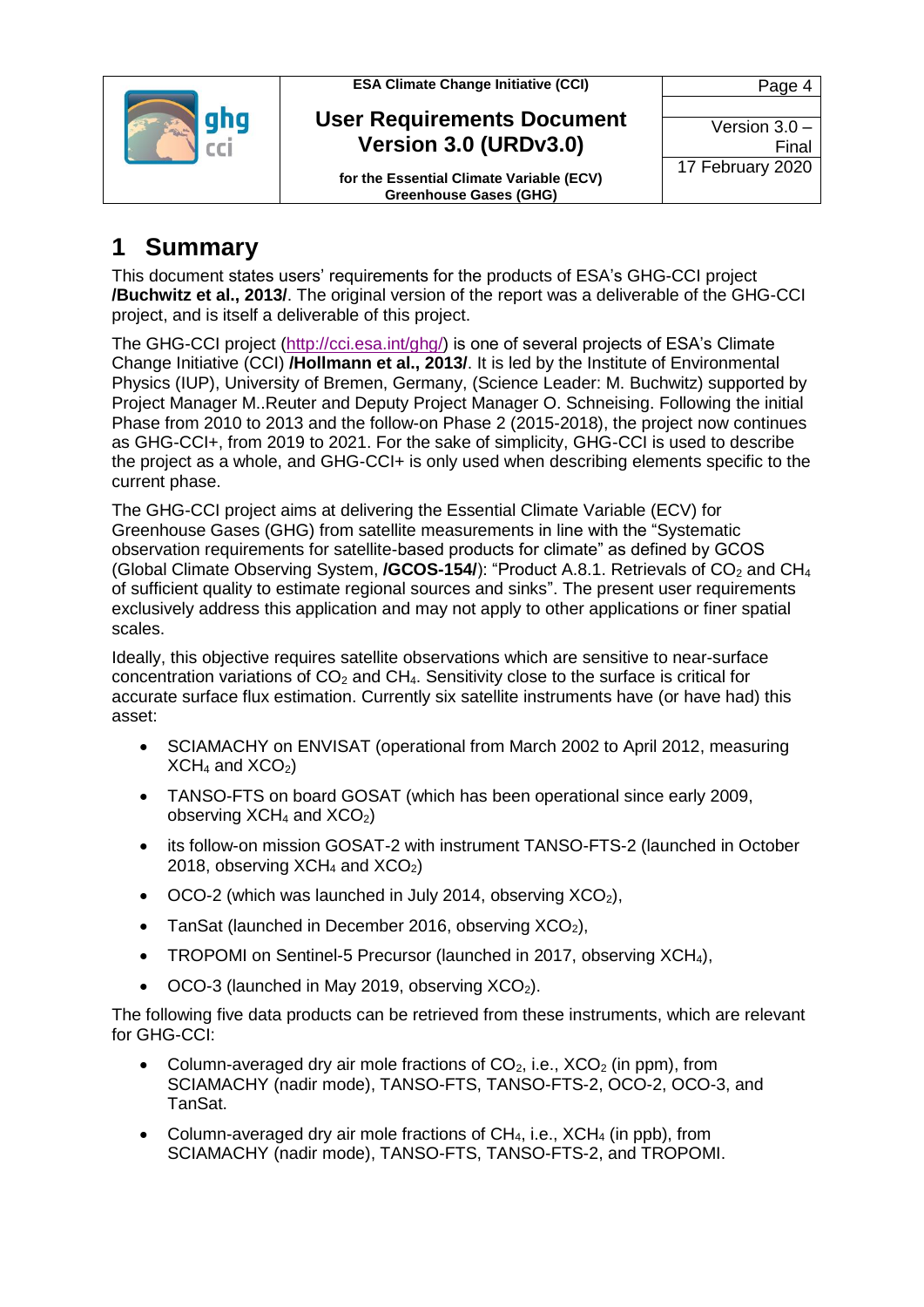| <b>ESA Climate Change Initiative (CCI)</b>                                | Page 5           |
|---------------------------------------------------------------------------|------------------|
| <b>User Requirements Document</b>                                         | Version $3.0 -$  |
| Version 3.0 (URDv3.0)                                                     | Final            |
| for the Essential Climate Variable (ECV)<br><b>Greenhouse Gases (GHG)</b> | 17 February 2020 |

While the previous phases of this project focussed primarily on products from SCIAMACHY and GOSAT, the GHG-CCI+ phase is focussed on new and emerging products, namely those from OCO-2, TANSO-FTS-2, TanSat, and TROPOMI. (OCO-3 data are not included, but also constitute a fundamentally different product lacking global coverage due to its orbit – on the International Space Station, ISS – and targeted observation strategy).

The present user requirements are based on peer-reviewed publications, other documents where user requirements have been formulated, and user consultation including users who are (also) involved in the Copernicus Atmosphere Monitoring Service (CAMS, [http://www.copernicus-atmosphere.eu/\)](http://www.copernicus-atmosphere.eu/). A close cooperation between GHG-CCI and CAMS has been established and maintained for this purpose.

Previous phases of GHG-CCI also developed algorithms and corresponding data products to obtain information on  $CO<sub>2</sub>$  and  $CH<sub>4</sub>$  in upper atmospheric layers, including mid/upper tropospheric  $CO<sub>2</sub>$  and/or  $CH<sub>4</sub>$  from AIRS and IASI, and upper tropospheric and stratospheric CO<sup>2</sup> profiles from ACE-FTS and CH<sup>4</sup> profiles from MIPAS and SCIAMACHY solar occultation. These products are not being considered in GHG-CCI+ and are not included in this URD.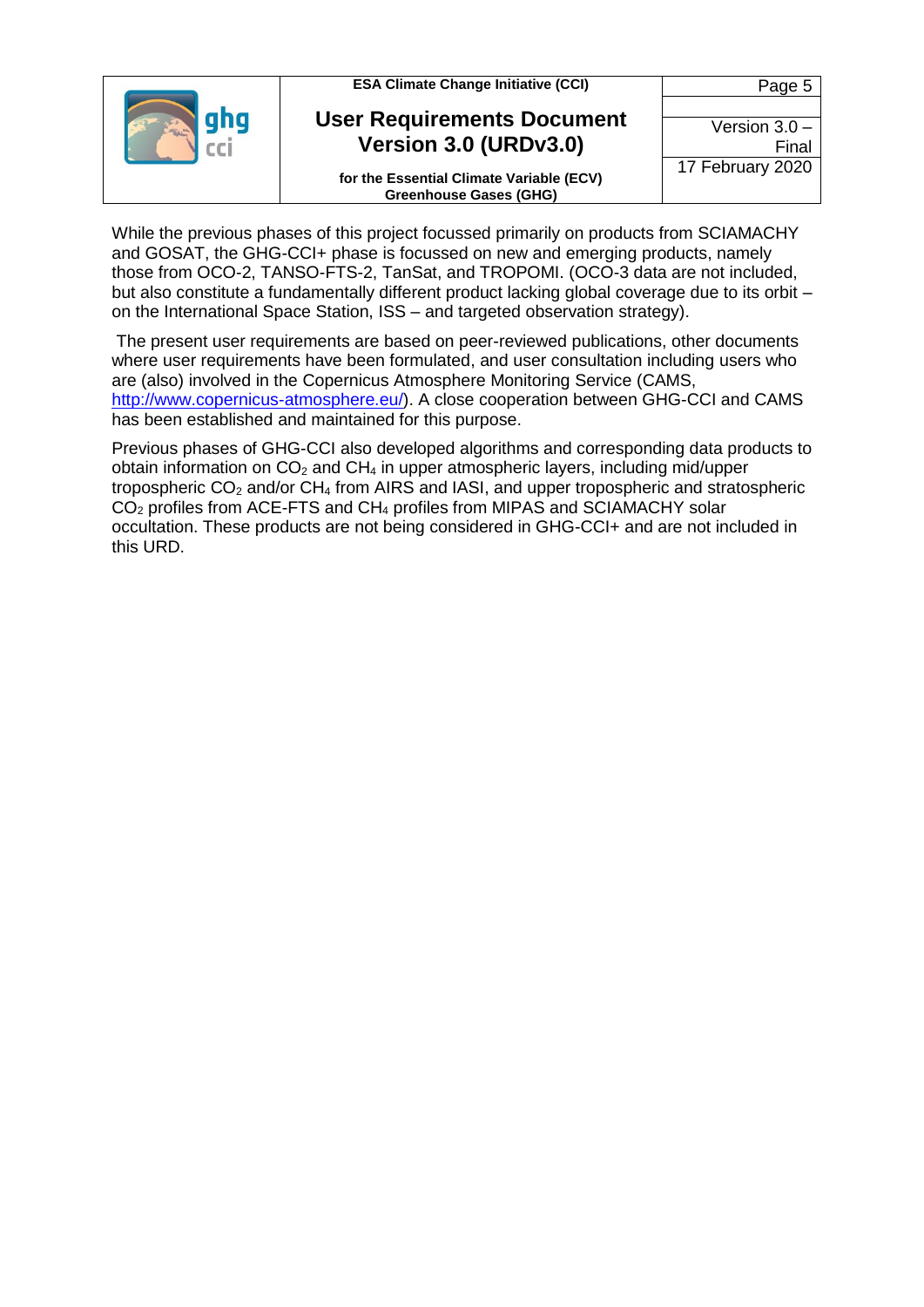

**User Requirements Document Version 3.0 (URDv3.0)**

Version 3.0 – Final 17 February 2020

Page 6

**for the Essential Climate Variable (ECV) Greenhouse Gases (GHG)**

### <span id="page-5-0"></span>**2 ECV Greenhouse Gases (GHG)**

What is the ECV GHG? The ECV GHG follows the definition of **/GCOS-154/** (see **Annex A**). The ECV GHG is a publicly-available database and corresponding documentation on satellite-retrieved GHG information for improved quantification of regional surface sources and sinks. This is currently only possible for the two most important anthropogenicallyinfluenced GHGs, carbon dioxide  $(CO<sub>2</sub>)$  and methane  $(CH<sub>4</sub>)$ . At present other anthropogenically-influenced GHGs are not well monitored from space.

Seven satellite instruments are sensitive to near-surface concentration changes of  $CO<sub>2</sub>$  and  $CH<sub>4</sub>$  and therefore can best deliver information on regional  $CO<sub>2</sub>$  and  $CH<sub>4</sub>$  surface fluxes: SCIAMACHY **/Burrows et al., 1995/** /**Bovensmann et al., 1999/** on board ENVISAT, TANSO-FTS on board GOSAT **/Kuze et al., 2010/ /Yokota et al., 2004/**, TANSO-FTS-2 on board GOSAT-2 /**Yoshida et al., 2019**/, OCO-2 **/Boesch et al., 2011/** /**Crisp et al., 2004**/, OCO-3 on the ISS /**Eldering et al., 2018**/, TROPOMI on board S5P /**Hu et al., 2018**/, and TanSat /**Yang et al., 2018**/.

Key input data for (inverse) modelling activities to obtain information on  $CO<sub>2</sub>$  and CH<sub>4</sub> regional surface fluxes are column-averaged dry air mole fractions of  $CO<sub>2</sub>$  and  $CH<sub>4</sub>$ , i.e., XCO<sup>2</sup> (in ppm) **/A-Scope, 2008/ /Baker et al., 2010/ /Barkley et al., 2006/ /Boesch et al., 2011/ /Bösch et al., 2006/ /Bréon et al., 2010/ /Bril et al., 2007a, 2007b, 2008, 2009/ /Buchwitz et al., 2000, 2005, 2013/ /Butz et al., 2009/ /Chevallier et al., 2005, 2007, 2009, 2010, 2014/ /Connor et al., 2008/ /Crisp et al., 2004/ /Eldering et al., 2017/ /Feng et al., 2009, 2016/ /Heymann et al., 2012a, 2012b/ /Houweling et al., 2004, 2005/ /Hungershoefer et al., 2010/ /Kaminski et al., 2010/ Miller et al., 2007/ /Nakajima et al., 2010/ /Oshchepkov et al., 2008, 2009/ /O'Dell et al., 2018/ /Rayner and O'Brien, 2001/ /Reuter et al., 2010, 2011, 2013/ /Schneising et al., 2008, 2010, 2011, 2012, 2013, 2014/ /Yokota et al., 2004/ /Yoshida et al., 2010, 2019/** and XCH<sup>4</sup> (in ppb) **/Bergamaschi et al., 2007, 2009/ /Bloom et al., 2010/ /Bousquet et al., 2010/ /Bréon et al., 2010/ /Buchwitz et al., 2000, 2005, 2013/ /Cressot et al., 2014/ /Frankenberg et al., 2005a, 2005b, 2006, 2008, 2011/ /Fraser et al, 2013, 2014/ /Hu et al., 2016, 2018/ /Meirink et al., 2006/ /Nakajima et al., 2010/ /Schneising et al., 2009, 2010, 2011, 2012, 2019/ /Yoshida et al., 2010, 2019/.**

The four data products  $XCO<sub>2</sub>$  and  $XCH<sub>4</sub>$  from SCIAMACHY and TANSO are the four core products that were generated in the previous phases of this project (using the "ECV Core Algorithms" (ECAs)) and compared with corresponding products generated elsewhere (e.g., at NIES in Japan and NASA/JPL in the US). This phase of the project will focus on  $XCO<sub>2</sub>$ from OCO-2, GOSAT-2 and TanSat, and XCH<sup>4</sup> from GOSAT-2 and S5P. Within this document, user requirements for these data products are formulated.

This phase of the project as well as the requirements in this URD are restricted to these core GHG-CCI ECV data products. Other satellite products reporting GHGs exclusively in the upper troposphere/lower stratosphere are not further discussed here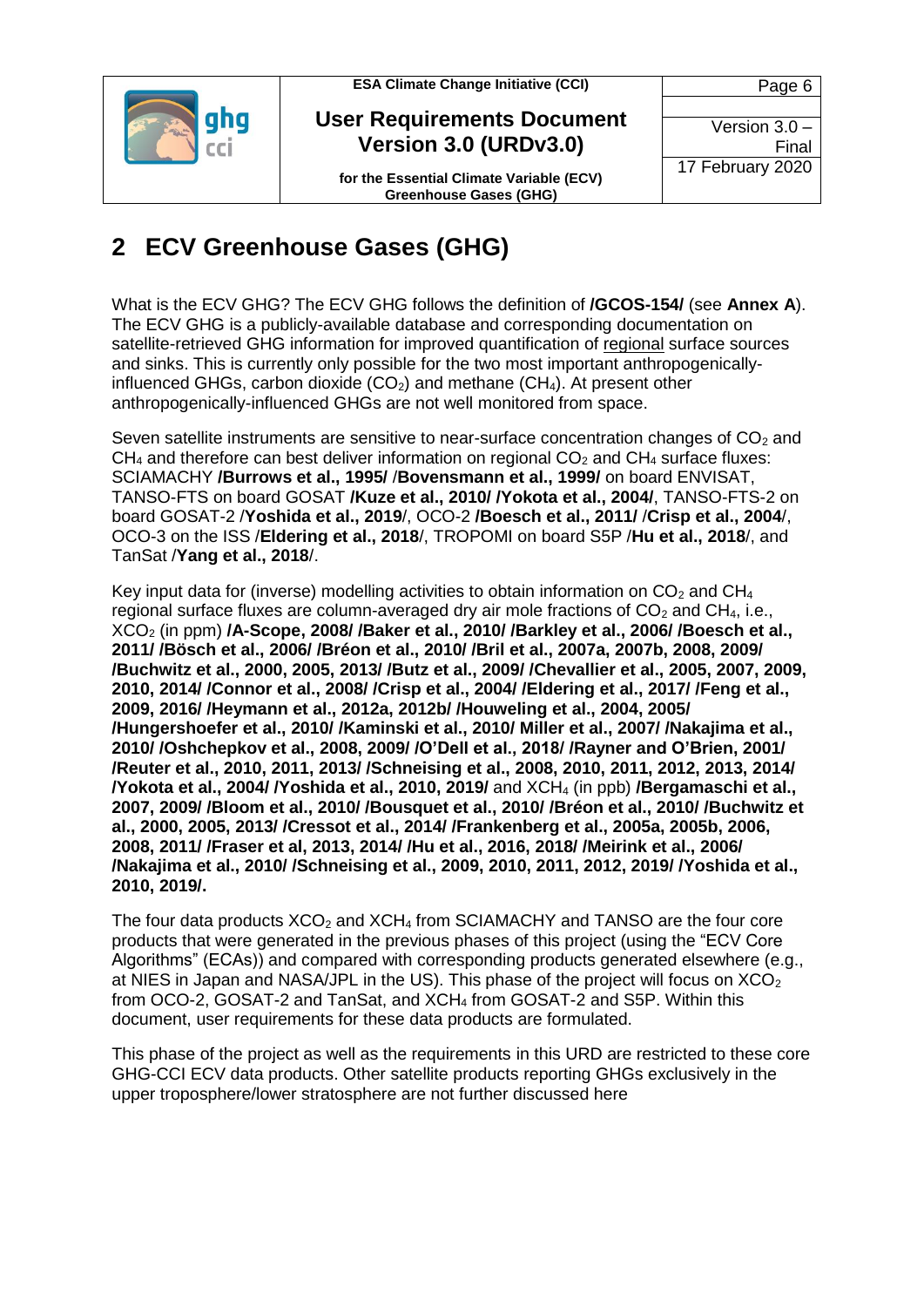

**User Requirements Document Version 3.0 (URDv3.0)**

Page 7 Version 3.0 – Final 17 February 2020

**for the Essential Climate Variable (ECV) Greenhouse Gases (GHG)**

### <span id="page-6-0"></span>**3 URD approach**

This document has been written by the GHG-CCI project team, based on inputs from key users who are part of the GHG-CCI Climate User Group (CRG) and other inputs, most notably peer-reviewed publications (e.g., **/Rayner and O'Brien, 2001/ /Bergamaschi et al., 2007/ /Bergamaschi et al., 2009/ /Bloom et al., 2010/ /Bousquet et al., 2010/ /Chevallier et al., 2007/ /Chevallier et al., 2009**/ **/Houweling et al., 2004/ /Hungershoefer et al., 2010/ /Meirink et al., 2006/ /Miller et al., 2007/**) and other publications such as the GCOS requirements /**GCOS-200**/ **/GCOS-107/ /GCOS-154/** and the requirements formulated by the CCI Climate Modelling User Group (CMUG) **/CMUG-RBD, 2015/**.

This document refers to  $XCO<sub>2</sub>$  and  $XCH<sub>4</sub>$  as retrieved from the TANSO-FTS-2, and the TROPOMI instruments. For the earlier instruments SCIAMACHY and TANSO-FTS, it has already been shown that the XCH<sub>4</sub> retrievals provide strong constraints on regional surface fluxes of CH<sup>4</sup> (e.g., **/Bergamaschi et al., 2009/ /Alexe et al., 2015/ /Turner et al., 2016/**). It has also been shown that these same instruments can deliver important information on  $CO<sub>2</sub>$ (e.g., **/Basu et al., 2013/ /Reuter et al., 2014/** /**Reuter et al., 2017**/), although there has been some difficulty in reconciling these flux estimates with those from  $CO<sub>2</sub>$  flux estimates based on surface measurements (/**Houweling et al., 2015/ /Chevallier et al., 2014**/). Inverse modelling studies have been performed based on OCO-2 retrievals (e.g. /**Crowell et al., 2019**/ /**Liu et al., 2017**/ /**Patra et al., 2017**/), but the discrepancy with inversions using surface measurements is not fully resolved. This is a topic of active research, in particular within GHG-CCI. One of the reasons is that the requirement on systematic errors, as stated in this URD, is not satisfied with the current generation of products **/Chevallier, 2018**/. This could be seen in the convergence between surface-based and satellite-based  $CO<sub>2</sub>$ inversions in the successive Climate Assessment Reports during Phase 2 of GHG-CCI, as the retrieval algorithms improved [\(http://cci.esa.int/ghg/\)](http://cci.esa.int/ghg/). However, other issues like transport model systematic errors and flawed statistical models play a role as well.

CCI CMUG compiled a requirements document relevant for this URD **/CMUG-RBD, 2015/** derived from GCOS requirements **/GCOS-107/** and other sources. This URD has been written to be as consistent as possible (mostly identical) with the definitions and requirements formulated in **/CMUG-RBD, 2015/**. This also refers to which requirements are covered. If possible, requirements as formulated in **/CMUG-RBD, 2015/** are directly included in this URD. However, for certain requirements this was not possible as even the CMUG/GCOS threshold (i.e., minimum) requirements are too demanding for the currently available generation of instruments.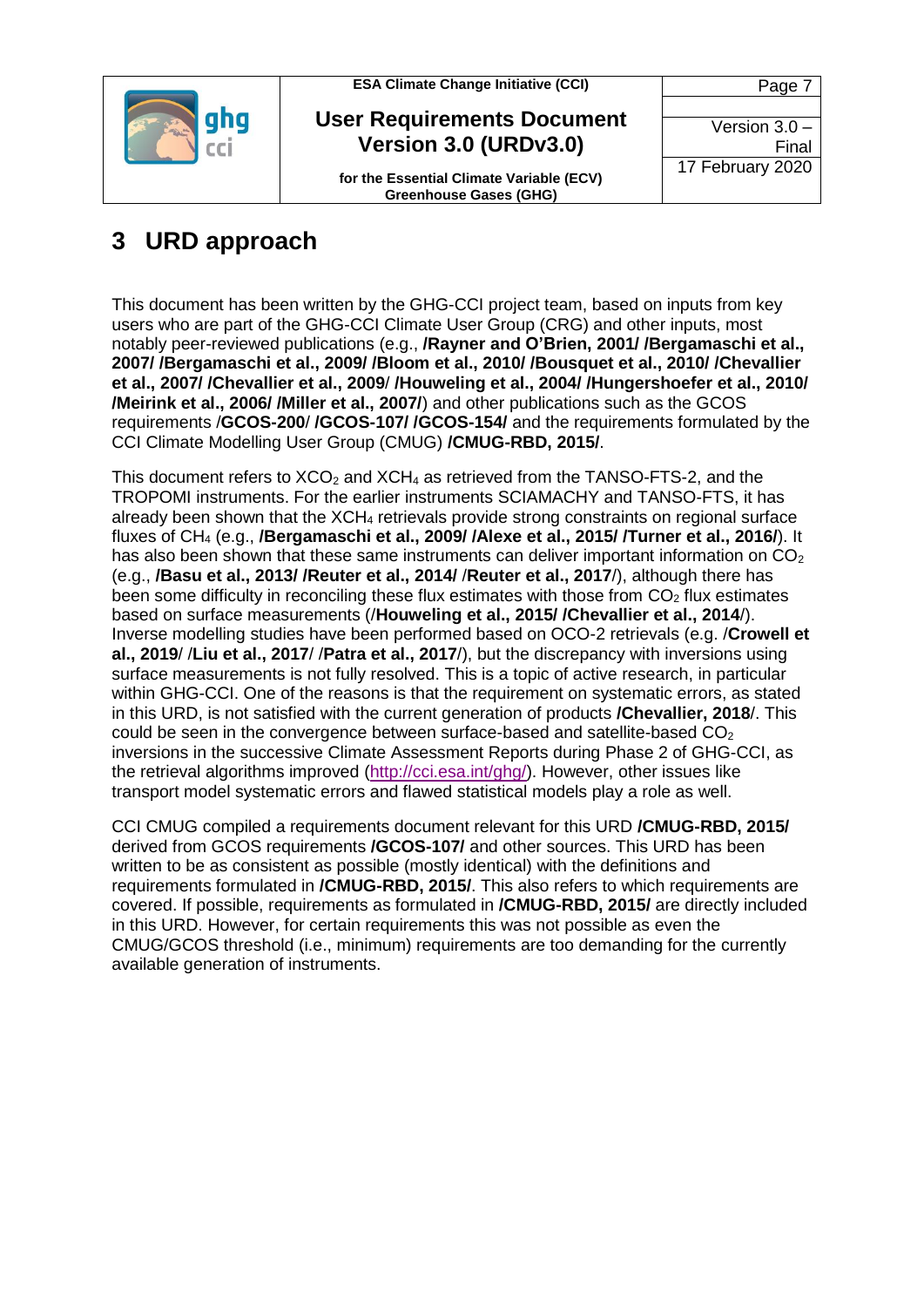

**User Requirements Document Version 3.0 (URDv3.0)**

**for the Essential Climate Variable (ECV) Greenhouse Gases (GHG)**

### <span id="page-7-0"></span>**4 Definitions**

In this section key definitions are given. They are identical to the definitions given in **/CMUG-RBD, 2015/** to ensure consistency with the other CCI projects. However, for the sake of clarity within and outside CCI, we avoid the use of the word "accuracy" in the following (except in verbatim quotations) because **/CMUG-RBD, 2015/** (after **/GCOS-107/,** but contradicted later by **/GCOS-154/** that acknowledges the international norm) defines it inconsistently with the international standard for metrology (i.e. ISO 5725). We replace CMUG's "accuracy" with the expression "Systematic error", following the international norm.

**Systematic error:** the component of measurement error that in replicate measurements remains constant or varies in a predictable manner

*Note: "Systematic error" = "Absolute systematic error" (in contrast to "Relative systematic error" defined below).*

For GHG-CCI especially the "Relative systematic error" is important. The definition for GHG-CCI is as follows:

*Relative systematic error:* identical to "Systematic error" but after bias correction.

*Bias:* estimate of a systematic measurement error */JCGM, 2008/*.

**Precision** is the measure of reproducibility or repeatability of the measurement without reference to an international standard so that precision is a measure of the random and not the systematic error. Suitable averaging of the random error can improve the precision of the measurement but does not establish the systematic error of the observation. **/CMUG-RBD, 2015/**

*Note: We quantify precision here as the standard deviation of the error distribution.*

**Stability** is a term often invoked with respect to long-term records when no absolute standard is available to quantitatively establish the systematic error - the bias defining the time-dependent (or instrument-dependent) difference between the observed quantity and the true value. **/CMUG-RBD, 2015/**

*Note: Stability requirements cover inter-annual error changes. If the change in the average bias from one year to another is larger than the defined values, the corresponding product does not meet the stability requirement.*

*Representativity* is important when comparing with or assimilating in models. Measurements are typically averaged over different horizontal and vertical scales compared to model fields. If the measurements are smaller in scale than the model, the representativity of the measurement can be important. The sampling strategy can also affect this term. **/CMUG-RBD, 2015/**

**Threshold requirement:** The **threshold** is the limit beyond which the observation is no longer of use for the climate-related application. **/CMUG-RBD, 2015/**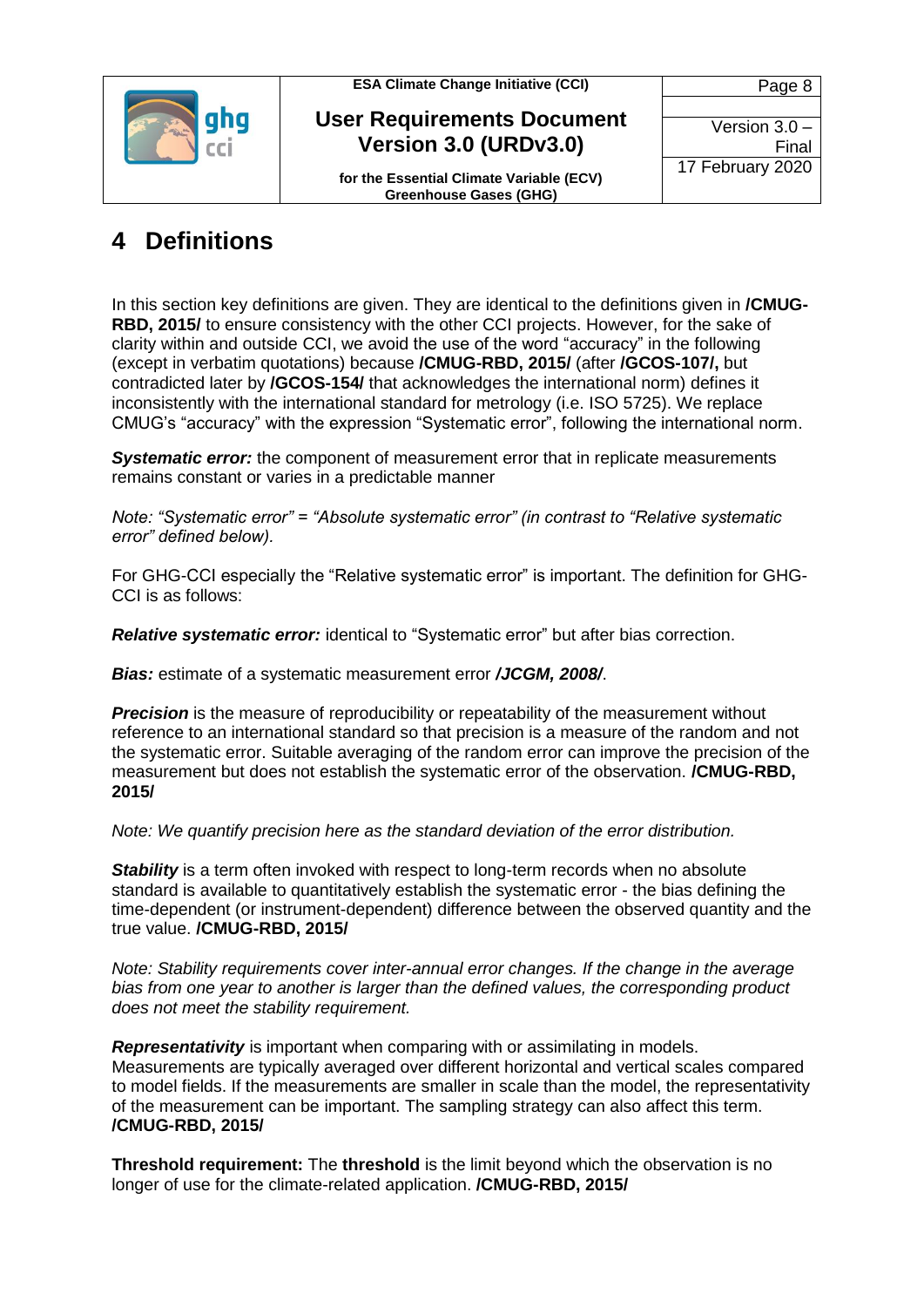| <b>ESA Climate Change Initiative (CCI)</b>                                | Page 9           |
|---------------------------------------------------------------------------|------------------|
| <b>User Requirements Document</b>                                         |                  |
|                                                                           | Version $3.0 -$  |
| Version 3.0 (URDv3.0)                                                     | Final            |
| for the Essential Climate Variable (ECV)<br><b>Greenhouse Gases (GHG)</b> | 17 February 2020 |

*Note 1: Threshold requirements are given for statistical quantities (average and standard deviation of an error distribution) rather than for individual soundings. This means that some sub-ensembles of a dataset can be useful while others are not.*

*Note 2: Threshold requirements are fully driven by the target application (here regional flux inversions), irrespective of available technology.*

**Goal requirement:** The **goal** is an ideal requirement above which further improvements are not necessary.

*Note: This requirement is relative to a given state of the art for the target application. Indeed, the more accurate and precise the satellite XCO<sup>2</sup> and XCH<sup>4</sup> data products are, the larger their information content is. However other errors such as model transport errors do not allow exploitation of the additional information content if they are more accurate than the specified goal requirement.*

**Breakthrough requirement:** The **breakthrough** is an intermediate level between "threshold" and "goal", which, if achieved, would result in a significant improvement for the targeted application. The breakthrough level may be considered as an optimum, from a costbenefit point of view, when planning or designing observing systems.

**Horizontal resolution** is the area over which one value of the variable is representative. **/CMUG-RBD, 2010/**

**Vertical resolution** is the height over which one value of the variable is representative. Only used for profile data. **/CMUG-RBD, 2010/**

**Observing Cycle** is the temporal frequency at which the measurements are obtained. **/CMUG-RBD, 2010/**

*Note: In this document also the term "Revisit time" is used. The definition is identical with the definition of "Observing cycle". Both terms refer to the (average) temporal frequency at a given location.*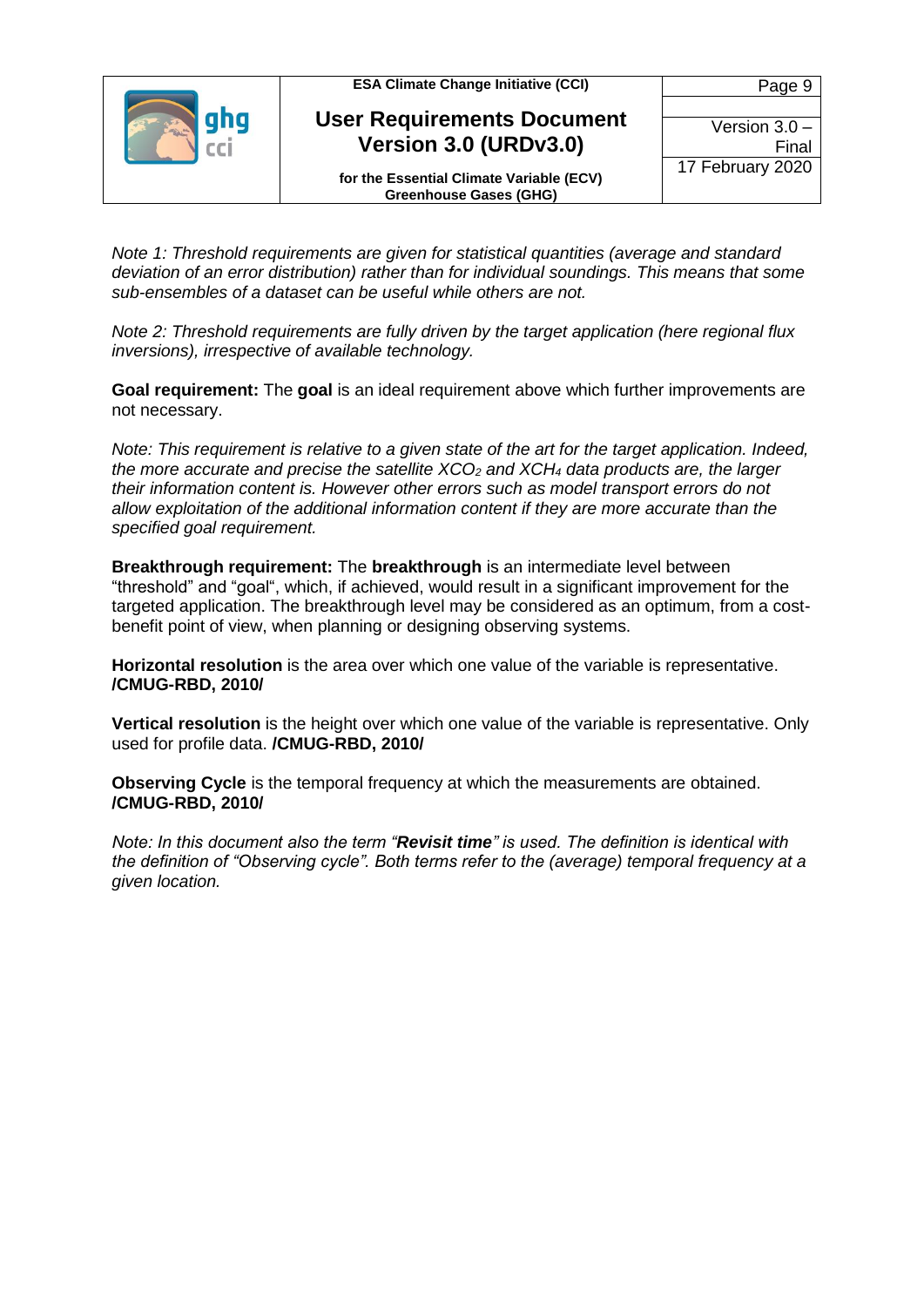



Page 10 Version 3.0 –

Final

17 February 2020

**for the Essential Climate Variable (ECV) Greenhouse Gases (GHG)**

### <span id="page-9-0"></span>**5 GHG ECV specific requirements**

In this section GHG ECV specific requirements are formulated for the  $XCO<sub>2</sub>$  and  $XCH<sub>4</sub>$  data products to be retrieved from TANSO-FTS-2, TROPOMI, TanSat, and OCO-2.

### <span id="page-9-1"></span>**5.1 General**

The purpose of this URD is to formulate requirements for GHG data products to be generated within the GHG-CCI+ project for regional  $CO<sub>2</sub>$  and  $CH<sub>4</sub>$  surface flux inverse modelling. There are however also other potentially important applications, e.g., use of the data to improve our understanding of atmospheric transport and mixing or city-scale emission estimation, for which the requirements will most likely be different.

In the following, detailed requirements are given typically by specifying numerical thresholds. Specifying single numbers is difficult and not unproblematic because of the complexity of the process needed to relate satellite observations to surface fluxes. Requirements may depend on time and location (and on each other) and this is likely also true for the quality of the satellite retrievals. It is therefore important not to over-interpret the numerical values given in the requirements. To keep this in mind, a very general "overarching" requirement has been formulated. This overarching general requirement is:

| <b>REQ-GHGCCI-GEN-1</b> | The purpose of the GHG-CCI $CO2$ and CH <sub>4</sub> ECV data products is to          |
|-------------------------|---------------------------------------------------------------------------------------|
|                         | enhance our knowledge about the distribution of atmospheric CO <sub>2</sub> and       |
|                         | CH <sub>4</sub> , their sources and sinks, and underlying processes. Contributions to |
|                         | such new knowledge obtained from the satellite data products shall be                 |
|                         | identified and listed. The list shall be made available to the users.                 |
|                         |                                                                                       |

### <span id="page-9-2"></span>**5.2 Horizontal resolution**

The utility of satellite retrievals of  $CO<sub>2</sub>$  and  $CH<sub>4</sub>$  for the estimation of regional sources and sinks has been demonstrated using global model simulations made at resolution much coarser than current satellite soundings (see, e.g., **/Houweling et al., 2004/ /Meirink et al., 2006/)**. Typically, model grid boxes in these studies span a few degrees in latitude and longitude, while the soundings that are being used have a footprint of 10 km or less. Existing studies report a modest impact stemming from this inconsistency (e.g., /**Corbin et al. 2008**/). Therefore no requirements are formulated here.

*Note: Here the requirement might change if a different scale is targeted. As an example, in the development of a mission targeting the quantification of anthropogenic CO<sup>2</sup> emissions from point sources, /Pinty et al., 2017/ proposes a spatial resolution of 2x2 km<sup>2</sup> as a minimum requirement. The requirements described in this report are rather in the context of regional scales using global models.* 

### <span id="page-9-3"></span>**5.3 Vertical resolution**

While vertical resolution would surely provide useful additional information, the utility of column-average retrievals without any vertical resolution has been clearly demonstrated. Therefore no requirements are given here.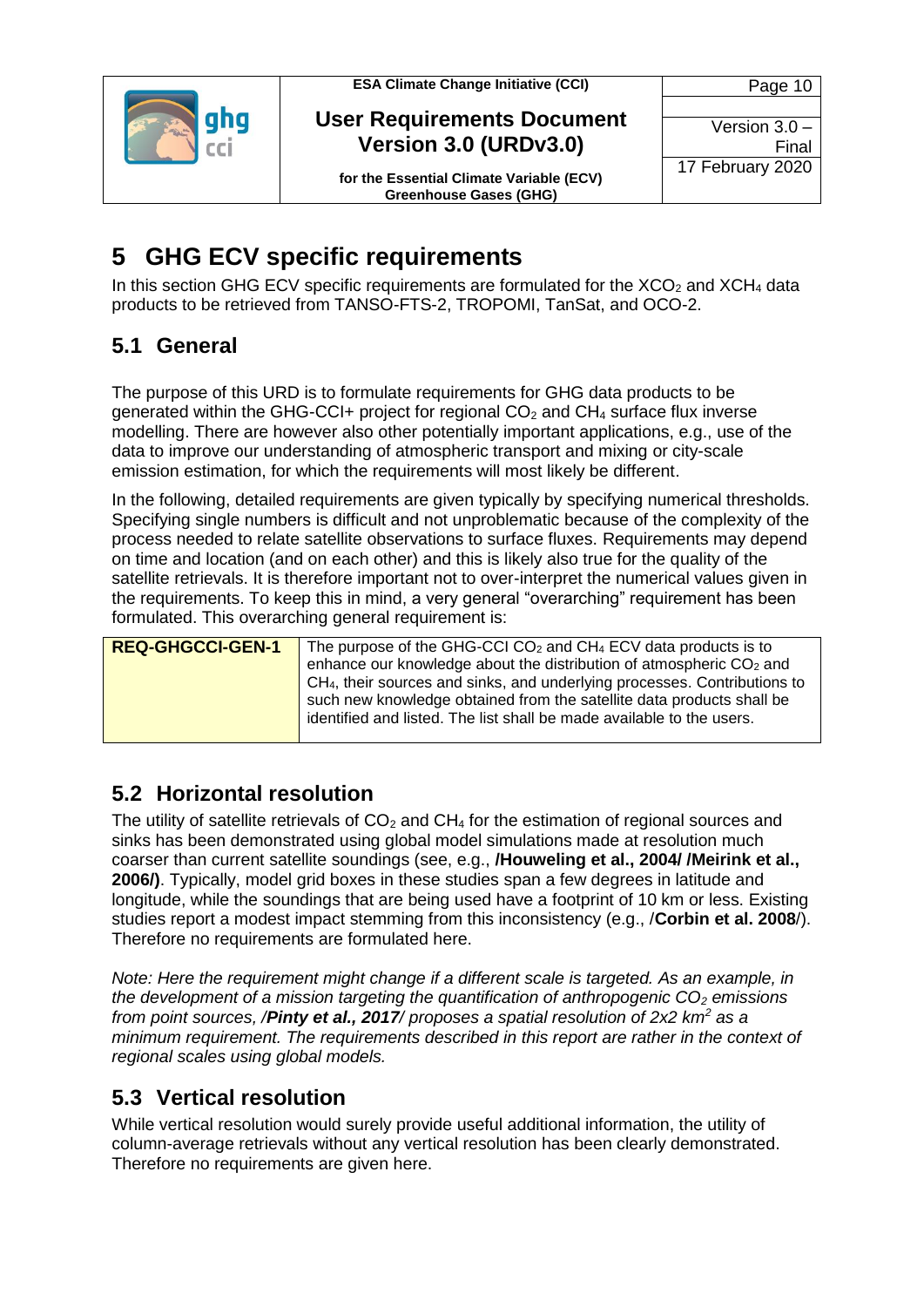

#### **User Requirements Document Version 3.0 (URDv3.0)**

**for the Essential Climate Variable (ECV) Greenhouse Gases (GHG)**

### <span id="page-10-0"></span>**5.4 Observing cycle**

Based on evidence up to this point, the observing cycle does not seem to be a critical parameter for regional flux inversion, as long as retrievals are assimilated at the time they are made, and not first aggregated into temporal averages. Therefore no requirements are given here.

### <span id="page-10-1"></span>**5.5 Random and systematic errors**

In this section requirements for random errors ("precision") and systematic errors for  $XCO<sub>2</sub>$ and XCH<sup>4</sup> are given (see [Table 1\)](#page-15-0) in the context of regional flux inversion.

Precision requirements are given for single retrievals but also for spatio-temporal averages (1000×1000 km<sup>2</sup> , monthly). Requirements for spatio-temporal averages have been formulated to ensure that a significant number of retrievals per month and region are available, at least on average. Alternatively one could formulate a requirement for the number of retrievals for a given spatio-temporal interval. Note that the size of the region is given in km<sup>2</sup> and not in deg<sup>2</sup>, i.e., it refers to equally sized areas on the Earth's surface.

Single retrieval precisions are determined by instrument noise plus additional "retrieval noise" contributions from random errors caused by, for example, the variability of aerosols, (undetected) clouds, and variations of the surface spectral reflectance.

*Note: If the noise is truly random, an instrument with low single retrieval precision but a large number of (sufficiently cloud free) data can provide the same information content with respect to regional GHG sources and sinks as an instrument delivering fewer data but with higher single retrieval precision. A stand-alone and instrument-independent single retrieval precision requirement is therefore not very meaningful in and of itself but needs to be combined with (estimates of) the number of (useful) data in a given spatio-temporal interval. However, this URD gives single retrieval precision requirements because they offer the potential advantage of a straight-forward verification based on radiative transfer modelling for single observations and simulated retrievals. Furthermore, poor precision is usually accompanied with state-dependent systematic errors that cannot be damped by averaging over many retrievals. An exception to this might be presented by future active remote sensing missions, such as the planned methane-monitoring MERLIN Mission /Ehret et al., 2017/. Integrated-Path Lidar Absorption (IPLA) measurements are characterized by comparatively poor single-shot retrieval precision, but promise significantly lower systematic errors, which are of benefit for inverse modelling /Bousquet et al., 2018/.*

### *Random error (precision) requirements for XCO2:*

In **/Rayner and O'Brien, 2001/** it was shown that satellite retrievals of XCO<sub>2</sub> can provide additional information on  $CO<sub>2</sub>$  surface fluxes if a precision of 2.5 ppm can be achieved for monthly averages over  $8^{\circ} \times 10^{\circ}$  large regions. This requirement has been refined in followon studies. For example, **/Houweling et al., 2004/** showed that SCIAMACHY provides important information on  $CO<sub>2</sub>$  surface fluxes if a single retrieval precision (defined in this report as the standard deviation, see above) of 1% (3.6 ppm) can be achieved and if approx. 10% of the retrievals are sufficiently cloud free. **/Hungershoefer et al., 2010/** showed that SCIAMACHY and TANSO have the potential to deliver data which result in significant uncertainty reduction of regional weekly and annual surface fluxes when used for inverse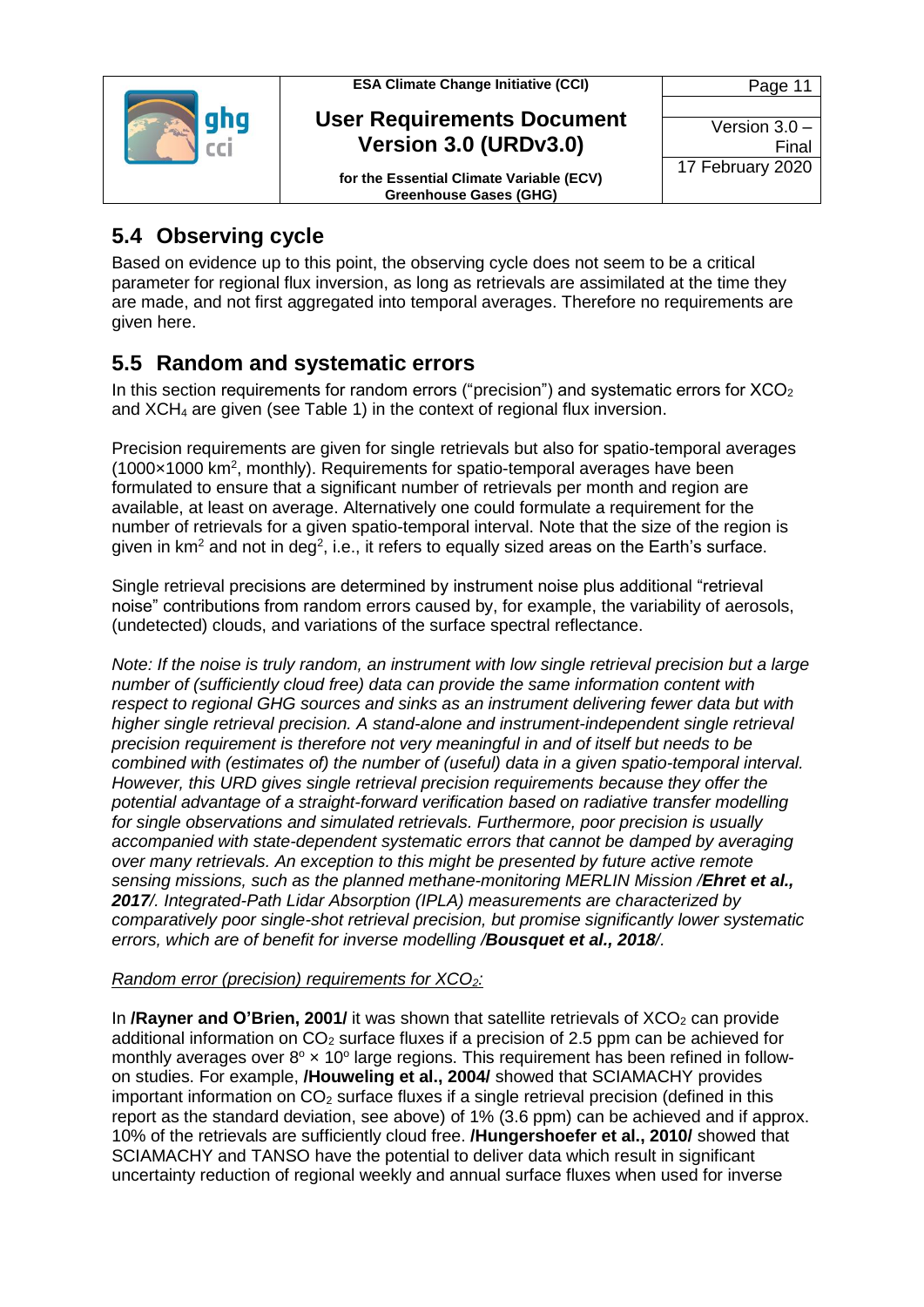| <b>ESA Climate Change Initiative (CCI)</b>                                | Page 12                  |
|---------------------------------------------------------------------------|--------------------------|
| <b>User Requirements Document</b><br>Version 3.0 (URDv3.0)                | Version $3.0 -$<br>Final |
| for the Essential Climate Variable (ECV)<br><b>Greenhouse Gases (GHG)</b> | 17 February 2020         |

modelling. The uncertainty reductions for the weekly fluxes are about 70% for Europe and about 80% for South America for the two instruments. The assumed single retrieval precisions depend on the air mass factor, surface albedo at 1.6 µm, and aerosol optical depth but are typically in the range 2-8 ppm. For example, for a solar zenith angle of  $50^{\circ}$ , a surface albedo at 1.6 µm of 0.1 (vegetation), and an aerosol optical depth of 0.2, the assumed single retrieval precision for TANSO-FTS is 4.2 ppm (when computed using the formula given in **/Hungershoefer et al., 2010/**).

**Approach to define the requirements for random errors**: For this URD, single retrieval precisions and precisions for spatio-temporal averages (1000 $\times$ 1000 km<sup>2</sup>, monthly) have been formulated. The precisions for spatio-temporal averages are (mostly) a factor of 3 better compared to the single retrieval precisions. If the achieved single retrieval precision is identical to the required single retrieval precision and if one assumes that the precision improves with the square root of the number of retrievals added, this implies that at least 10 (uncorrelated) observations are available per month and per  $1000 \times 1000$  km<sup>2</sup> region.

For  $XCO<sub>2</sub>$  the threshold precision requirement for spatio-temporally averaged data has been set at 1.3 ppm (standard deviation), i.e. a twofold factor more demanding than the 2.5 ppm value of **/Rayner and O'Brien, 2001/**. The required single retrieval precision is approximately a factor of 6 relaxed, i.e., 8 ppm (this implies that approx. 36 uncorrelated retrievals per month and region have to be averaged to achieve the 1.3 ppm requirement if the single retrieval precision is (only) 8 ppm). Note that the variability of  $XCO<sub>2</sub>$  at the global scale and over the year is less than 4 ppm (standard deviation, obtained from MACC-II global simulations run at 16-km resolution) so that the threshold requirement is very loose, even though it is tighter than **/Rayner and O'Brien, 2001/**. More demanding values have been chosen for the breakthrough and goal requirements.

These more demanding goals are pushing the direction of new mission design. **/Pinty et al., 2017**/, when describing the requirements for the planned CO2M mission, refer to a single sounding precision of 1 ppm for a footprint of 1  $km<sup>2</sup>$ . GOSAT, launched in 2009, can detect strong sources with a precision of about 2 ppm, while GOSAT-2 aims for a precision of 0.5 ppm. The mission requirements document for CO2M **/Meijer et al., 2019/** specifies a single retrieval precision of 0.7 ppm for a reference scenario with a retrieval footprint not exceeding  $2 \times 2$  km<sup>2</sup>, which is considerably stricter than that of current missions.

*Note: It is unlikely that the requirements can be met for all regions during all time periods. For example, the number of data products will be (very) sparse and noisy at high latitudes during winter (low sun, low snow/ice albedo, clouds, etc.) and in tropical regions with persistent clouds. The precision requirements therefore refer to global long-term statistics. Sub-samples of lesser quality should be identified with appropriate quality flags and/or appropriate uncertainty values.*

#### *Random error (precision) requirements for XCH4:*

**/Meirink et al., 2006/** showed that SCIAMACHY contributes significantly to CH<sub>4</sub> emission uncertainty reduction on monthly timescales for regions of size ~500 km assuming a single retrieval precision of 1.5-2% (approx. 25-34 ppb). For the single retrieval precision a value of 34 ppb (2%) has therefore been chosen for the threshold requirement.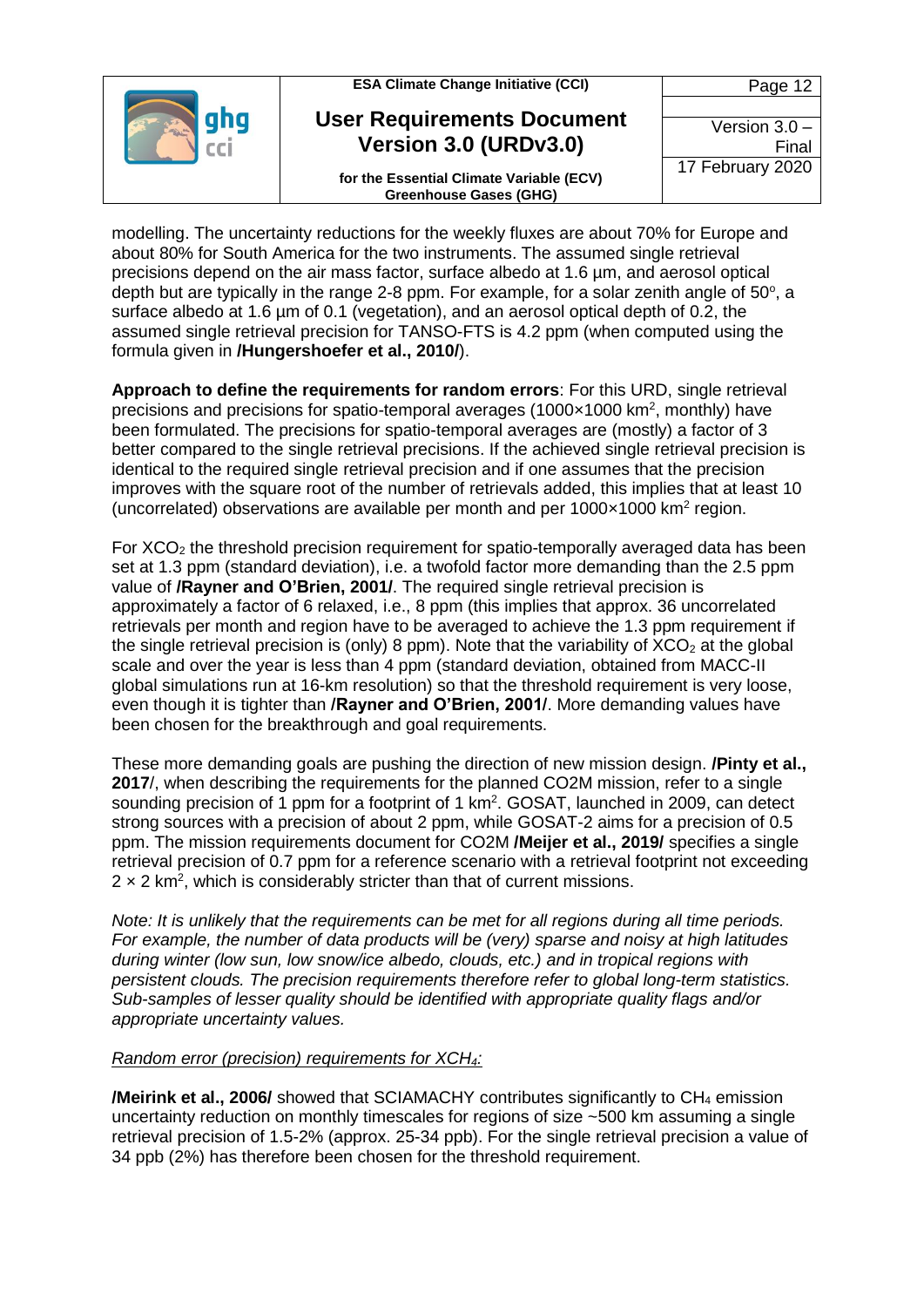| <b>ESA Climate Change Initiative (CCI)</b>                                | Page 13          |
|---------------------------------------------------------------------------|------------------|
| <b>User Requirements Document</b>                                         |                  |
|                                                                           | Version $3.0 -$  |
| Version 3.0 (URDv3.0)                                                     | Final            |
| for the Essential Climate Variable (ECV)<br><b>Greenhouse Gases (GHG)</b> | 17 February 2020 |

The XCH<sub>4</sub> precision requirements for spatio-temporal averages are chosen as for  $XCO<sub>2</sub>$ , i.e., a factor of 3 improvement compared to the single retrieval precisions.

The planned CO2M has considerably tighter requirements in its mission requirement document: a single retrieval precision for XCH<sub>4</sub> of 10 ppb for a footprint of 4 km<sup>2</sup>/Meijer et **al., 2019/**. The planned lidar mission MERLIN specifies a retrieval precision (random error) of better than 27 ppb when averaging lidar footprints along a 50-km path **/Ehret et al., 2017/**, but this is balanced by more stringent systematic error requirements.

#### *Systematic error requirements:*

The requirements for systematic errors are based on studies using synthetic data (e.g., **/Chevallier et al., 2005a/ /Chevallier et al., 2007/ /Chevallier et al., 2009/ /Meirink et al., 2006/ /Miller et al., 2007/**) and analysis of real data (e.g., **/Bergamaschi et al., 2009/ /Bergamaschi et al., 2007/).** 

For example it has been shown in **/Chevallier et al., 2007/** that for CO<sub>2</sub> surface flux inverse modelling "regional biases of a few tenth of a parts per million in column-averaged  $CO<sub>2</sub>$  can bias the inverted yearly subcontinental fluxes by a few tenth of a gigaton of carbon". Similar conclusions have been drawn in **/Miller et al., 2007/**. Note that systematic errors can be tolerated as global offsets can be accounted for, e.g., via bias correction (e.g., using comparisons with calibrated reference data such as TCCON FTS retrievals) or as part of the inverse modelling step as done by **/Bergamaschi et al., 2009/**. Low relative systematic errors are required however, see e.g., **/Bergamaschi et al., 2009/** or **/Miller et al., 2007/:** "Coherent biases on 100–5000 km horizontal scales pose the greatest threat to the integrity of space-based XCO<sub>2</sub> data and must be corrected below detectable levels". This is because gradients on this scale are precisely the information content used to deduce fluxes. The GHG-CCI CO<sup>2</sup> threshold requirement for systematic errors is based on an extension of **/Chevallier et al., 2005a/** to TANSO-FTS (performed by F. Chevallier). The idea is to have the bias about one order of magnitude smaller than the model-minus-observation departures (computed from individual soundings). For TANSO-FTS the  $CO<sub>2</sub>$  departures are a few ppm, so the bias needs to be a few tenth of a ppm. Although very demanding from a remote sensing point of view, such requirements seem nevertheless justified by the results of **/Houweling et al., 2010/**, **/Chevallier et al., 2010/** and **/Feng et al., 2016/.**

For  $XCH<sub>4</sub>$  the requirements are similar but somewhat more relaxed (as is also the case for TANSO-FTS requirements **/Nakajima et al., 2010/**), because XCH<sup>4</sup> is more variable compared to  $XCO<sub>2</sub>$  (in terms of percentage variations compared to its background, not in terms of ppm). Nevertheless, also for methane, biases are critical and need to be as small as possible. As shown in **/Meirink et al., 2006/**, even systematic biases "well below 1%" have a dramatic impact on the derived  $CH<sub>4</sub>$  emissions. They demonstrated that a systematic regional bias of 0.5% (e.g. caused by the presence of aerosols) may lead to an overestimate of regional emissions by ~60%. This strong dependence of the retrieved emissions on small changes of the retrieved XCH<sup>4</sup> has also been found when using real SCIAMACHY data (**/Bergamaschi et al., 2009/ /Bergamaschi et al., 2007/**). As a consequence, also the CH<sup>4</sup> bias threshold requirement is challenging.

For systematic errors, missions in the planning phase have even more ambitious requirements, with 5 ppb for CO2M **/Meijer et al., 2019/** and less than 3.7 ppb for MERLIN **/Ehret et al., 2017/**.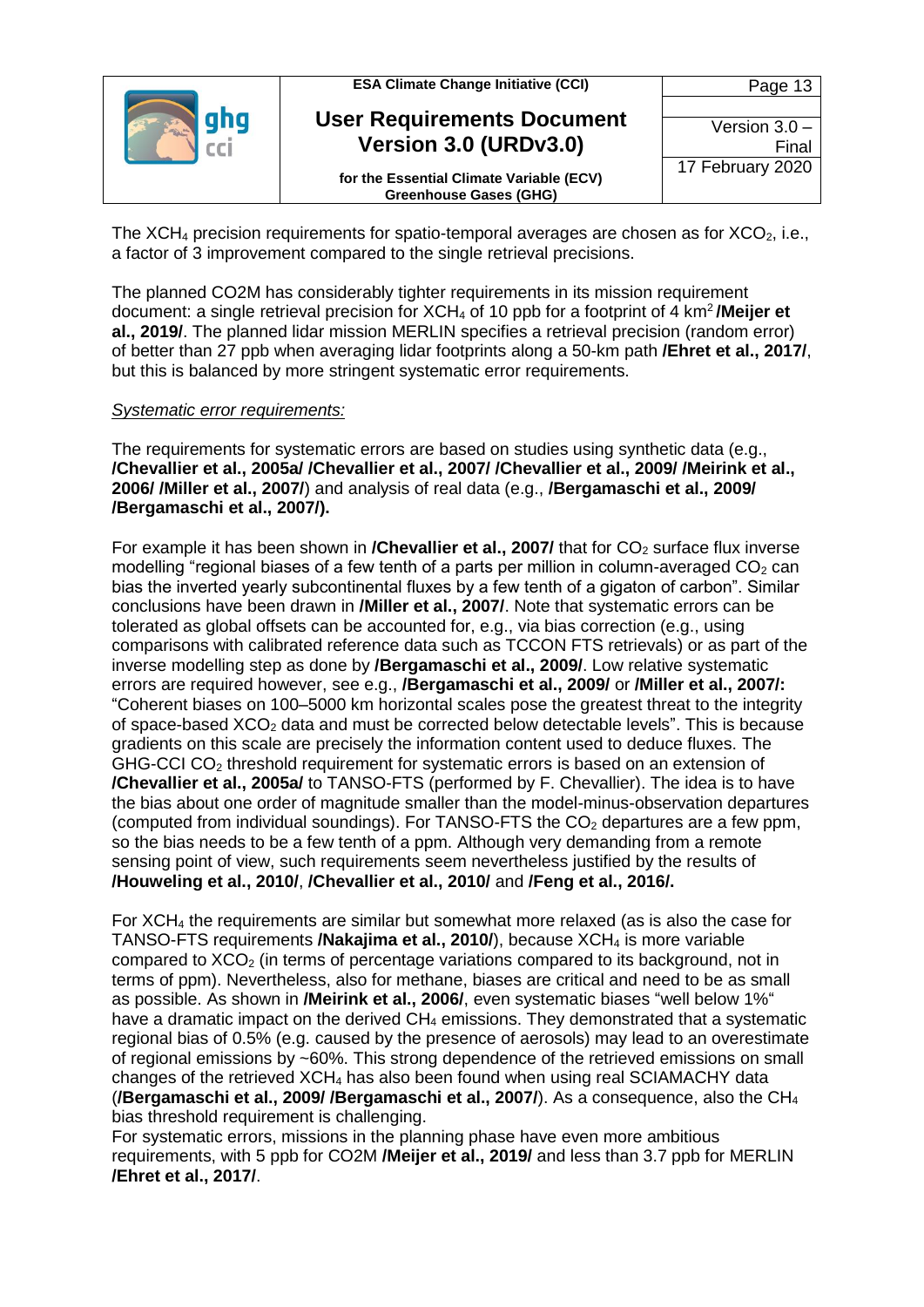



**for the Essential Climate Variable (ECV) Greenhouse Gases (GHG)**

The requirements are valid for observations over land, due to two main reasons:

- (i) The main application of the GHG-CCI ECV data products is to improve our knowledge of GHG sources and sinks located on land, most notably to reduce uncertainties of the  $CO<sub>2</sub>$  fluxes of the terrestrial biosphere and land-based sources of methane such as wetlands, rice paddies, ruminants, etc.
- (ii) The low reflectivity of water in the 1.6 µm region used to retrieve the GHG columns typically results in low signal levels (with some exceptions, e.g., sun-glint observations) and therefore large noise.

Based on these considerations the requirements on random errors (precision) are:

| <b>REQ-GHGCCI-ERR-1</b> | The $XCO2$ and $XCH4$ ECV data products over land shall meet the<br>random error (precision) requirements given in Table 1.                                                                                           |
|-------------------------|-----------------------------------------------------------------------------------------------------------------------------------------------------------------------------------------------------------------------|
|                         | The required thresholds refer to global long-term statistics (i.e.,<br>they refer to the ensemble of data products, i.e., of individual<br>retrievals). Locally in space and time larger values may be<br>acceptable. |

Based on these considerations the requirements on systematic errors are:

| <b>REQ-GHGCCI-ERR-2</b> | The $XCO2$ and $XCH4$ ECV data products over land shall meet the<br>systematic error requirements given in Table 1.                                                                                                |
|-------------------------|--------------------------------------------------------------------------------------------------------------------------------------------------------------------------------------------------------------------|
|                         | The required thresholds refer to global long-term statistics (i.e.,<br>they refer to the ensemble of data products, i.e., individual<br>retrievals). Locally in space and time larger values may be<br>acceptable. |

#### *Correlations:*

When the data products are used for inverse modelling purposes, assumptions have to be made concerning error correlations. Inverse modelling will improve if information on error correlations is provided in addition to the uncertainty of the individual retrievals. Error correlation information can be used to deal with systematic observation errors (at least to some extent). How to reliably determine error correlations, i.e., to quantify how the errors of the single ground-pixel retrievals are correlated, has not yet been studied in detail but is an important (new) research topic. As error correlations are expected to depend on time and location (aerosols, residual clouds, surface reflectance, etc.) this is a complex issue. To consider this user need, the following requirement has been formulated:

| <b>REQ-GHGCCI-ERR-3</b> | Estimates of the error correlations between the $XCO2$ and $XCH4$<br>values retrieved from individual ground-pixels shall be reported. |
|-------------------------|----------------------------------------------------------------------------------------------------------------------------------------|
|                         |                                                                                                                                        |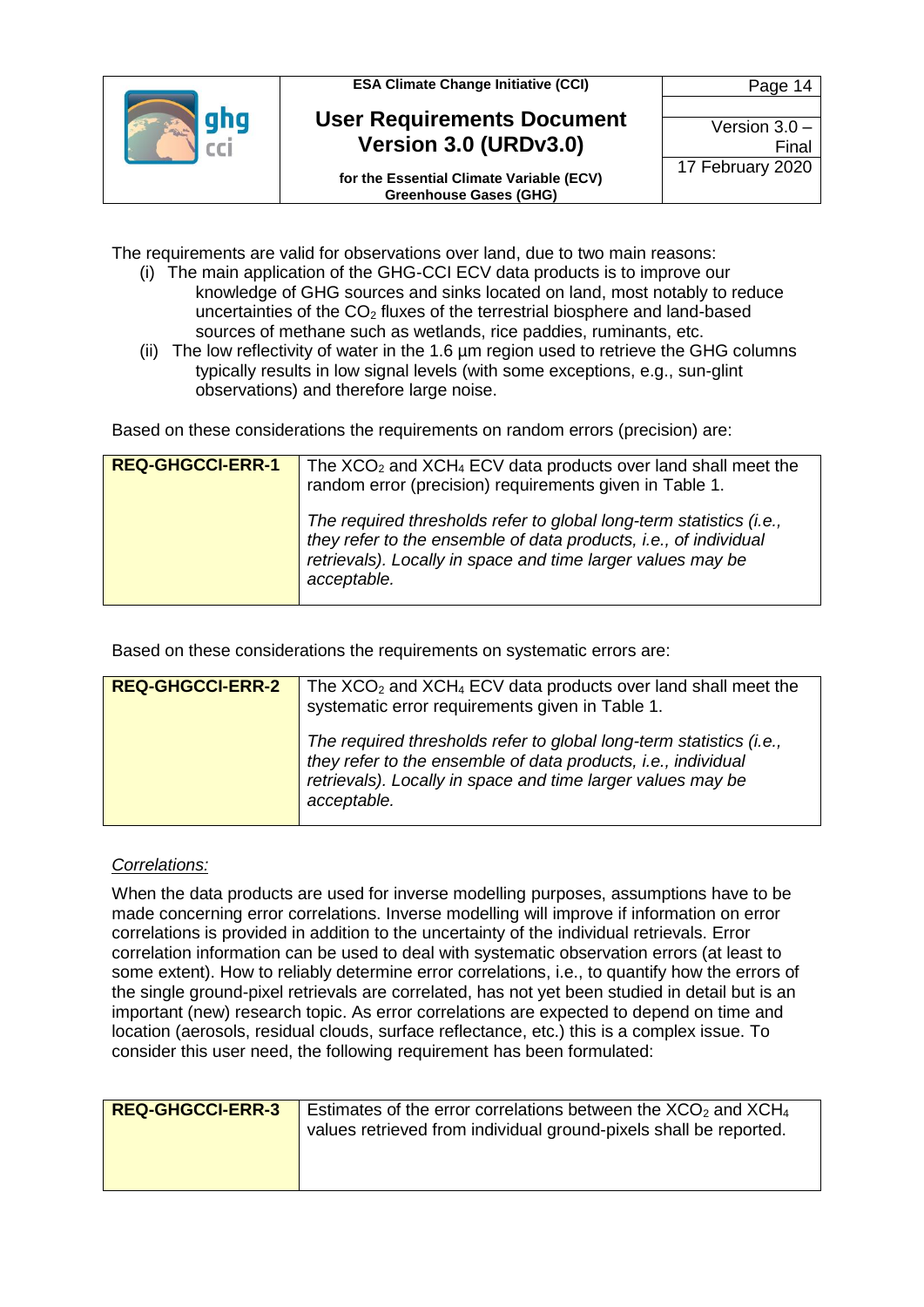| <b>ESA Climate Change Initiative (CCI)</b>                                | Page 15          |
|---------------------------------------------------------------------------|------------------|
|                                                                           |                  |
| <b>User Requirements Document</b>                                         | Version $3.0 -$  |
| Version 3.0 (URDv3.0)                                                     | Final            |
| for the Essential Climate Variable (ECV)<br><b>Greenhouse Gases (GHG)</b> | 17 February 2020 |

*No requirement is given yet here on the actual values of these correlations*.

*Note: It is unlikely that this information can be obtained for each single retrieval but it may be possible to determine spatial and temporal error correlation lengths (which likely depend on spatial position and time). A possible approach could be to analyze differences with respect to accurate and precise TCCON FTS retrievals as a function of time/space lags, as is done in e.g. /Sheng et al., 2018/. As this approach has limitations because the TCCON sites are sparse in space and the satellite retrievals are sparse in time, it needs to be studied to what extent state-of-the-art model data can be used to extend the analysis.*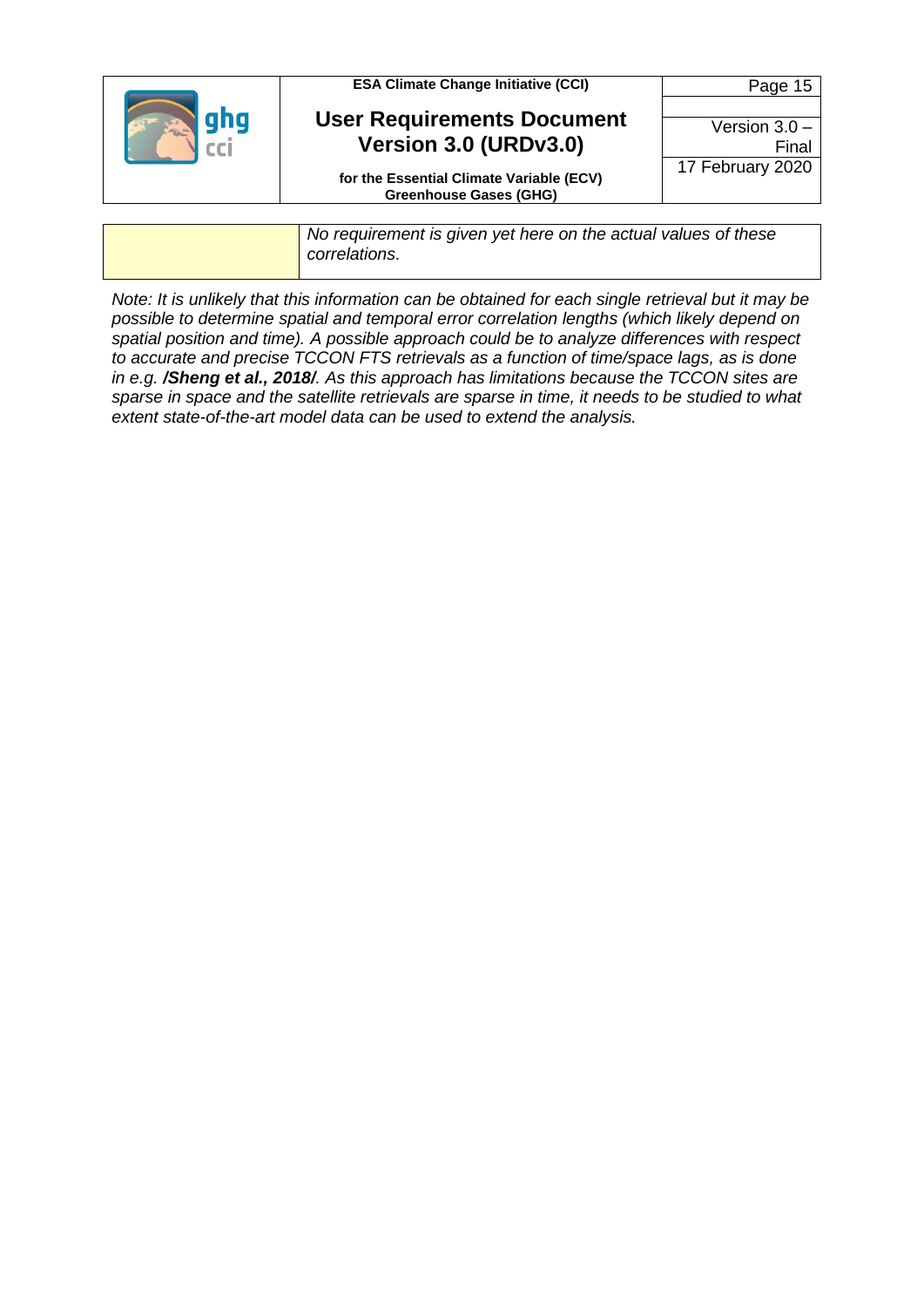

#### **User Requirements Document Version 3.0 (URDv3.0)**

Page 16 Version 3.0 –  $\mathbf{I}$ 17 February 2020

**for the Essential Climate Variable (ECV) Greenhouse Gases (GHG)**

| Version 3.0 -    |      |
|------------------|------|
|                  | Fina |
| 17 February 2020 |      |

**Requirements for regional CO<sup>2</sup> and CH<sup>4</sup> source/sink determination Parameter Req. type Random error** ("Precision") **Systematic error Stability Single** obs.  $1000^2$  km<sup>2</sup> monthly  $XCO<sub>2</sub>$  G < 1 ppm < 0.3 ppm < 0.2 ppm (absolute) As systematic error but per year B < 3 ppm < 1.0 ppm < 0.3 ppm (relative § )  $-$ " $T \mid$  < 8 ppm  $\mid$  < 1.3 ppm  $\mid$  < 0.5 ppm (relative # )  $-$ "  $\overline{XCH_4}$  G  $\left| \begin{array}{c} 6 \end{array} \right|$   $\left| \begin{array}{c} 3 \text{ ppb} \end{array} \right|$   $\left| \begin{array}{c} 3 \text{ ppb} \end{array} \right|$   $\left| \begin{array}{c} 1 \text{ ppb} \end{array} \right|$ (absolute) < 1 ppb/year (absolute) B < 17 ppb < 5 ppb < 5 ppb (relative § ) < 2 ppb/year (relative § )  $T \mid$  < 34 ppb  $\mid$  < 11 ppb  $\mid$  < 10 ppb (relative # ) < 3 ppb/year (relative # )

<span id="page-15-0"></span>Table 1: GHG-CCI XCO<sub>2</sub> and XCH<sub>4</sub> random ("precision") and systematic retrieval error requirements for retrievals **over land**. Abbreviations: G=Goal, B=Breakthrough, T=Threshold requirement. § Required systematic error after an empirical bias correction, that does not use the verification data. # Required systematic error and stability after bias correction, where bias correction is not limited to the application of a constant offset / scaling factor.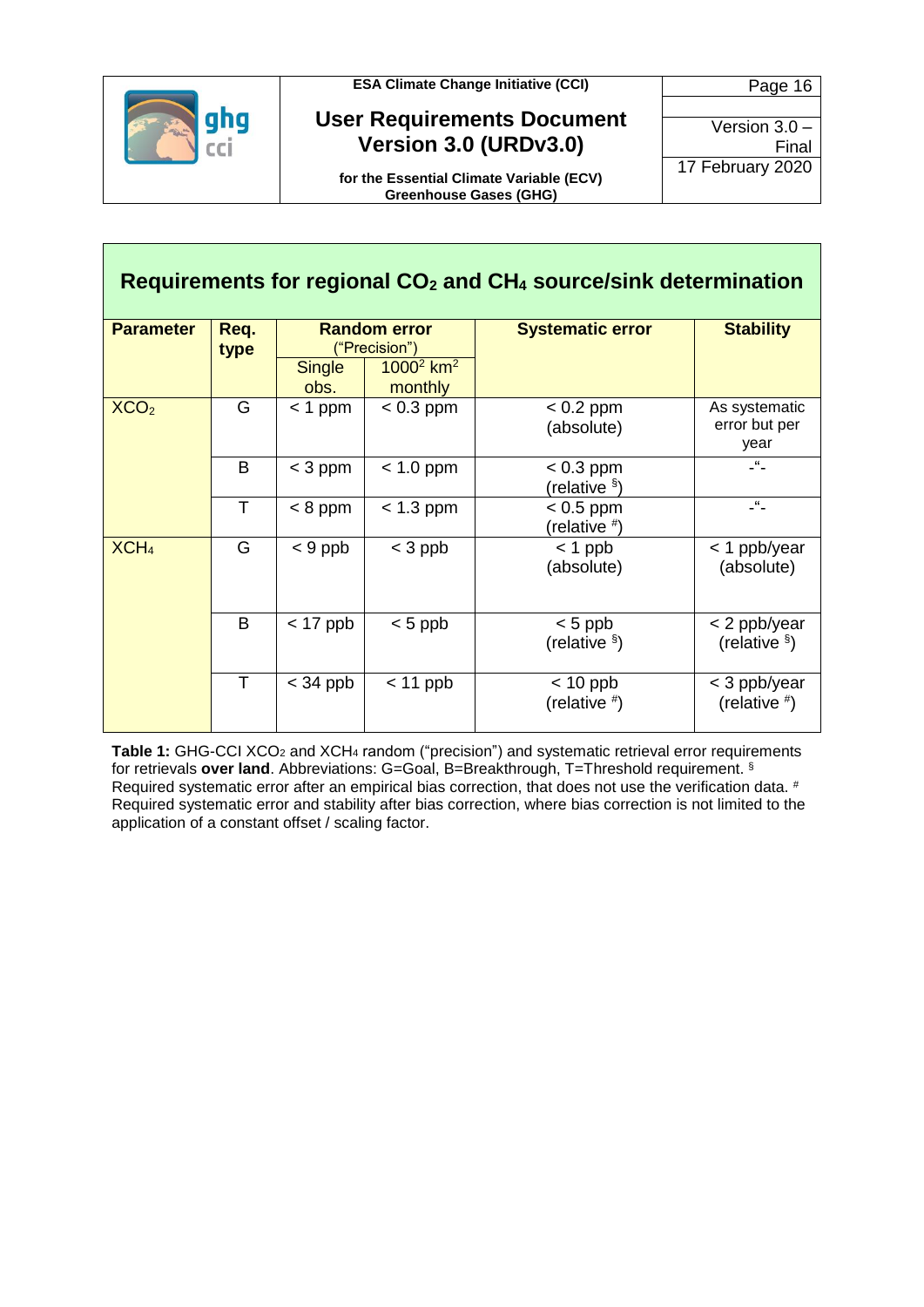



**for the Essential Climate Variable (ECV) Greenhouse Gases (GHG)**

### <span id="page-16-0"></span>**5.6 Validation**

Validation against high precision / low systematic errors ground-based  $XCO<sub>2</sub>$  and  $XCH<sub>4</sub>$ retrievals is required.

The most appropriate network for this purpose is TCCON (Total Carbon Column Observing Network; [http://www.tccon.caltech.edu/\)](http://www.tccon.caltech.edu/), which is a network of FTS sites designed for the purpose of validating satellite  $XCO<sub>2</sub>$  and  $XCH<sub>4</sub>$  retrievals. It is being increasingly supplemented by the Collaborative Carbon Column Observing Network (COCCON, **/Frey et al., 2019/**).

According to **/Wunch et al., 2011/**: "Total Carbon Column Observing Network (TCCON) achieves an accuracy and precision in total column retrievals that is unprecedented for remote sensing observations (better than 0.25% for CO2)." The COCCON retrieval performance approaches the TCCON one (COCCON, **/Frey et al., 2019/**).

According to **/Toon et al., 2009/**: "The precision of the resulting mole fractions retrieved from single spectra is about 0.15% for  $CO<sub>2</sub>$ , 0.2% for CH<sub>4</sub>, 0.3% for N<sub>2</sub>O and 0.5% for CO. The absolute accuracy is limited by spectroscopic inadequacies ( $\sim$ 1% for CO<sub>2</sub>,  $\sim$ 2% for CH<sub>4</sub>), but this can be substantially reduced by validation, i.e., airborne profiling using accurate in situ sensors."

This indicates that TCCON has low errors and is therefore well suited for validation of the GHG-CCI  $XCO<sub>2</sub>$  and  $XCH<sub>4</sub>$  satellite data products. However, we note that TCCON data may not meet the challenging systematic error requirements yet (e.g., [https://tccon](https://tccon-wiki.caltech.edu/Network_Policy/Data_Use_Policy/Data_Description#Laser_Sampling_Errors)[wiki.caltech.edu/Network\\_Policy/Data\\_Use\\_Policy/Data\\_Description#Laser\\_Sampling\\_Error](https://tccon-wiki.caltech.edu/Network_Policy/Data_Use_Policy/Data_Description#Laser_Sampling_Errors) [s\)](https://tccon-wiki.caltech.edu/Network_Policy/Data_Use_Policy/Data_Description#Laser_Sampling_Errors) and therefore may not allow for verification of this requirement in the satellite retrievals.

| <b>REQ-GHGCCI-VAL-1</b> | The $XCO2$ and $XCH4$ ECV data products shall be validated using<br>TCCON.                                                                                                                                                                                                                                           |
|-------------------------|----------------------------------------------------------------------------------------------------------------------------------------------------------------------------------------------------------------------------------------------------------------------------------------------------------------------|
|                         | Note: A proper validation requires to consider also the averaging<br>kernels and a-priori profiles of the satellite AND FTS retrievals<br>(see, e.g., /Rodgers, 2000/ and /Rodgers and Connor, 2003/).<br>This information therefore needs to be provided as part of the data<br>product(s) and used for validation. |

*Note: TCCON will be the basis for validation. Some limitations exist though, mainly due to the sparseness of the TCCON retrieval network. Because of limited TCCON coverage, validation is possible only for a limited range of conditions. Within GHG-CCI the satellite data products will therefore also be compared with other retrievals (e.g., NDACC columnaveraged XCH<sup>4</sup> and WMO/AGAGE in-situ observations) and XCO<sup>2</sup> and XCH<sup>4</sup> obtained from state-of the-art models. However, all these approaches (and appropriate combinations of the available reference data) also have their limitations. How to optimally validate the satellite XCO<sup>2</sup> and XCH<sup>4</sup> data products remains a research topic.*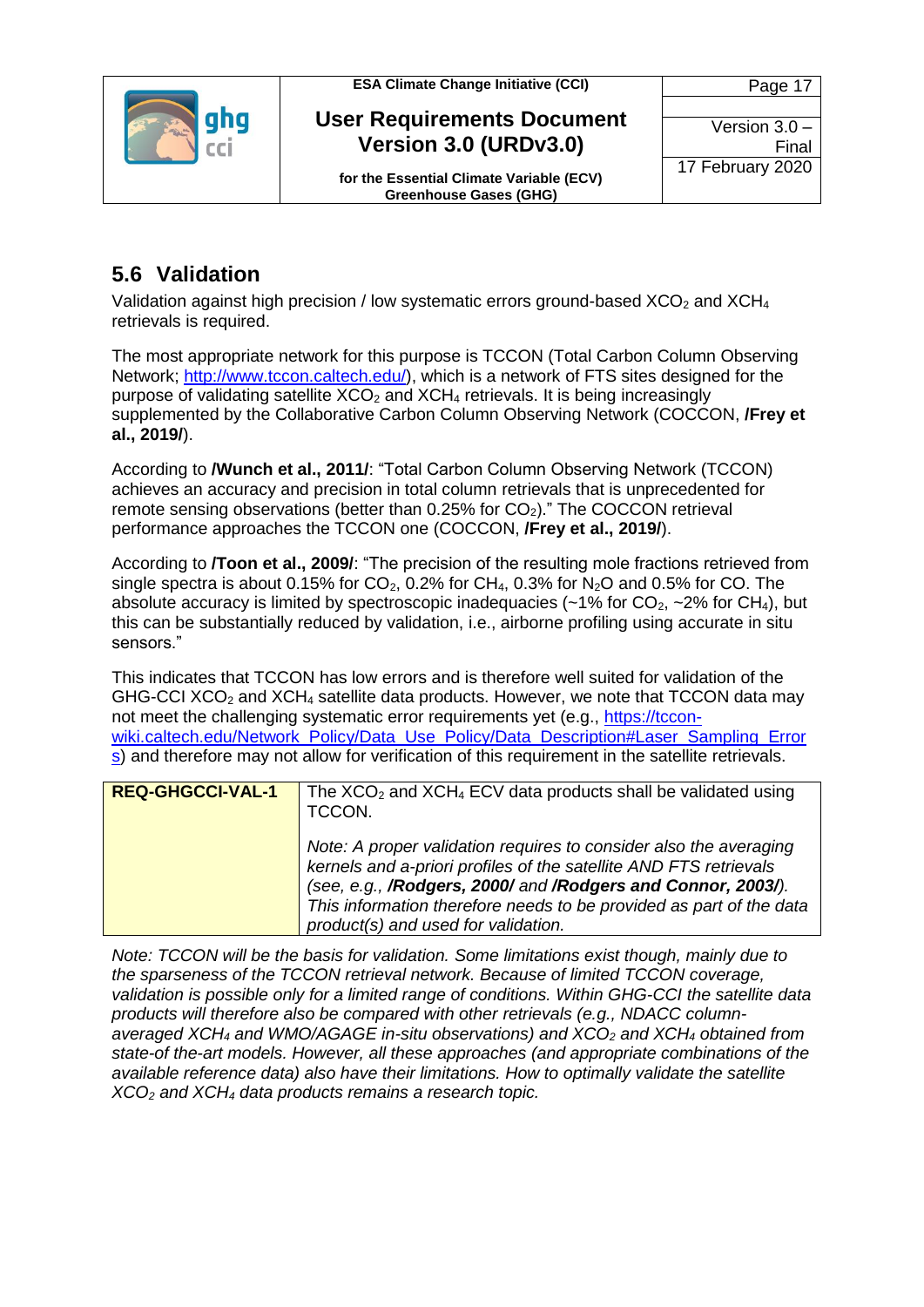

**User Requirements Document Version 3.0 (URDv3.0)**

Version 3.0 – Final 17 February 2020

Page 18

**for the Essential Climate Variable (ECV) Greenhouse Gases (GHG)**

### <span id="page-17-0"></span>**6 Across-ECV requirements**

The following shall be considered (from **/CMUG-RBD, 2015/** except *Notes in italic*):

To ensure consistency between ECV datasets, which is important for climate modelling and reanalyses, there are a number of considerations that should be taken into account for the CCI projects.

**Firstly,** the specification of error characteristics should be provided in a consistent way and, where appropriate, separated into precision, accuracy and stability. The errors should also be specified, where possible, for each single retrieval.

*Note: consistency will be facilitated by the adoption of international terminology (ISO 5725), which is not the case at present.*

**Secondly,** the use of common ancillary fields is important. This would ensure a consistent assumption on the atmospheric state for all ECV datasets. For surface fields an agreed SINGLE source for surface albedo, vegetation (LAI, FAPAR), emissivity, ice caps and glacier climatology, sea ice, SST etc. should be defined and agreed by the CCI projects. If this is not done, inevitable inconsistencies will be seen in the products which will be due to different representations of the atmosphere/surface being assumed.

*Note: ERA5 reanalysis fields are a good source of atmospheric fields from 1979 onwards, covering the full satellite record. These were introduced in /CMUG-RBD, 2010/, but were not yet available for Phase 2 of GHG-CCI. Given the availability of these products currently (and the phasing out of ERA-Interim), it is foreseen that ERA5 will be used across ECVs going forward.*

*Note: It is not clear why this should be the case. The requirements on meteorological data, surface albedo, etc., may differ significantly between the CCI sub-projects. For example, the albedo depends on ground pixel size, wavelength, etc., and the optimal albedo for GHG-CCI and other projects (e.g., GHG-SST) may differ significantly. Similar remarks are also valid for the other parameters. What is essential for GHG-CCI is that those parameters are used which result in the highest quality XCO<sup>2</sup> and XCH<sup>4</sup> retrievals.*

**Thirdly,** horizontal grids should be common to level 3 products to enable easy comparisons and processing of data from different ECV CDRs. Similarly the definition of atmospheric layering should be common across ECVs (e.g. aerosol and clouds) for level 2 and 3 products.

*Note: GHG-CCI users require Level 2 for surface flux inverse modelling, not Level 3. For GHG-CCI the atmospheric layering must be such that the quality of the retrieved XCO<sup>2</sup> and XCH<sup>4</sup> is highest (or that at least a good compromise between retrieval error and processing speed can been obtained). For this reason and because XCO<sup>2</sup> and XCH<sup>4</sup> are columnaveraged quantities, the use of a common layering is not necessarily appropriate for GHG-CCI.*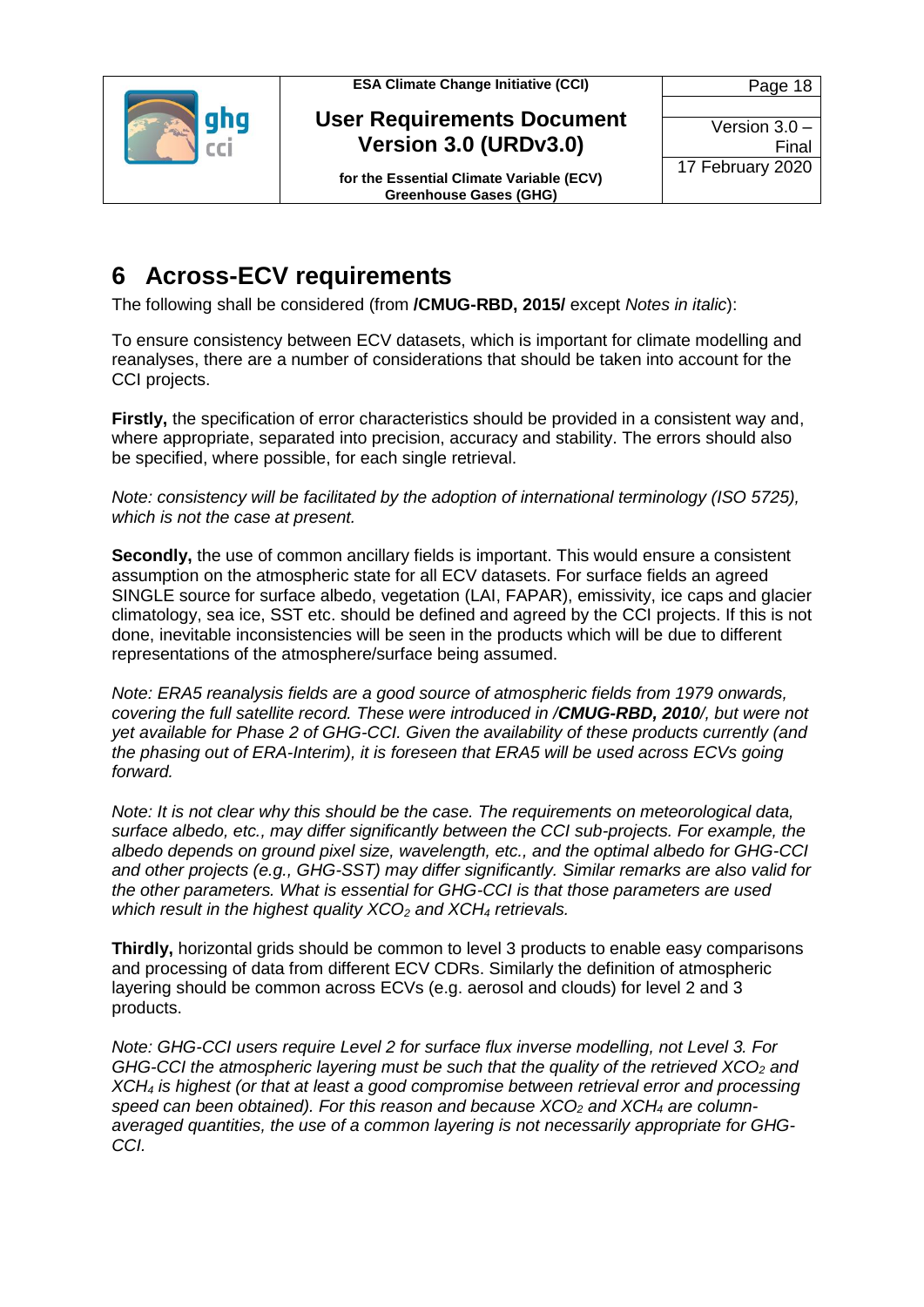| <b>ESA Climate Change Initiative (CCI)</b>                                | Page 19          |
|---------------------------------------------------------------------------|------------------|
|                                                                           |                  |
| <b>User Requirements Document</b>                                         | Version $3.0 -$  |
| Version 3.0 (URDv3.0)                                                     | Final            |
| for the Essential Climate Variable (ECV)<br><b>Greenhouse Gases (GHG)</b> | 17 February 2020 |

**Fourthly,** the CCI should converge on terminology as this can be different for each ECV project and will enhance communication across the project.

*Note: This convergence should be consistent with international standards (ISO 5725), which is not the case at present.*

**Finally**, and this is addressed below, the formats and projections of the dataset should be as common as possible and familiar to climate modellers. CCI datasets should be located at a common data centre which can provide a common easy-to-use interface to all the datasets.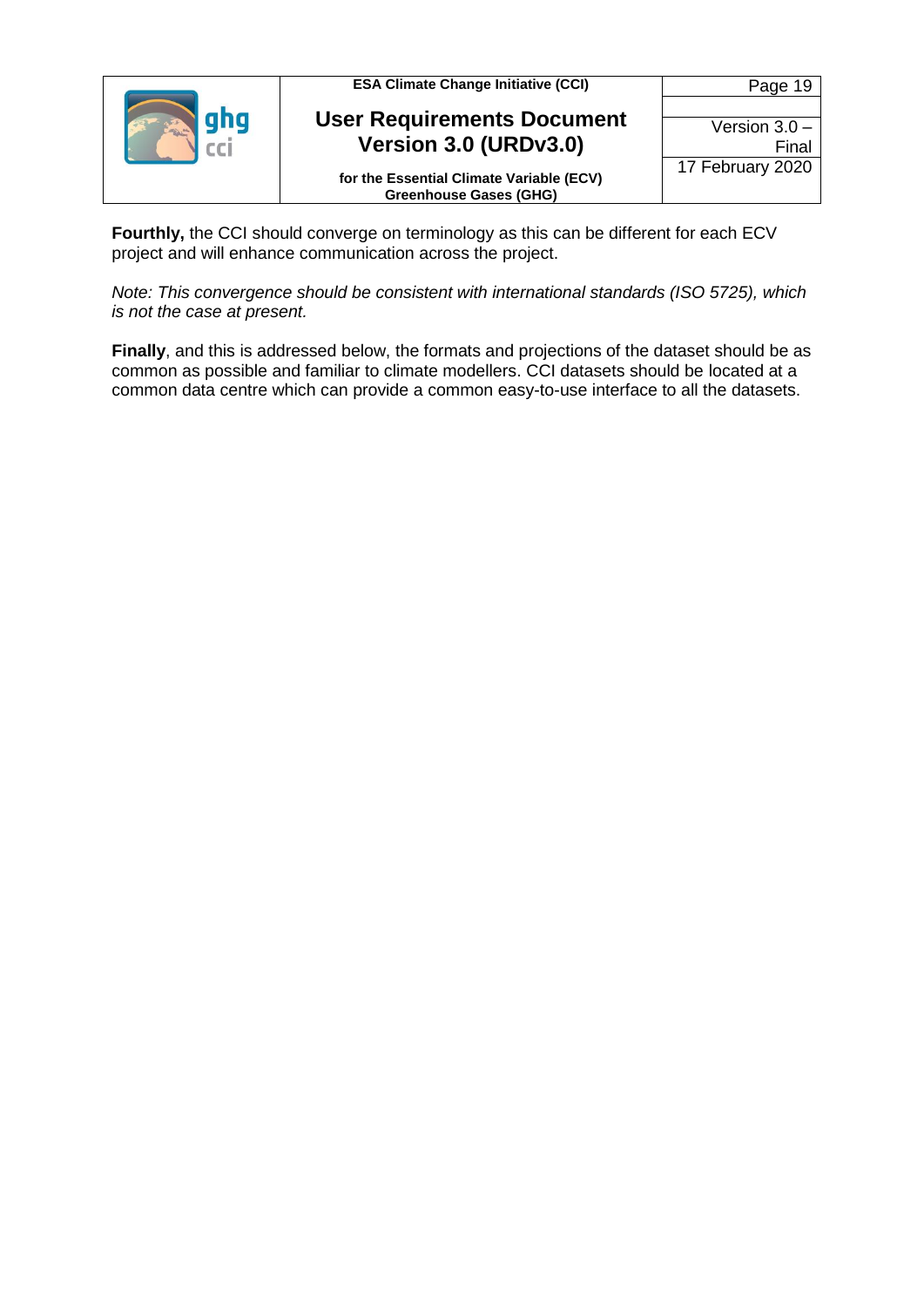



Version 3.0 – Final 17 February 2020

Page 20

**for the Essential Climate Variable (ECV) Greenhouse Gases (GHG)**

<span id="page-19-0"></span>**7 Requirements for observation operators and other tools**

In this section requirements for observation operators and other tools are given.

### <span id="page-19-1"></span>**7.1 Observation operators**

In order to construct appropriate observation operators for the GHG-CCI  $XCO<sub>2</sub>$  and  $XCH<sub>4</sub>$ data products, Averaging Kernels (AK) and ( $CO<sub>2</sub>$  and  $CH<sub>4</sub>$ ) a-priori profiles as used by the retrieval algorithms need to be made available to the users.

| <b>REQ-GHGCCI-00-1</b> | For each ECV data product all information needed to construct the                    |
|------------------------|--------------------------------------------------------------------------------------|
|                        | corresponding observation operator such as Averaging Kernels                         |
|                        | $(AK)$ and the CO <sub>2</sub> and CH <sub>4</sub> a-priori profiles need to be made |
|                        | available.                                                                           |
|                        |                                                                                      |

### <span id="page-19-2"></span>**7.2 Routines and documentation to ingest CDRs**

The following shall be considered (from **/CMUG-RBD, 2015/**):

It is vital that climate modellers are able to easily ingest the CCI datasets into their modelling environments. The aim is to make the format as familiar to users as possible (see next section) so they probably have the tools they need already but nevertheless the option of tools to read in the data should be provided. One way to ensure easy to use datasets is to impose a consistent naming convention across the ECV projects and beyond. To make reading the datasets as easy as possible a small software package consisting of source code, documentation, build scripts, and installation tests (sample input data and expected output from test programs in order to verify correct installation) is envisaged as an effective solution by climate modellers.

### <span id="page-19-3"></span>**7.3 Metadata**

Various metadata are required to generate satellite CDRs such as the GHG ECV data products. This requires appropriate documentation.

| <b>REQ-GHGCCI-META-1</b> | Each GHG ECV data product needs a proper documentation<br>of which metadata have been used.                                                                                                                                              |
|--------------------------|------------------------------------------------------------------------------------------------------------------------------------------------------------------------------------------------------------------------------------------|
|                          | Metadata information shall be given in the Product<br>Specification Document (PSD). This refers to information on<br>the underlying Level 1 data product and the auxiliary data<br>products that were used, such as meteorological data. |
|                          | Additional information shall be given on the GHG-CCI website.<br>This includes, for example, information on satellite or<br>instrument-related anomalies.                                                                                |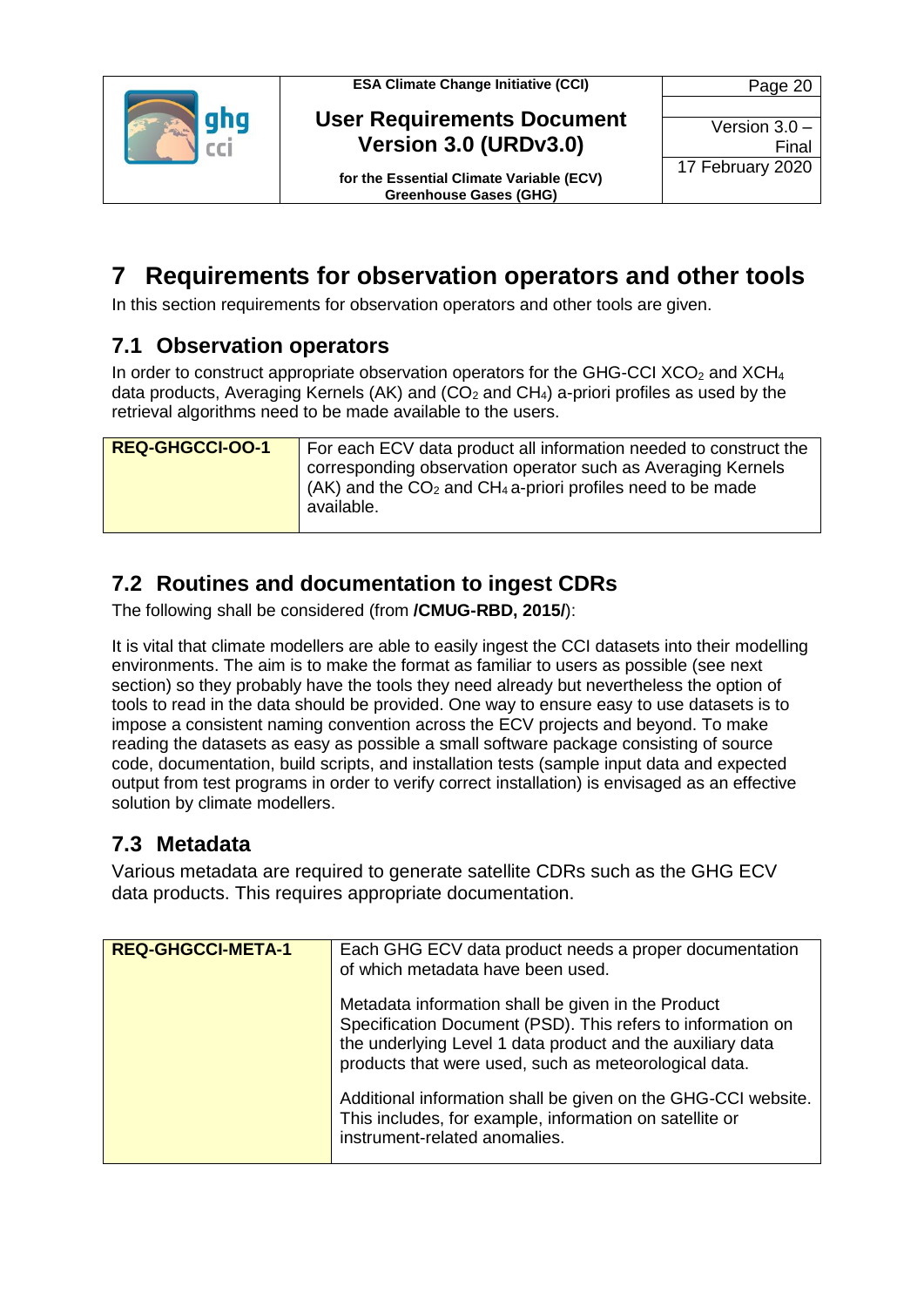



Page 21 Version 3.0 – Final 17 February 2020

**for the Essential Climate Variable (ECV) Greenhouse Gases (GHG)**

### <span id="page-20-0"></span>**7.4 Map projections**

Regional surface flux inverse modelling requires  $XCO<sub>2</sub>$  and  $XCH<sub>4</sub>$  retrievals for the individual ground pixels including exact geolocation (i.e., spatial) and information on the timing. Therefore, Level 2 data products (swath data, not gridded) are the required input data products for inverse modelling and related applications (e.g., CCDAS).

Level 3 data (e.g., gridded weekly or monthly data products) will not be used as input to obtain information on regional GHG surface sources and sinks. Therefore requirements for map projections have not been formulated.

### <span id="page-20-1"></span>**7.5 Colocation software and data**

Data products will be made available for the FTS sites used for validation. Requirements for colocation software have not yet been formulated.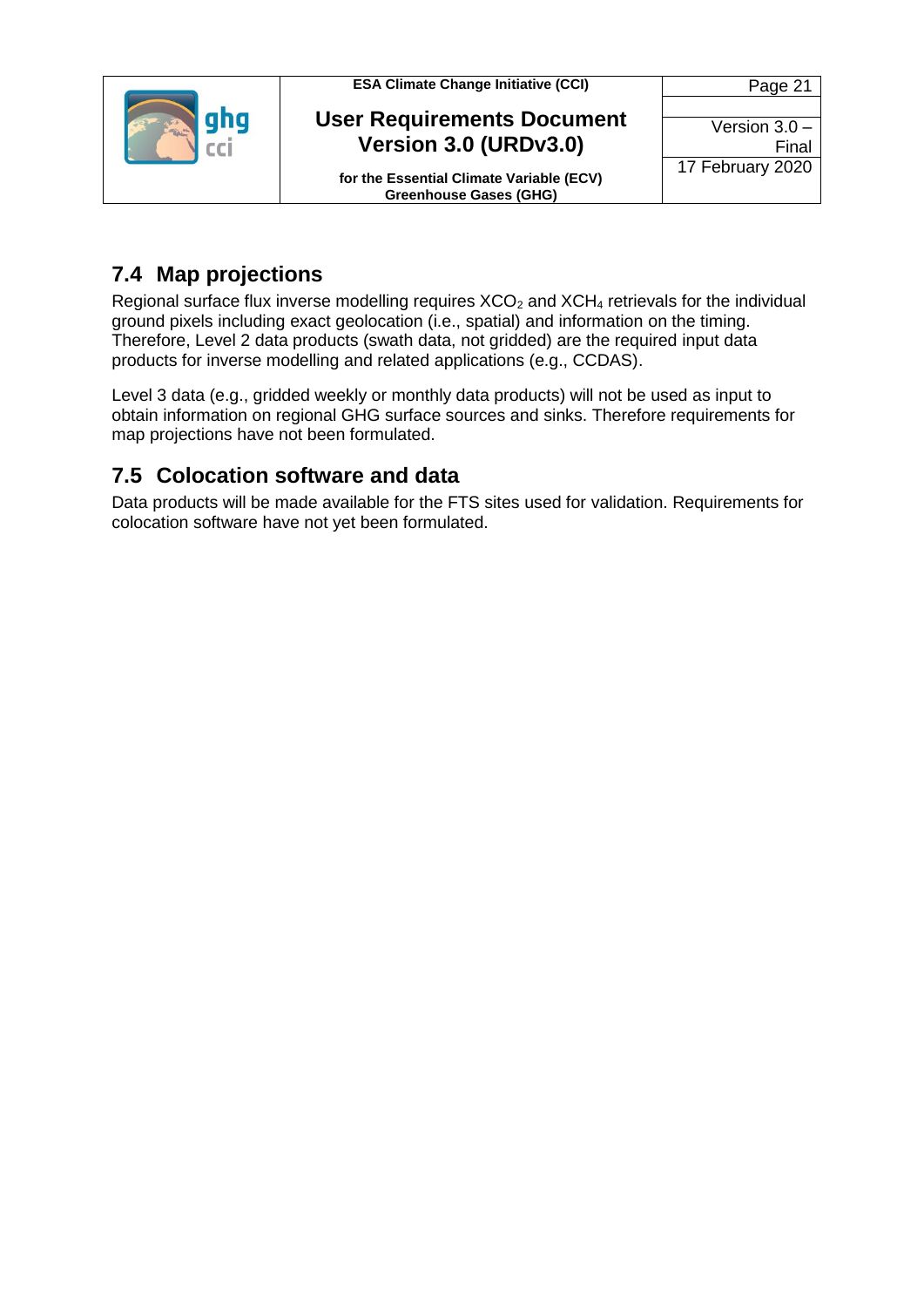



Version 3.0 – Final 17 February 2020

Page 22

**for the Essential Climate Variable (ECV) Greenhouse Gases (GHG)**

### <span id="page-21-0"></span>**8 Requirements for data formats and access**

In this section requirements for data formats and data access are given.

### <span id="page-21-1"></span>**8.1 Naming convention and documentation**

The Level 2 data products need to be properly documented. A dedicated document, the Product Specification Document (PSD), is required where the data products are described in detail. Consistent naming conventions shall be used across the different GHG ECV (sub)products but also, if possible, taking into account the naming conventions used within the other ECV projects.

The following also needs to be considered:

**/CMUG-RBD, 2010/**: "To make life simple for users the naming conventions for files, datasets and variables must be commonly agreed between users and data producers. A recommended naming convention for individual variables for the CDRs can be accessed here:

http://cf-pcmdi.llnl.gov/documents/cf-standard-names/standard-name-table/15/cf-standardname-table.html together with guidance on what the convention is: [http://cf-pcmdi.llnl.gov/documents/cf-standard-names/guidelines"](http://cf-pcmdi.llnl.gov/documents/cf-standard-names/guidelines).

| <b>REQ-GHGCCI-NCD-1</b> | There shall be a Product Specification Document (PSD), which<br>provides a detailed description of the GHG ECV data products.                                                                                                                                                                               |
|-------------------------|-------------------------------------------------------------------------------------------------------------------------------------------------------------------------------------------------------------------------------------------------------------------------------------------------------------|
|                         | Consistent naming conventions shall be used for the different<br>GHG ECV (sub)products but also, if possible, by adopting the<br>naming conventions used for the other ECV projects and available<br>standard naming conventions, most notably the naming<br>conventions given in http://cfconventions.org/ |

In addition, the algorithms shall be described in sufficient detail.

| <b>REQ-GHGCCI-NCD-2</b> | The retrieval algorithms shall be described in sufficient details via                 |
|-------------------------|---------------------------------------------------------------------------------------|
|                         | an Algorithm Theoretical Basis Document (ATBD) and/or peer-<br>reviewed publications. |
|                         |                                                                                       |

### <span id="page-21-2"></span>**8.2 Data formats**

The users of the GHG ECV data products, as represented by the GHG-CCI CRG, need data products which contain all the information required for surface flux inverse modelling such as retrieved  $XCO<sub>2</sub>$  and  $XCH<sub>4</sub>$  values for individual ground pixels, their errors, corresponding averaging kernels, a-priori profiles, etc.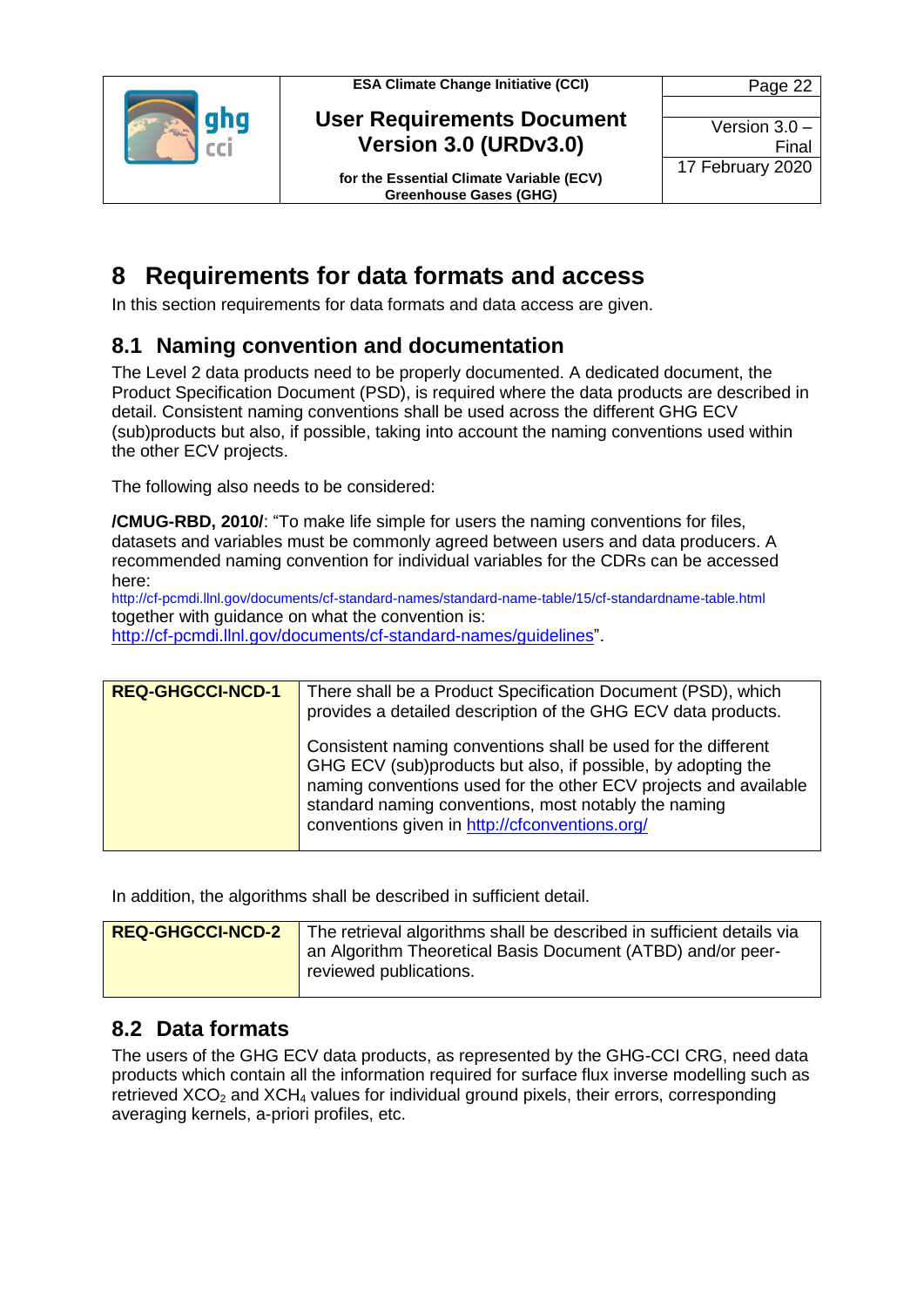

Version 3.0 – Final 17 February 2020

Page 23

**for the Essential Climate Variable (ECV) Greenhouse Gases (GHG)**

During Phase 2 of GHG-CCI a standard format was developed within the project, which is expected to continue. This is based on NetCDF with consistent naming of parameters between data products.

The users need Level 2 data products rather than Level 3.

**/CMUG-RBD, 2010/**: "The use of swath based data (levels 1 and 2) in NetCDF is still under development but remains the preferred option."

Based on this the following requirement has been formulated:

| <b>REQ-GHGCCI-DFO-1</b> | $\blacksquare$ The GHG ECV data products shall be in NetCDF format (preferred |
|-------------------------|-------------------------------------------------------------------------------|
|                         | option) but other data formats are also useful/possible.                      |

#### <span id="page-22-0"></span>**8.3 Data access**

There shall be a single website where all relevant information about the GHG ECV data products is given including links to documentation and data access information. This website shall be part of the GHG-CCI website. GHG ECV data products shall be made available via the GHG-CCI project website either via web access via a browser or via ftp

| <b>REQ-GHGCCI-DA-1</b> | The GHG ECV data products shall be made available via the |
|------------------------|-----------------------------------------------------------|
|                        | GHG-CCI project website.                                  |

### <span id="page-22-1"></span>**8.4 Level of processing**

The data products needed to obtain information on regional  $CO<sub>2</sub>$  and  $CH<sub>4</sub>$  surface fluxes are the Level 2 data products. Higher level data products will be generated (e.g., Level 3 such as gridded monthly data) but these data products are not required for the main application of the ECV GHG data products.

| <b>REQ-GHGCCI-PROC-1</b> | There shall be GHG ECV Level 2 data products appropriate to                  |
|--------------------------|------------------------------------------------------------------------------|
|                          | obtain information on regional $CO2$ and $CH4$ surface sources<br>and sinks. |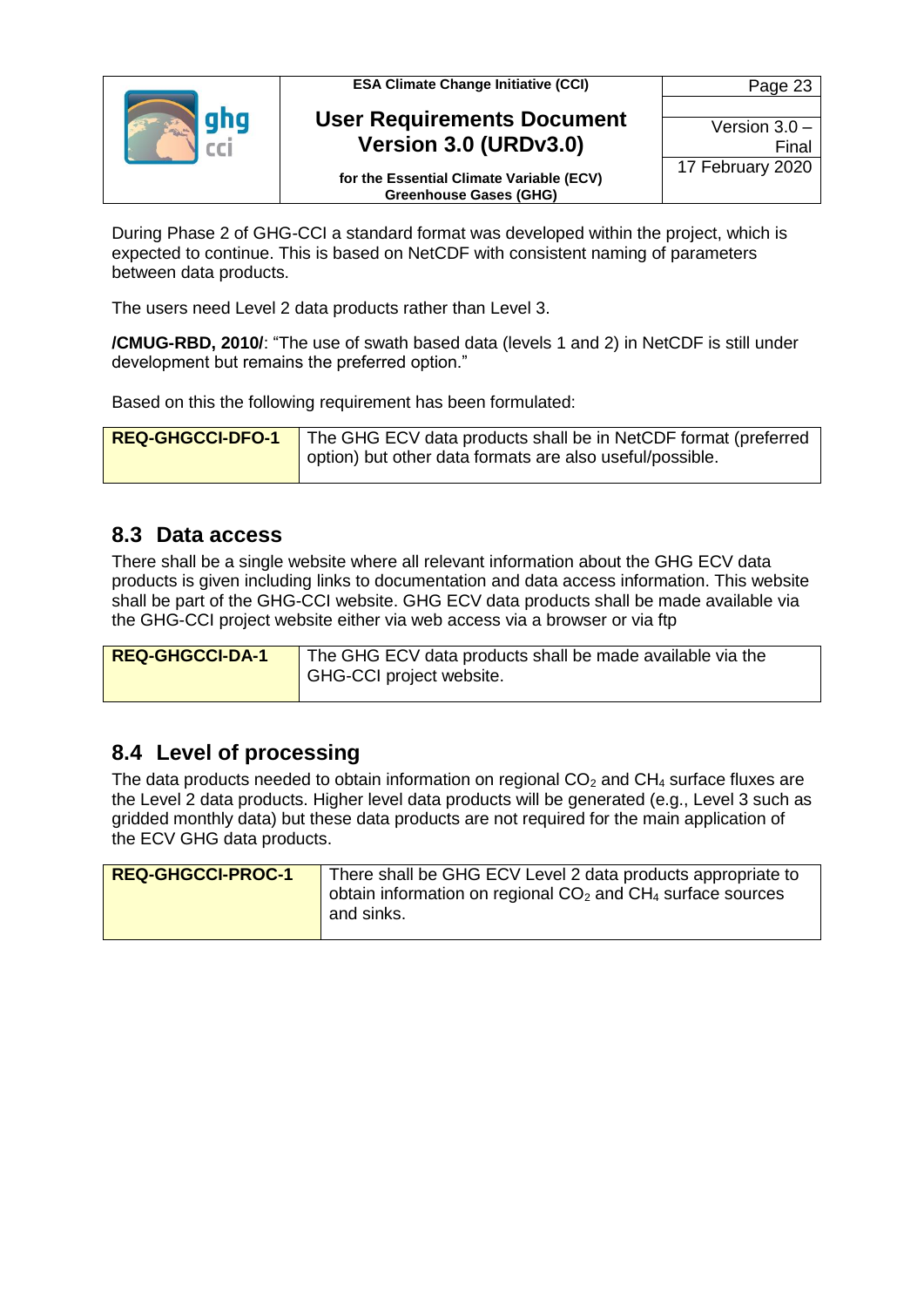

**User Requirements Document Version 3.0 (URDv3.0)**

**for the Essential Climate Variable (ECV) Greenhouse Gases (GHG)**

Version 3.0 – Final 17 February 2020

### <span id="page-23-0"></span>**9 References**

**/A-Scope, 2008/** Ingman, P., et al., a-scope – advanced space carbon and climate observation of planet earth, ESA Report for Assessment, Nov 2008, SP1313/1, 2008.

**/Alexe et al., 2015/** Alexe, M., Bergamaschi, P., Segers, A., Detmers, R., Butz, A., Hasekamp, O., Guerlet, S., Parker, R., Boesch, H., Frankenberg, C., Scheepmaker, R. A., Dlugokencky, E., Sweeney, C., Wofsy, S. C., and Kort, E. A.: Inverse modelling of CH<sup>4</sup> emissions for 2010–2011 using different satellite retrieval products from GOSAT and SCIAMACHY, Atmos. Chem. Phys., 15, 113–133, 2015.

**/Baker et al., 2010/** Baker, D. F., Bösch, H., Doney, S. C., O'Brien, D., and Schimel, D. S.: Carbon source/sink information provided by column  $CO<sub>2</sub>$  measurements from the Orbiting Carbon Observatory, Atmos. Chem. Phys., 10, 4145-4165, doi:10.5194/acp-10-4145-2010, 2010.

**/Barkley et al., 2006/** Barkley, M. P., Monks, P. S., and Engelen, R. J.: Comparison of SCIAMACHY and AIRS  $CO<sub>2</sub>$  measurements over North America during the summer and autumn of 2003, Geophys. Res. Lett., 33, L20805, doi:10.1029/2006GL026807, 2006.

**/Basu et al., 2013/** Basu, S., Guerlet, S., Butz, A., Houweling, S., Hasekamp, O., Aben, I., Krummel, P., Steele, P., Langenfelds, R., Torn, M., Biraud, S., Stephens, B., Andrews, A., and Worthy, D.: Global  $CO<sub>2</sub>$  fluxes estimated from GOSAT retrievals of total column  $CO<sub>2</sub>$ , Atmos. Chem. Phys., 13, 8695–8717, 2013.

**/Bergamaschi et al., 2009/** Bergamaschi, P., Frankenberg, C., Meirink, J. F., Krol, M., Villani, M. G., Houweling, S., Dentener, F., Dlugokencky, E. J., Miller, J. B., Gatti, L. V., Engel, A., and Levin, I.: Inverse modeling of global and regional  $CH_4$  emissions using SCIAMACHY satellite retrievals, J. Geophys. Res., 114, D22301, doi:10.1029/2009JD012287, 2009.

**/Bergamaschi et al., 2007/** Bergamaschi, P., Frankenberg, C., Meirink, J.F., Krol, M., Dentener, F., Wagner, T., Platt, U., Kaplan, J.O., Körner, S., Heimann, M., Dlugokencky, E.J., and Goede, A.: Satellite chartography of atmospheric methane from SCIAMACHY onboard ENVISAT: 2. Evaluation based on inverse model simulations, J. Geophys. Res., 112, D02304, doi:10.1029/2006JD007268, 2007.

**/Bloom et al., 2010/** Bloom, A. A., Palmer, P. I., Fraser, A., Reay, D. S., and Frankenberg, C.: Large-scale controls of methanogenesis inferred from methane and gravity spaceborne data, Science, 327, 322–325, doi:10.1126/science.1175176, 2010.

**/Boesch et al., 2011/** Boesch, H., D. Baker, B. Connor, D. Crisp, and C. Miller, Global characterization of  $CO<sub>2</sub>$  column retrievals from shortwave-infrared satellite observations of the Orbiting Carbon Observatory-2 mission, Remote Sensing, 3 (2), 270-304, 2011.

**/Bösch et al., 2006/** Bösch, H., Toon, G. C., Sen, B., Washenfelder, R. A., Wennberg, P. O., Buchwitz, M., de Beek, R., Burrows, J. P., Crisp, D., Christi, M., Connor, B. J., Natraj, V., and Yung, Y. L.: Space-based near-infrared CO2 measurements: Testing the Orbiting Carbon Observatory retrieval algorithm and validation concept using SCIAMACHY observations over Park Falls, Wisconsin, J. Geophys. Res., 111, D23302, doi:10.1029/2006JD007080, 2006.

Page 24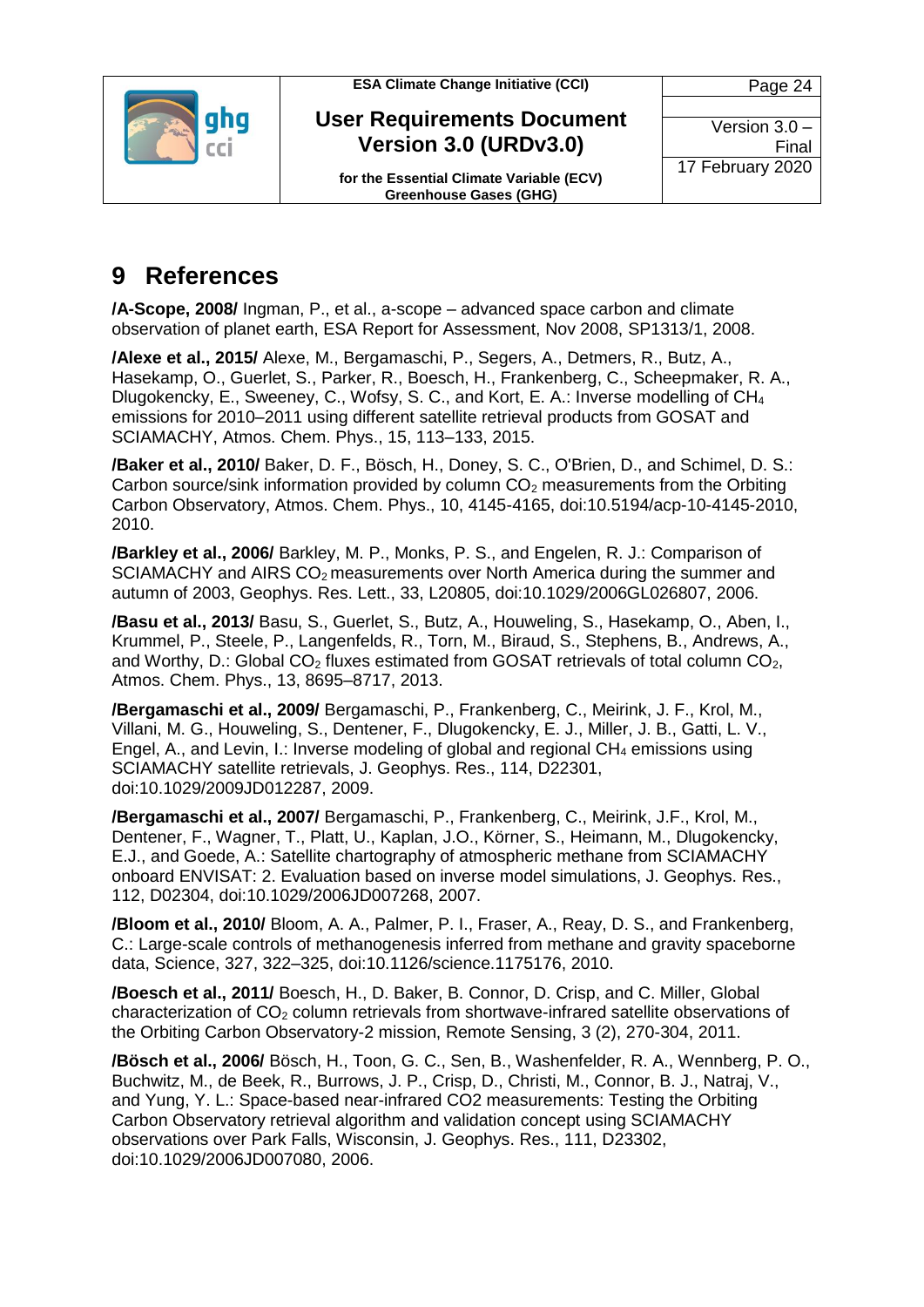

**/Bousquet et al., 2010/** Bousquet, P., et al., Source attribution of the changes in atmospheric methane for 2006-2008, Atmos. Chem. Phys. Discuss., 10, 27603-27630, 2010.

/**Bovensmann et al., 1999/** Bovensmann, H., J. P. Burrows, M. Buchwitz, J. Frerick, S. Noël, V. V. Rozanov, K. V. Chance, and A. H. P. Goede, SCIAMACHY - Mission objectives and measurement modes, J. Atmos. Sci., 56, (2), 127-150, 1999.

/**Bousquet et al., 2018**/ Bousquet, P., Pierangelo, C., Bacour, C., Marshall, J., Peylin, P., Ayar, P. V., Ehret, G., Bréon, F.-M., Chevallier, F., Crevoisier, C., Gibert, F., Rairoux, P., Kiemle, C., Armante, R., Bès, C., Cassé, V., Chinaud, J., Chomette, O., Delahaye, T., Edouart, D., Estève, F., Fix, A., Friker, A., Klonecki, A., Wirth, M., Alpers, M., Millet, B. Error budget of the MEthane Remote LIdar missioN (MERLIN) and its impact on the uncertainties of the global methane budget. Journal of Geophysical Research: Atmospheres, 123, 11766- 11785, 2018.

/**Bréon et al., 2010/** Bréon, F.-M. and Ciais, P.: Spaceborne remote sensing of greenhouse gas concentrations, C. R. Geosci., 342, 412–424, doi:10.1016/j.crte.2009.09.012, 2010.

**/Bril et al., 2007a/** Bril, A., Oshchepkov, S., Yokota, T., and Inoue, G.: Parameterization of aerosol and cirrus cloud effects on reflected sunlight spectra measured from space: application of the equivalence theorem, Applied Optics, Vol.46(13), 2460-2470, 2007.

**/Bril et al., 2007b/** Bril A., Oshchepkov S., Yokota T., Carbon dioxide retrieval from reflected sunlight spectra in the presence of cirrus cloud: model studies. Proc.SPIE, 6745 (674502), 1- 8, 2007.

**/Bril et al., 2008/** Bril A., Oshchepkov S., Yokota T., Correction of atmospheric scattering effects in space-based observations of carbon dioxide: model study of desert dust aerosol. J.Quant.Spectrosc.Radiat.Transfer, 109 (10), 1815-1827, 2008.

**/Bril et al., 2009/** Bril A., Oshchepkov S., Yokota T., Retrieval of atmospheric methane from high spectral resolution satellite measurements: a correction for cirrus cloud effects. Appl.Opt., 48 (11), 2139-2148, 2009.

**/Buchwitz et al., 2000/** Buchwitz, M., Rozanov, V. V., and Burrows, J. P.: A near infrared optimized DOAS method for the fast global retrieval of atmospheric  $CH_4$ , CO, CO<sub>2</sub>, H<sub>2</sub>O, and N2O total column amounts from SCIAMACHY/ENVISAT-1 nadir radiances, J. Geophys. Res., 105, 15231-15246, 2000.

**/Buchwitz et al., 2005/** Buchwitz, M., R. de Beek, J. P. Burrows, H. Bovensmann, T. Warneke, J. Notholt, J. F. Meirink, A. P. H. Goede, P. Bergamaschi, S. Körner, M. Heimann, and A. Schulz, Atmospheric methane and carbon dioxide from SCIAMACHY satellite data: Initial comparison with chemistry and transport models, Atmos. Chem. Phys., 5, 941-962, 2005.

**/Buchwitz et al., 2013/** Buchwitz, M., M. Reuter, O. Schneising, H. Boesch, S. Guerlet, B. Dils, I. Aben, R. Armante, P. Bergamaschi, T. Blumenstock, H. Bovensmann, D. Brunner, B. Buchmann, J. P. Burrows, A. Butz, A. Chedin, F. Chevallier, C. D. Crevoisier, N. M. Deutscher, C. Frankenberg, F. Hase, O. P. Hasekamp, J. Heymann, T. Kaminski, A. Laeng, G. Lichtenberg, M. De Maziere, S. Noel, J. Notholt, J. Orphal, C. Popp, R. Parker, M. Scholze, R. Sussmann, G. P. Stiller, T. Warneke, C. Zehner, A. Bril, D. Crisp, D. W. T. Griffith, A. Kuze, C. ODell, S. Oshchepkov, V. Sherlock, H. Suto, P. Wennberg, D. Wunch, T. Yokota, Y. Yoshida, The Greenhouse Gas Climate Change Initiative (GHG-CCI): comparison and quality assessment of near-surface-sensitive satellite-derived  $CO<sub>2</sub>$  and  $CH<sub>4</sub>$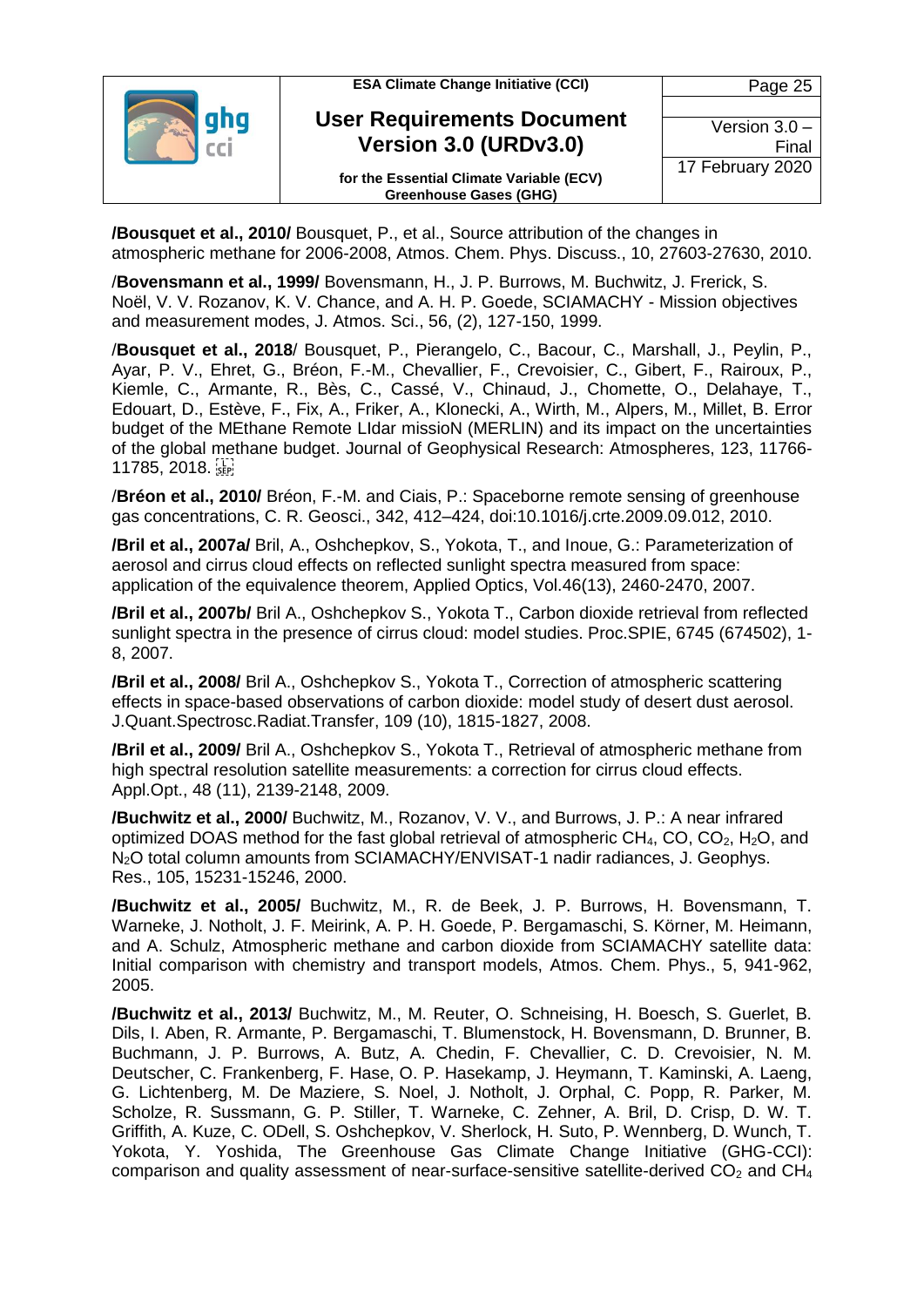| <b>ESA Climate Change Initiative (CCI)</b>                                | Page 26          |
|---------------------------------------------------------------------------|------------------|
| <b>User Requirements Document</b>                                         |                  |
|                                                                           | Version $3.0 -$  |
| Version 3.0 (URDv3.0)                                                     | Final            |
| for the Essential Climate Variable (ECV)<br><b>Greenhouse Gases (GHG)</b> | 17 February 2020 |

global data sets, Remote Sensing of Environment, doi:10.1016/j.rse.2013.04.024, pp. 19, in press, 2013.

**/Burrows et al., 1995/** Burrows, J. P., Hölzle, E., Goede, A. P. H., Visser, H., and Fricke, W.: SCIAMACHY – Scanning Imaging Absorption Spectrometer for Atmospheric Chartography, Acta Astronautica, 35, 445–451, 1995.

**/Butz et al., 2009/** Butz, André, Otto P. Hasekamp, Christian Frankenberg, and Ilse Aben, "Retrievals of atmospheric CO2 from simulated space-borne measurements of backscattered near-infrared sunlight: accounting for aerosol effects," Appl. Opt. 48, 3322- 3336 (2009)

**/Chevallier et al., 2005/** Chevallier, F., R. J. Engelen, and P. Peylin, 2005: The contribution of AIRS data to the estimation of CO<sub>2</sub> sources and sinks. Geophys. Res. Lett., 32, L23801, doi:10.1029/ 2005GL024229.

**/Chevallier et al., 2007/** Chevallier, F., F.-M. Bréon, and P. J. Rayner, 2007: Contribution of the Orbiting Carbon Observatory to the estimation of  $CO<sub>2</sub>$  sources and sinks: Theoretical study in a variational data assimilation framework. J. Geophys. Res., 112, D09307, doi:10.1029/2006JD007375.

**/Chevallier et al., 2009/** Chevallier, F., S. Maksyutov, P. Bousquet, F.-M. Bréon, R. Saito, Y. Yoshida, and T. Yokota, 2009: On the accuracy of the  $CO<sub>2</sub>$  surface fluxes to be estimated from the GOSAT observations. Geophys. Res. Lett., 36, L19807, doi:10.1029/2009GL040108.

**/Chevallier et al., 2010/** Chevallier, F., Feng, L., Boesch, H. Palmer, P., and Rayner, P., On the impact of transport model errors for the estimation of  $CO<sub>2</sub>$  surface fluxes from GOSAT observations, Geophys. Res. Let., 37, L21803, 2010.

/**Chevallier et al., 2014**/ Chevallier, F., P. I. Palmer, L. Feng, H. Boesch, C. O'Dell, and P. Bousquet, Towards robust and consistent regional  $CO<sub>2</sub>$  flux estimates from in situ and space-borne measurements of atmospheric CO<sub>2</sub>, Geophys. Res. Lett., 41, doi:10.1002/2013GL058772.

/**Chevallier, 2018**/ Chevallier, F.: Comment on "Contrasting carbon cycle responses of the tropical continents to the 2015–2016 El Niño", Science, 362, eaar5432, doi: 10.1126/science.aar5432, 2018.

**/CMUG-RBD, 2015/** Climate Modelling User Group Requirements Baseline Document, CMUG Phase 2 Deliverable 1.1, Number D1.1, Version 0.6, April 2015.

**/Connor et al., 2008/** Connor, B. J., H. Boesch, G. Toon, B. Sen, C. Miller, and D. Crisp (2008), Orbiting Carbon Observatory: Inverse method and prospective error analysis, J. Geophys. Res., 113, D05305, doi:10.1029/2006JD008336.

**/Corbin et al., 2008/** Corbin, K. D., A. S. Denning, L. Lu, J.-W. Wang, and I. T. Baker (2008), Possible representation errors in inversions of satellite  $CO<sub>2</sub>$  retrievals, J. Geophys. Res., 113, D02301, doi:10.1029/2007JD008716.

**/Cressot et al., 2014/** Cressot, C., F. Chevallier, B. Bousquet, C. Crevoisier, E. J. Dlugokencky, A. Fortems-Cheiney, C. Frankenberg, R. Parker, I. Pison, R. A. Scheepmaker, S. A. Montzka, P. B. Krummel, L. P. Steele, and R. L. Langenfelds (2014),: On the consistency between global and regional methane emissions inferred from SCIAMACHY,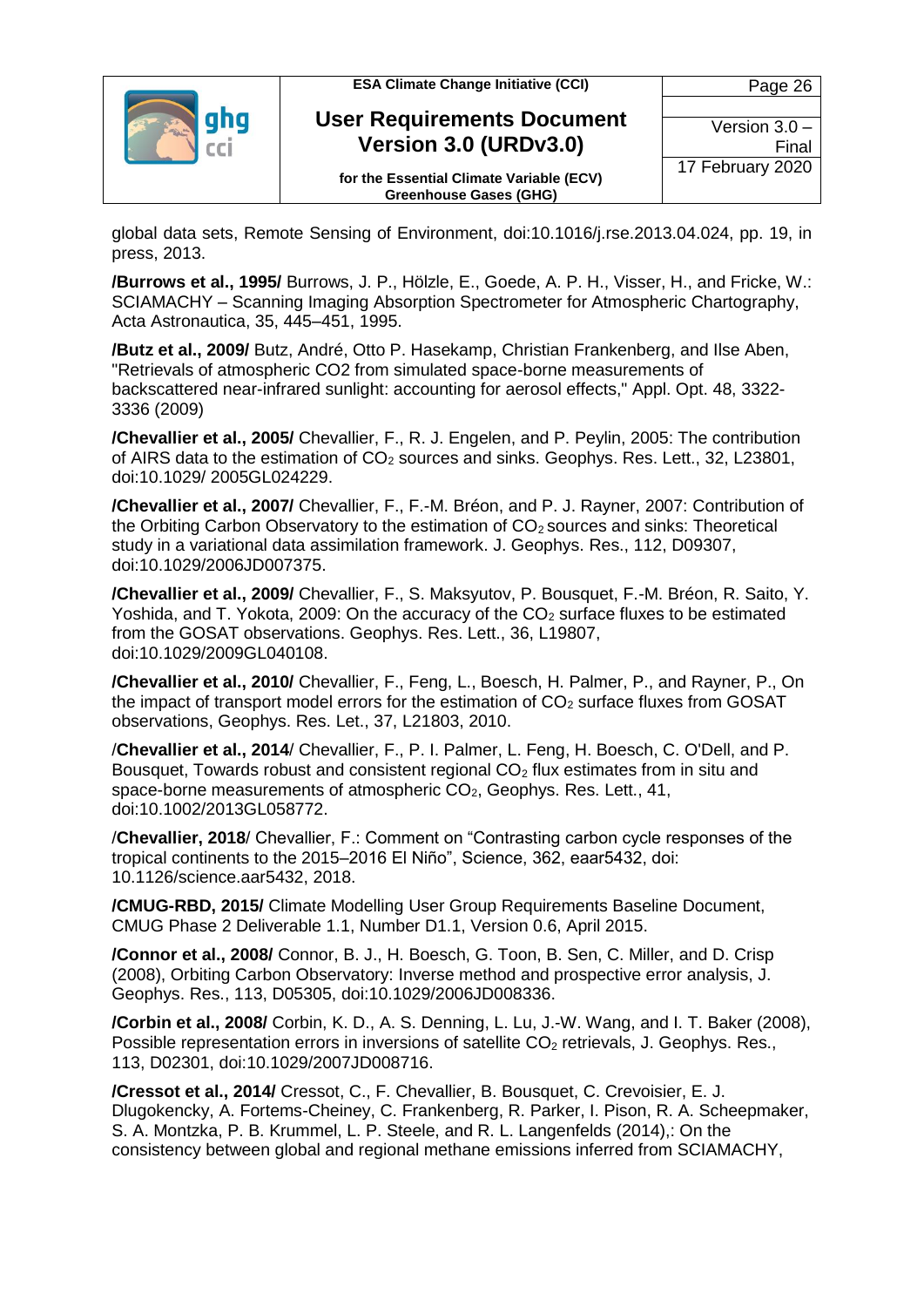| <b>ESA Climate Change Initiative (CCI)</b>                                | Page 27          |
|---------------------------------------------------------------------------|------------------|
|                                                                           |                  |
| <b>User Requirements Document</b>                                         | Version $3.0 -$  |
| Version 3.0 (URDv3.0)                                                     | Final            |
| for the Essential Climate Variable (ECV)<br><b>Greenhouse Gases (GHG)</b> | 17 February 2020 |

TANSO-FTS, IASI and surface measurements, Atmos. Chem. Phys., 14, 577-592, doi:10.5194/acp-14-577-2014

**/Crisp et al., 2004/** Crisp, D., Atlas, R. M., Breon, F.-M., Brown, L. R., Burrows, J. P., Ciais, P., Connor, B. J., Doney, S. C., Fung, I. Y., Jacob, D. J., Miller, C. E., O'Brien, D., Pawson, S., Randerson, J. T., Rayner, P., Salawitch, R. S., Sander, S. P., Sen, B., Stephens, G. L., Tans, P. P., Toon, G. C., Wennberg, P. O., Wofsy, S. C., Yung, Y. L., Kuang, Z., Chudasama, B., Sprague, G., Weiss, P., Pollock, R., Kenyon, D., and Schroll, S.: The Orbiting Carbon Observatory (OCO) mission, Adv. Space Res., 34, 700-709, 2004.

**/Crowell et al., 2019/** Crowell, S., Baker, D., Schuh, A., Basu, S., Jacobson, A. R., Chevallier, F., Liu, J., Deng, F., Feng, L., McKain, K., Chatterjee, A., Miller, J. B., Stephens, B. B., Eldering, A., Crisp, D., Schimel, D., Nassar, R., O'Dell, C. W., Oda, T., Sweeney, C., Palmer, P. I., and Jones, D. B. A.: The 2015–2016 carbon cycle as seen from OCO-2 and the global in situ network, Atmos. Chem. Phys., 19, 9797–9831, 2019.

**/Ehret et al., 2017/** Ehret, G., Bousquet, P., Pierangelo, C., Alpers, M., Millet, B., Abshire, J. B., Bovensmann, H., Burrows, J. P., Chevallier, F., Ciais, P., Crevoisier, C., Fix, A., Flamant, P., Frankenberg, C., Gibert, F., Heim, B., Heimann, M., Houweling, S., Hubberten, H. W., Jöckel, P., Law, K., Löw, A., Marshall, J., Agusti-Panareda, A., Payan, S., Prigent, C., Rairoux, P., Sachs, T., Scholze, M., Wirth, M. MERLIN: A french-german space lidar mission dedicated to atmospheric methane. Remote Sensing, 9(10):1052, 2017.

/**Eldering et al., 2017/** Eldering, A., O'Dell, C. W., Wennberg, P. O., Crisp, D., Gunson, M. R., Viatte, C., Avis, C., Braverman, A., Castano, R., Chang, A., Chapsky, L., Cheng, C., Connor, B., Dang, L., Doran, G., Fisher, B., Frankenberg, C., Fu, D., Granat, R., Hobbs, J., Lee, R. A. M., Mandrake, L., McDuffie, J., Miller, C. E., Myers, V., Natraj, V., O'Brien, D., Osterman, G. B., Oyafuso, F., Payne, V. H., Pollock, H. R., Polonsky, I., Roehl, C. M., Rosenberg, R., Schwandner, F., Smyth, M., Tang, V., Taylor, T. E., To, C., Wunch, D., and Yoshimizu, J.: The Orbiting Carbon Observatory-2: first 18 months of science data products, Atmos. Meas. Tech., 10, 549–563, 2017.

/**Eldering et al., 2019**/ Eldering, A., Taylor, T. E., O'Dell, C. W., and Pavlick, R.: The OCO-3 mission: measurement objectives and expected performance based on 1 year of simulated data, Atmos. Meas. Tech., 12, 2341–2370, https://doi.org/10.5194/amt-12-2341-2019, 2019.

**/Feng et al., 2009/** Feng L., Palmer P. I., Boesch H., and Dance S., Estimating surface CO<sub>2</sub> fluxes from space-borne  $CO<sub>2</sub>$  dry air mole fraction observations using an ensemble Kalman Filter, Atmos. Chem. Phys., 2009.

**/Feng et al., 2016/** Feng, L., Palmer, P. I., Parker, R. J., Deutscher, N. M., Feist, D. G., Kivi, R., Morino, I., and Sussmann, R.; Estimates of European uptake of  $CO<sub>2</sub>$  inferred from GOSAT  $X_{CO2}$  retrievals: sensitivity to measurement bias inside and outside Europe, Atmos. Chem. Phys., 16, 1289–1302, 2016.

**/Frankenberg et al., 2005a/** Frankenberg, C., Platt, U., and Wagner, T.: Iterative maximum a posteriori (IMAP-)DOAS for retrieval of strongly absorbing trace gases: Model studies for CH<sup>4</sup> and CO<sup>2</sup> retrieval from near-infrared spectra of SCIAMACHY onboard ENVISAT, Atmos. Chem. Phys., 5, 9-22, 2005.

**/Frankenberg et al., 2005b/** Frankenberg, C., Meirink, J. F., van Weele, M., Platt, U., and Wagner, T.: Assessing methane emissions from global spaceborne observations, Science, 308, 1010-1014, 2005.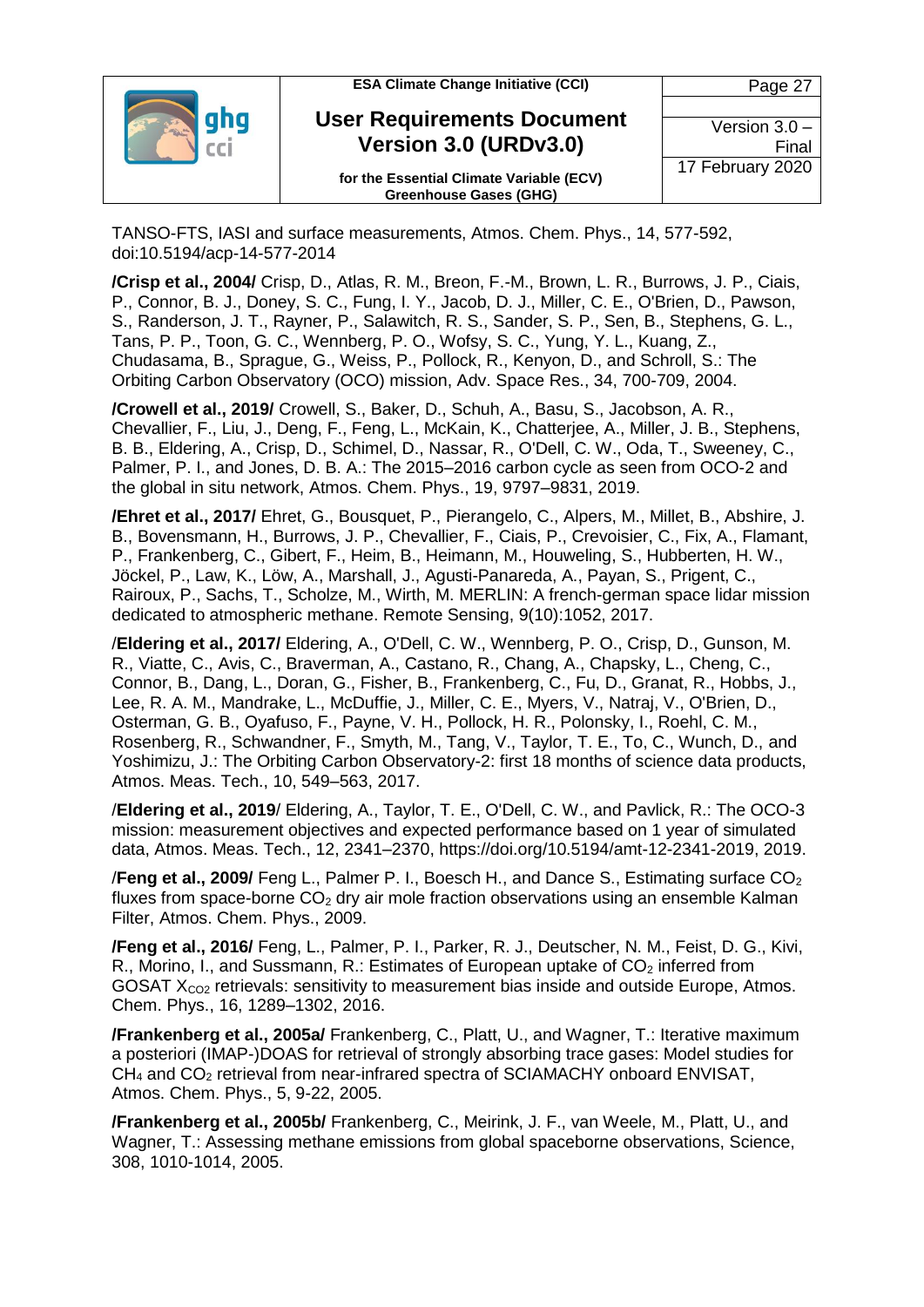| <b>ESA Climate Change Initiative (CCI)</b>                                | Page 28          |
|---------------------------------------------------------------------------|------------------|
| <b>User Requirements Document</b>                                         |                  |
|                                                                           | Version $3.0 -$  |
| Version 3.0 (URDv3.0)                                                     | Final            |
| for the Essential Climate Variable (ECV)<br><b>Greenhouse Gases (GHG)</b> | 17 February 2020 |

**/Frankenberg et al., 2006/** Frankenberg, C., Meirink, J. F., Bergamaschi, P., Goede, A. P. H., Heimann, M., Körner, S., Platt, U., van Weele, M., and Wagner, T., Satellite chartography of atmospheric methane from SCIAMACHY onboard ENVISAT: Analysis of the years 2003 and 2004, J. Geophys. Res., 111, D07303, 2006.

**/Frankenberg et al., 2008/** Frankenberg, C., Bergamaschi, P., Butz, A., Houweling, S., Meirink, J. F., Notholt, J., Petersen, A. K., Schrijver, H., Warneke, T., and Aben, I., Tropical methane emissions: A revised view from SCIAMACHY onboard ENVISAT, Geophys. Res. Lett., 35, L15881, 2008.

**/Frankenberg et al., 2011/** Frankenberg, C., Aben, I., Bergamaschi, P., Dlugokencky, E. J., van Hees, R., Houweling, S., van der Meer, P., Snel, R., and Tol, P., Global columnaveraged methane mixing ratios from 2003-2009 as derived from SCIAMACHY: Trends and variability, J. Geophys. Res. (in press), 2011.

/**Fraser et al., 2013**/Fraser, A., Palmer, P. I., Feng, L., Boesch, H., Cogan, A., Parker, R., Dlugokencky, E. J., Fraser, P. J., Krummel, P. B., Langenfelds, R. L., O'Doherty, S., Prinn, R. G., Steele, L. P., van der Schoot, M., and Weiss, R. F. Estimating regional methane surface fluxes: the relative importance of surface and GOSAT mole fraction measurements, Atmos. Chem. Phys., 13, 5697-5713, doi:10.5194/acp-13-5697-2013, 2013.

/**Fraser et al., 2014**/ Fraser, A., Palmer, P. I., Feng, L., Bösch, H., Parker, R., Dlugokencky, E. J., Krummel, P. B., and Langenfelds, R. L. Estimating regional fluxes of CO2 and CH4 using space-borne observations of  $XCH<sub>4</sub>$ :  $XCO<sub>2</sub>$ , Atmos. Chem. Phys. Discuss., 14, 15867-15894, doi:10.5194/acpd-14-15867-2014, 2014.

**/Frey et al., 2019/** Frey, M., Sha, M. K., Hase, F., Kiel, M., Blumenstock, T., Harig, R., Surawicz, G., Deutscher, N. M., Shiomi, K., Franklin, J. E., Bösch, H., Chen, J., Grutter, M., Ohyama, H., Sun, Y., Butz, A., Mengistu Tsidu, G., Ene, D., Wunch, D., Cao, Z., Garcia, O., Ramonet, M., Vogel, F., and Orphal, J.: Building the COllaborative Carbon Column Observing Network (COCCON): long-term stability and ensemble performance of the EM27/SUN Fourier transform spectrometer, Atmos. Meas. Tech., 12, 1513–1530, https://doi.org/10.5194/amt-12-1513-2019, 2019.

**/GCOS-107/** Global Climate Observing System (GCOS), SYSTEMATIC OBSERVATION REQUIREMENTS FOR SATELLITE-BASED PRODUCTS FOR CLIMATE, Supplemental details to the satellite-based component of the "Implementation Plan for the Global Observing System for Climate in Support of the UNFCCC", Prepared by World Meteorological Organization (WMO), Intergovernmental Oceanographic Commission, United Nations Environment Programme (UNEP), International Council for Science, Doc.: GCOS 107 (WMO/TD No. 1338), Sept 2006, 2006.

**/GCOS-154/** Global Climate Observing System (GCOS), SYSTEMATIC OBSERVATION REQUIREMENTS FOR SATELLITE-BASED PRODUCTS FOR CLIMATE, Supplemental details to the satellite-based component of the "Implementation Plan for the Global Observing System for Climate in Support of the UNFCCC: 2011 update", Prepared by World Meteorological Organization (WMO), Intergovernmental Oceanographic Commission, United Nations Environment Programme (UNEP), International Council for Science, Doc.: GCOS 154, 2011.

**/GCOS-200/** Global Climate Observing System (GCOS), THE GLOBAL OBSERVING SYSTEM FOR CLIMATE: IMPLMENTATION NEEDS, Prepared by [World Meteorological](https://library.wmo.int/index.php?lvl=author_see&id=1)  [Organization \(WMO\)](https://library.wmo.int/index.php?lvl=author_see&id=1) ; [United Nations Educational, Scientific and Cultural](https://library.wmo.int/index.php?lvl=author_see&id=541)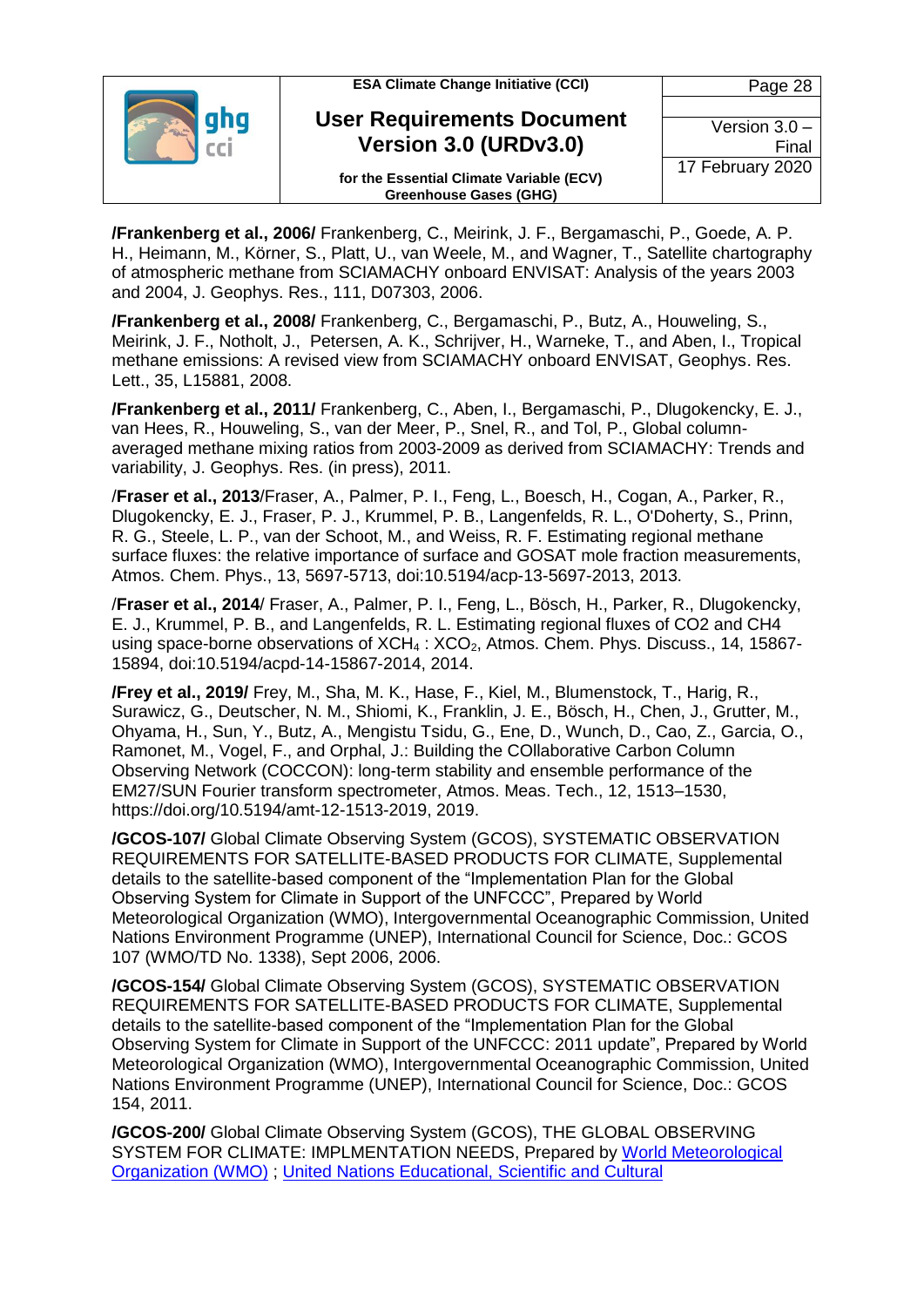

**User Requirements Document Version 3.0 (URDv3.0)**

**for the Essential Climate Variable (ECV) Greenhouse Gases (GHG)**

[Organization](https://library.wmo.int/index.php?lvl=author_see&id=541) ; [Intergovernmental Oceanographic Commission](https://library.wmo.int/index.php?lvl=author_see&id=847) ; [United Nations Environment](https://library.wmo.int/index.php?lvl=author_see&id=125)  [Programme](https://library.wmo.int/index.php?lvl=author_see&id=125) ; [International Council of Scientific Unions,](https://library.wmo.int/index.php?lvl=author_see&id=1107) Doc.: GCOS 200, 2016.

**/Heymann et al., 2012b/** Heymann, J., H. Bovensmann, M. Buchwitz, J. P. Burrows, N. M. Deutscher, J. Notholt, M. Rettinger, M. Reuter, O. Schneising, R. Sussmann, and T. Warneke SCIAMACHY WFM-DOAS XCO<sub>2</sub>: reduction of scattering related errors, Atmos. Meas. Tech., 5, 2375-2390, 2012.

**/Heymann et al., 2012a/** Heymann, J., O. Schneising, M. Reuter, M. Buchwitz, V. V. Rozanov, V. A. Velazco, H. Bovensmann, and J. P. Burrows, SCIAMACHY WFM-DOAS XCO2: comparison with CarbonTracker  $XCO<sub>2</sub>$  focusing on aerosols and thin clouds, Atmos. Meas. Tech., 5, 1935-1952, 2012.

**/Hollmann et al., 2013/** Hollmann, C.J. Merchant, R. Saunders, C. Downy, M. Buchwitz, A. Cazenave, E. Chuvieco, P. Defourny, G. de Leeuw, R. Forsberg, T. Holzer-Popp, F. Paul, S. Sandven, S. Sathyendranath, M. van Roozendael, W. Wagner, The ESA Climate Change Initiative: satellite data records for essential climate variables, Bulletin of the American Meteorological Society (BAMS), 0.1175/BAMS-D-11-00254.1, pp. 12, 2013.

**/Houweling et al., 2015/** Houweling, S., Baker, D., Basu, S., Boesch, H., Butz, A., Chevallier, F., Deng, F., Dlugokencky, E. J., Feng, L., Ganshin, A., Hasekamp, O., Jones, D., Maksyutov, S., Marshall, J., Oda, T., O'Dell, C., Oshchepkov, S., Palmer, P. I., Peylin, P., Poussi, Z., Reum, F., Takagi, H., Yoshida, Y., Zhuravlev, R. An intercomparison of inverse models for estimating sources and sinks of  $CO<sub>2</sub>$  using GOSAT measurements. Journal of Geophysical Research-Atmospheres, 120(10), 2015.

**/Houweling et al., 2010/** Houweling, S., Aben, I., Bréon, F.-M., Chevallier, F., Deutscher, N., Engelen, R., Gerbig, C., Griffith, D., Hungershoefer, K., Macatangay, R., Marshall, J., Notholt, J., Peters, W., and Serrar, S.: The importance of transport model uncertainties for the estimation of  $CO<sub>2</sub>$  sources and sinks using satellite measurements, Atmos. Chem. Phys., 10, 9981–9992, doi:10.5194/acp-10-9981-2010, 2010.

**/Houweling et al., 2005/** Houweling, S., Hartmann, W., Aben, I., Schrijver, H., Skidmore, J., Roelofs, G.-J., and Breon, F.-M.: Evidence of systematic errors in SCIAMACHY-observed CO<sup>2</sup> due to aerosols, Atmos. Chem. Phys., 5, 3003–3013, 2005.

**/Houweling et al., 2004/** Houweling, S., Breon, F.-M., Aben, I., Rödenbeck, C., Gloor, M., Heimann, M. and Ciais, P.: Inverse modeling of  $CO<sub>2</sub>$  sources and sinks using satellite data: A synthetic inter-comparison of measurement techniques and their performance as a function of space and time, Atmos. Chem. Phys., 4, 523-538, 2004.

**/Hu et al., 2016**/ Hu, H., Hasekamp, O., Butz, A., Galli, A., Landgraf, J., Aan de Brugh, J., Borsdorff, T., Scheepmaker, R., and Aben, I.: The operational methane retrieval algorithm for TROPOMI, Atmos. Meas. Tech., 9, 5423–5440, 2016.

**/Hu et al., 2018/** Hu, H., Landgraf, J., Detmers, R., Borsdorff, T., Aan de Brugh, J., Aben, I., et al., Toward global mapping of methane with TROPOMI: First results and intersatellite comparison to GOSAT. *Geophysical Research Letters*, 45, 3682– 3689, 2018.

**/Hungershoefer et al., 2010/** Hungershoefer, K., Breon, F.-M., Peylin, P., Chevallier, F., Rayner, P., Klonecki, A., Houweling, S., and Marshall, J., Evaluation of various observing systems for the global monitoring of  $CO<sub>2</sub>$  surface fluxes, Atmos. Chem. Phys., 10, 10503-10520, 2010.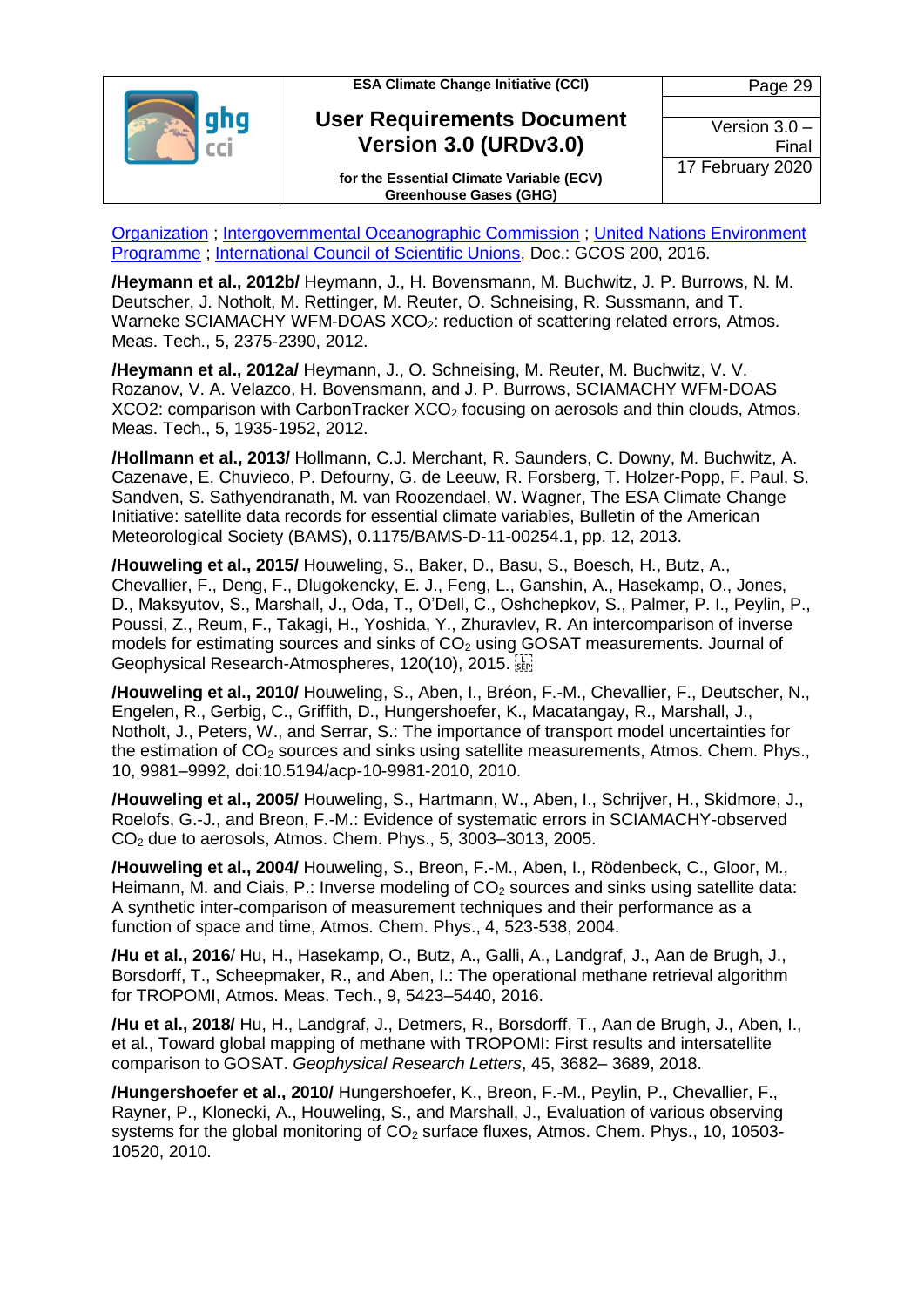|  | <b>ESA Climate Change Initiative (CCI)</b>                                | Page 30          |  |
|--|---------------------------------------------------------------------------|------------------|--|
|  |                                                                           |                  |  |
|  | <b>User Requirements Document</b>                                         | Version $3.0 -$  |  |
|  | Version 3.0 (URDv3.0)                                                     | Final            |  |
|  | for the Essential Climate Variable (ECV)<br><b>Greenhouse Gases (GHG)</b> | 17 February 2020 |  |

**/JCGM, 2008/** JCGM/WG 1, Working Group 1 of the Joint Committee for Guides in Metrology, Evalutation of measurement data – Guide to the expression of uncertainty in measurement, [http://www.bipm.org/utils/common/documents/jcgm/JCGM\\_100\\_2008\\_E.pdf,](http://www.bipm.org/utils/common/documents/jcgm/JCGM_100_2008_E.pdf) 2008.

**/Kaminski et al., 2010/** Kaminski, T., Scholze, M. and Houweling, S.: Quantifying the benefit of A-SCOPE data for reducing uncertainties in terrestrial carbon fluxes in CCDAS, Tellus, 62B(5), 784–796, 2010.

**/Kuze et al., 2010/** Kuze, A., Suto., H., Nakajima, M., and Hamazaki, T., Thermal and near infrared sensor for carbon observation Fourier-transform spectrometer on the Greenhouse Gases Observing Satellite for greenhouse gas monitoring, Applied Optics, Vol. 48, No. 35, 6716-6733, 2010.

**/Liu et al., 2017/** Liu, J., Bowman, K. W., Schimel, D. S., Parazoo, N. C., Jiang, Z., Lee, M., Bloom, A. A., Wunch, D., Frankenberg, C., Sun, Y., O'Dell, C. W., Gurney, K. R., Menemenlis, D., Gierach, M., Crisp, D., and Eldering, A.: Contrasting carbon cycle responses of the tropical continents to the 2015–2016 El Niño, Science, 358, 191, 2017.

**/Meijer et al., 2019/** Meijer et al., Copernicus CO<sub>2</sub> Monitoring Mission Requirements Document, Issue Date 27/09/2019, EOP-SM/3088/YM-ym, ESA, 2019.

**/Meirink et al., 2006/** Meirink, J.-F., Eskes, H. J., and Goede, A. P. H.: Sensitivity analysis of methane emissions derived from SCIAMACHY observations through inverse modelling, Atmos. Chem. Phys., 6, 1275-1292, 2006.

**/Miller et al., 2007/** Miller, C. E., Crisp, D., DeCola, P. L., et al.: Precision requirements for space-based  $X_{CQ2}$  data, J. Geophys. Res., 112, D10314, doi:10.1029/2006JD007659, 2007.

**/Nakajima et al., 2010/** Nakajima, M., A.Kuze, S.Kawakami, K.Shiomi, H.Suto, MONITORING OF THE GREENHOUSE GASES FROM SPACE BY GOSAT, International Archives of the Photogrammetry, Remote Sensing and Spatial Information Science, Volume XXXVIII, Part 8, Kyoto, Japan, 2010.

**/O'Dell et al., 2018/** O'Dell, C. W., Eldering, A., Wennberg, P. O., Crisp, D., Gunson, M. R., Fisher, B., Frankenberg, C., Kiel, M., Lindqvist, H., Mandrake, L., Merrelli, A., Natraj, V., Nelson, R. R., Osterman, G. B., Payne, V. H., Taylor, T. E., Wunch, D., Drouin, B. J., Oyafuso, F., Chang, A., McDuffie, J., Smyth, M., Baker, D. F., Basu, S., Chevallier, F., Crowell, S. M. R., Feng, L., Palmer, P. I., Dubey, M., García, O. E., Griffith, D. W. T., Hase, F., Iraci, L. T., Kivi, R., Morino, I., Notholt, J., Ohyama, H., Petri, C., Roehl, C. M., Sha, M. K., Strong, K., Sussmann, R., Te, Y., Uchino, O., and Velazco, V. A.: Improved retrievals of carbon dioxide from Orbiting Carbon Observatory-2 with the version 8 ACOS algorithm, Atmos. Meas. Tech., 11, 6539–6576, 2018.

**/Oshchepkov et al., 2008/** Oshchepkov S., Bril A., Yokota T., PPDF-based method to account for atmospheric light scattering in observations of carbon dioxide from space. J.Geophys.Res., 113, D23210, 2008.

**/Oshchepkov et al., 2009/** Oshchepkov S., Bril A., Yokota T., An improved photon path length probability density function -based radiative transfer model for space-based observation of greenhouse gases. J.Geophys.Res., 114, D19207, 2009.

**/Patra et al./** Patra, P.K., Crisp, D., Kaiser, J.W., Wunch, D., Saeki, T., Ichii, K., Sekiya, T., Wennberg, P. O., Feist, D. G., Pollard, D. F., Griffith, D. W. T., Velazco, V. A., De Maziere, M., Sha, M. K., Roehl, C., Chatterjee, A., and Ishijima, K*.* The Orbiting Carbon Observatory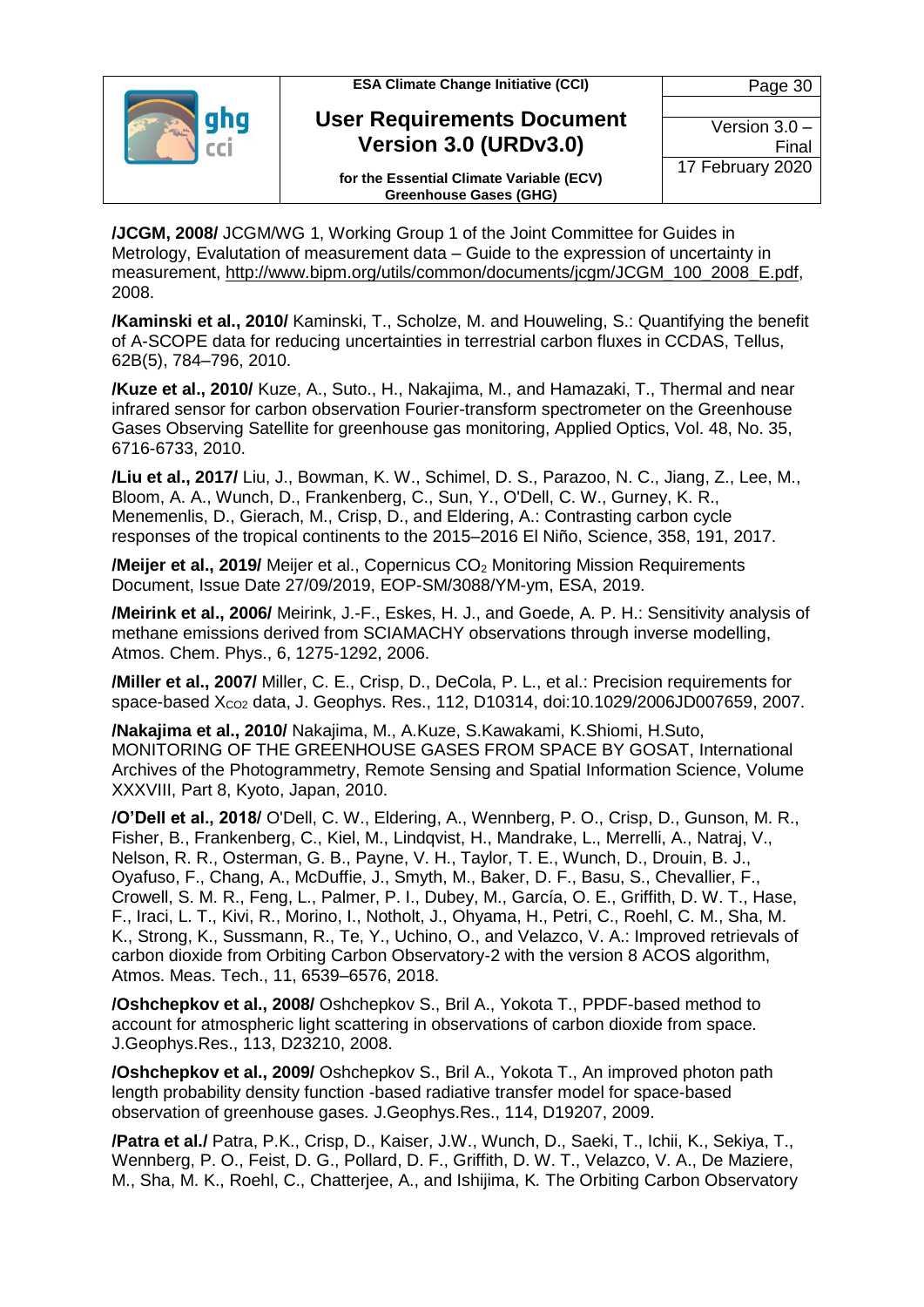| <b>ESA Climate Change Initiative (CCI)</b>                                | Page 31          |
|---------------------------------------------------------------------------|------------------|
|                                                                           |                  |
| <b>User Requirements Document</b>                                         | Version $3.0 -$  |
| Version 3.0 (URDv3.0)                                                     | Final            |
| for the Essential Climate Variable (ECV)<br><b>Greenhouse Gases (GHG)</b> | 17 February 2020 |

(OCO-2) tracks 2–3 peta-gram increase in carbon release to the atmosphere during the 2014–2016 El Niño. *Sci Rep* 7, 13567 (2017).

**/Pinty et al., 2017**/ Pinty B., G. Janssens-Maenhout, M. Dowell, H. Zunker, T. Brunhes, P. Ciais, D. Dee, H. Denier van der Gon, H. Dolman, M. Drinkwater, R. Engelen, M. Heimann, K. Holmlund, R. Husband, A. Kentarchos, Y. Meijer, P. Palmer and M. Scholze, An Operational Anthropogenic CO₂ Emissions Monitoring & Verification Support capacity - Baseline Requirements, Model Components and Functional Architecture, doi: 10.2760/08644, European Commission Joint Research Centre, EUR 28736 EN, 2017.

**/Rayner and O'Brien, 2001/** Rayner, P. J., and O'Brien, D.M.: The utility of remotely sensed CO<sup>2</sup> concentration data in surface inversions, Geophys. Res. Lett., 28, 175-178, 2001.

**/Reuter et al., 2010/** Reuter, M., Buchwitz, M., Schneising, O., Heymann, J., Bovensmann, H., and Burrows, J. P., A method for improved SCIAMACHY  $CO<sub>2</sub>$  retrieval in the presence of optically thin clouds, Atmos. Meas. Tech., 3, 209-232, 2010.

**/Reuter et al., 2011/** Reuter, M., Bovensmann, H., Buchwitz, M., et al., Retrieval of atmospheric CO<sup>2</sup> with enhanced accuracy and precision from SCIAMACHY: Validation with FTS measurements and comparison with model results, J. Geophys. Res., 116, D04301, doi:10.1029/2010JD015047, 2011.

**/Reuter et al., 2013/** Reuter, M., H. Boesch, H. Bovensmann, A. Bril, M. Buchwitz, A. Butz, J. P. Burrows, C. W. O'Dell, S. Guerlet, O. Hasekamp, J. Heymann, N. Kikuchi, S. Oshchepkov, R. Parker, S. Pfeifer, O. Schneising, T. Yokota, and Y. Yoshida, A joint effort to deliver satellite retrieved atmospheric  $CO<sub>2</sub>$  concentrations for surface flux inversions: the ensemble median algorithm EMMA, Atmos. Chem. Phys., 13, 1771-1780, 2013.

**/Reuter et al., 2014/** Reuter, M., Buchwitz, M., Hilker, M., Heymann, J., Schneising, O., Pillai, D., Bovensmann, H., Burrows, J. P., Bösch, H., Parker, R., Butz, A., Hasekamp, O., O'Dell, C. W., Yoshida, Y., Gerbig, C., Nehrkorn, T., Deutscher, N. M., Warneke, T., Notholt, J., Hase, F., Kivi, R., Sussmann, R., Machida, T., Matsueda, H., and Sawa, Y.: Satelliteinferred European carbon sink larger than expected, Atmos. Chem. Phys., 14, 13739– 13753, 2014.

**/Reuter et al., 2017/** Reuter, M., Buchwitz, M., Hilker, M., Heymann, J., Bovensmann, H., Burrows, J. P., Houweling, S., Liu, Y. Y., Nassar, R., Chevallier, F., Ciais, P., Marshall, J., Reichstein, M. How much  $CO<sub>2</sub>$  is taken up by the European terrestrial biosphere? Bulletin of the American Meteoro- logical Society, 98(4), 665-671, 2017.

/**Rodgers, 2000/** Rodgers, C. D., Inverse methods for atmospheric sounding – Theory and practice, World Scientific Series on Atmospheric, Ocean and Planetary Physics Vol. 2, 2000.

**/Rodgers and Connor, 2003/** Rodgers, C. D., and B. J. Connor, Intercomparison of remote sounding instruments, J. Geophys. Res., 108(D3), 4116, doi:10.1029/2002JD002299, 2003.

**/Schneising et al., 2019/** Schneising, O., Buchwitz, M., Reuter, M., Bovensmann, H., Burrows, J. P., Borsdorff, T., Deutscher, N. M., Feist, D. G., Griffith, D. W. T., Hase, F., Hermans, C., Iraci, L. T., Kivi, R., Landgraf, J., Morino, I., Notholt, J., Petri, C., Pollard, D. F., Roche, S., Shiomi, K., Strong, K., Sussmann, R., Velazco, V. A., Warneke, T., and Wunch, D.: A scientific algorithm to simultaneously retrieve carbon monoxide and methane from TROPOMI onboard Sentinel-5 Precursor, Atm**os. Meas. Tech., 12, 6771–6802**, 2019.

**/Schneising et al., 2014/** Schneising, O., M. Reuter, M. Buchwitz, J. Heymann, H. Bovensmann, and J. P. Burrows, Terrestrial carbon sink observed from space: variation of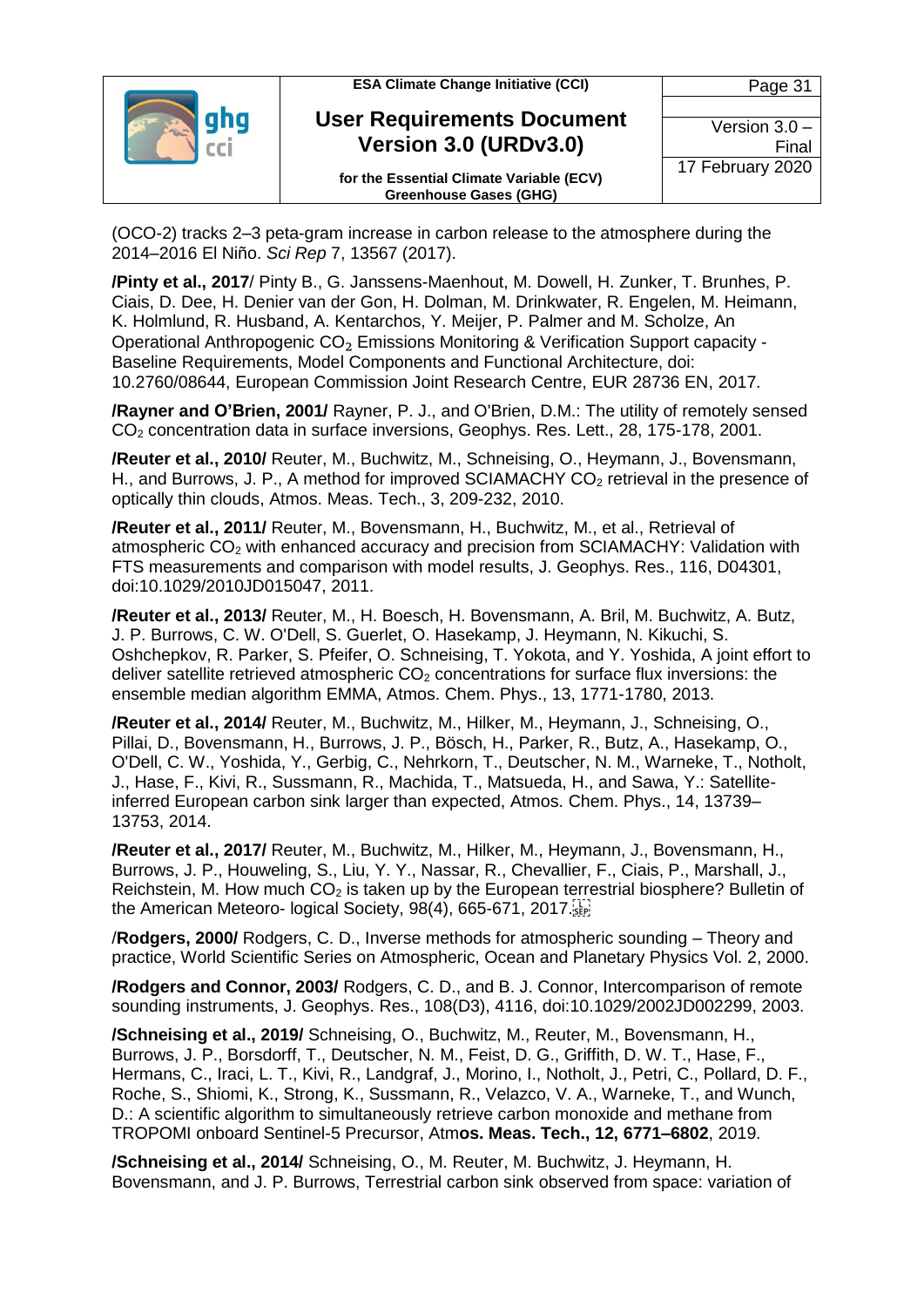

growth rates and seasonal cycle amplitudes in response to interannual surface temperature variability, Atmos. Chem. Phys., 14, 133-141, 2014.

**/Schneising et al., 2013/** Schneising, O., J. Heymann, M. Buchwitz, M. Reuter, H. Bovensmann, and J. P. Burrows, Anthropogenic carbon dioxide source areas observed from space: assessment of regional enhancements and trends, Atmos. Chem. Phys., 13, 2445- 2454, doi:10.5194/acp-13-2445-2013, 2013.

**/Schneising et al., 2012/** Schneising, O., P. Bergamaschi, H. Bovensmann, M. Buchwitz, J. P. Burrows, N. M. Deutscher, D. W. T. Griffith, J. Heymann, R. Macatangay, J. Messerschmidt, J. Notholt, M. Rettinger, M. Reuter, R. Sussmann, V. A. Velazco, T. Warneke, P. O. Wennberg, and D. Wunch, Atmospheric greenhouse gases retrieved from SCIAMACHY: comparison to ground-based FTS measurements and model results, Atmos. Chem. Phys., 12, 1527-1540, 2012.

**/Schneising et al., 2011/** Schneising, O., Buchwitz, M., Reuter, M., Heymann, J., Bovensmann, H., Burrows, J. P., Long-term analysis of carbon dioxide and methane columnaveraged mole fractions retrieved from SCIAMACHY, Atmos. Chem. Phys., 11, 2881-2892, 2011.

**/Schneising et al., 2010/** Schneising, O., Buchwitz, M., Reuter, M., Heymann, J., Bovensmann, H., and Burrows, J. P., Long-term analysis of carbon dioxide and methane column-averaged mole fractions retrieved from SCIAMACHY, Atmos. Chem. Phys. Discuss., 10, 27479-27522, 2010.

/**Schneising et al., 2009/** Schneising, O., Buchwitz, M., Burrows, J. P., Bovensmann, H., Bergamaschi, P., and Peters, W., Three years of greenhouse gas column-averaged dry air mole fractions retrieved from satellite - Part 2: Methane, Atmos. Chem. Phys., 9, 443-465, 2009.

**/Schneising et al., 2008/** Schneising, O., Buchwitz, M., Burrows, J. P., Bovensmann, H., Reuter, M., Notholt, J., Macatangay, R., and Warneke, T., Three years of greenhouse gas column-averaged dry air mole fractions retrieved from satellite - Part 1: Carbon dioxide, Atmos. Chem. Phys., 8, 3827-3853, 2008.

**/Sheng et al., 2018/** Sheng, J.-X., Jacob, D. J., Maasakkers, J. D., Zhang, Y., and Sulprizio, M. P.: Comparative analysis of low-Earth orbit (TROPOMI) and geostationary (GeoCARB, GEO-CAPE) satellite instruments for constraining methane emissions on fine regional scales: application to the Southeast US, Atmos. Meas. Tech., 11, 6379–6388, 2018.

**/Toon et al., 2009/** Toon, Geoffrey, Jean-Francois Blavier, Rebecca Washenfelder, Debra Wunch, Gretchen Keppel-Aleks, Paul Wennberg, Brian Connor, Vanessa Sherlock, David Griffith, Nick Deutscher, Justus Notholt, Total Column Carbon Observing Network (TCCON), publication OSA FTS Meeting, 2009.

Link: [http://www.tccon.caltech.edu/publications/OSA\\_FTS\\_Meeting\\_20090323.pdf](http://www.tccon.caltech.edu/publications/OSA_FTS_Meeting_20090323.pdf)

**/Turner et al., 2016/** Turner, A. J., Jacob, D. J., Benmergui, J., Wofsy, S. C., Maasakkers, J. D., Butz, A., Hasekamp, O., Biraud, S. C., and Dlugokencky, E.: A large increase in US methane emissions over the past decade inferred from satellite data and surface observations, Geophys. Res. Lett., 43, 2218–2224, 2016.

**/Wunch et al., 2011/** Wunch, D, G. C. Toon, J.-F. L. Blavier, R. A. Washenfelder, J. Notholt, B. J. Connor, D. W. T. Griffith, V. Sherlock and P. O. Wennberg. The Total Carbon Column Observing Network. Phil. Trans. R. Soc. A, 369, doi: 10.1098/rsta.2010.0240, 2011.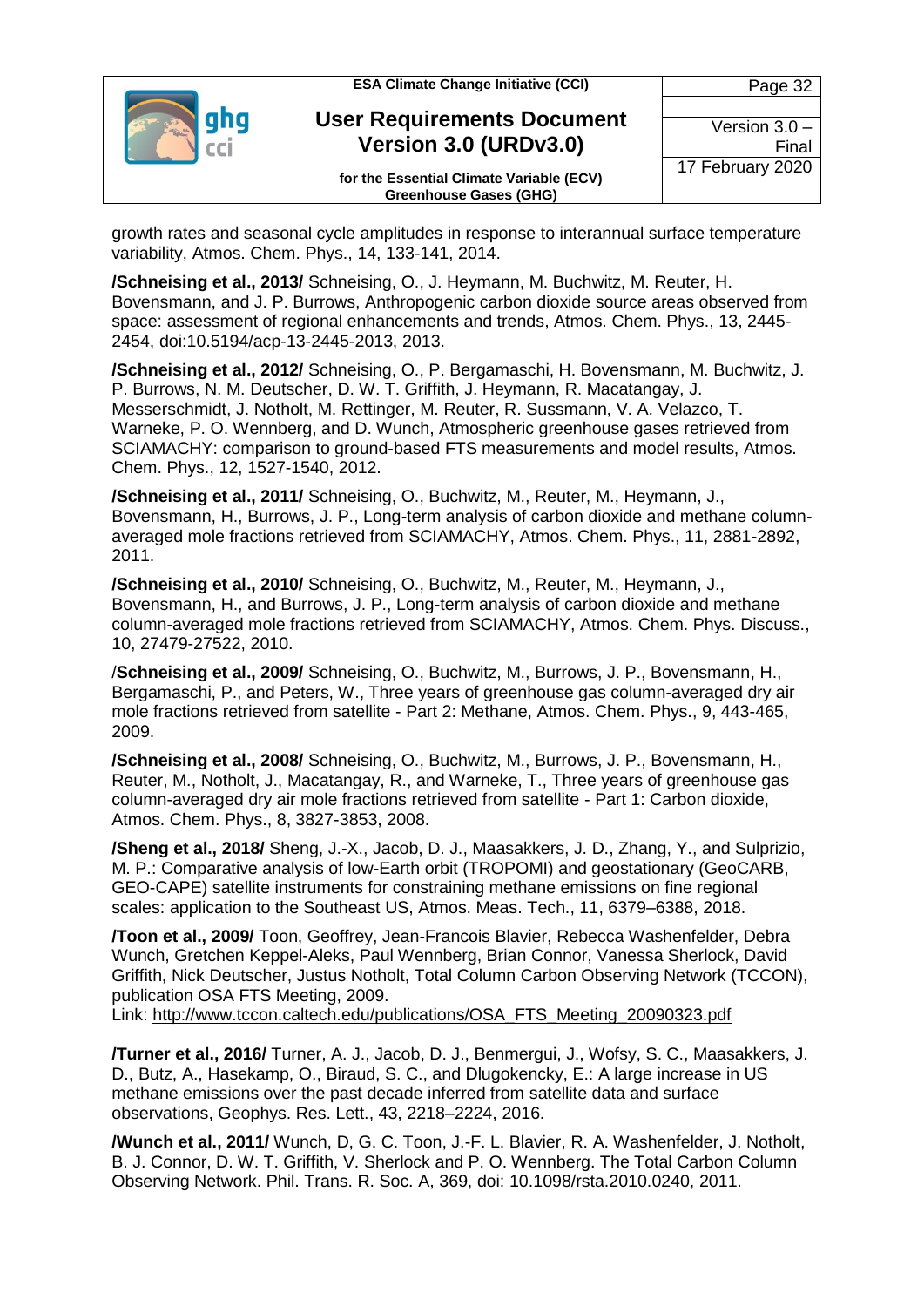

/**Yang et al., 2018**/ Yang, D., Liu, Y., Cai, Z. *et al.* First Global Carbon Dioxide Maps Produced from TanSat Measurements, *Adv. Atmos. Sci.* **35,** 621–623, 2018.

**/Yokota et al., 2004/** Yokota, T., Oguma, H., Morino, I., and Inoue, G.: A nadir looking SWIR sensor to monitor CO<sub>2</sub> column density for Japanese GOSAT project, Proceedings of the twenty-fourth international symposium on space technology and science. Miyazaki: Japan Society for Aeronautical and Space Sciences and ISTS, pp. 887–889, 2004.

**/Yoshida et al., 2010/** Yoshida, Y., Ota, Y., Eguchi, N., Kikuchi, N., Nobuta, K., Tran, H., Morino, I., and Yokota, T., Retrieval algorithm for  $CO<sub>2</sub>$  and  $CH<sub>4</sub>$  column abundances from short-wavelength infrared spectral observations by Greenhouse Gases Observing Satellite, Atmos. Meas, Tech. Discuss., 3, 4791-4833, 2010.

/**Yoshida et al., 2019**/ Yoshida, Y., Oshio, H., Someya, Y., Ohyama, H., Kamei, A., Morino, I., Uchino, O., Saito, M., Noda, M., and Matsunaga, T. "Atmospheric Carbon Dioxide and Methane Observations by GOSAT and GOSAT-2," in *Optical Sensors and Sensing Congress (ES, FTS, HISE, Sensors)*, OSA Technical Digest (Optical Society of America, 2019), paper FTu2B.4, 2019.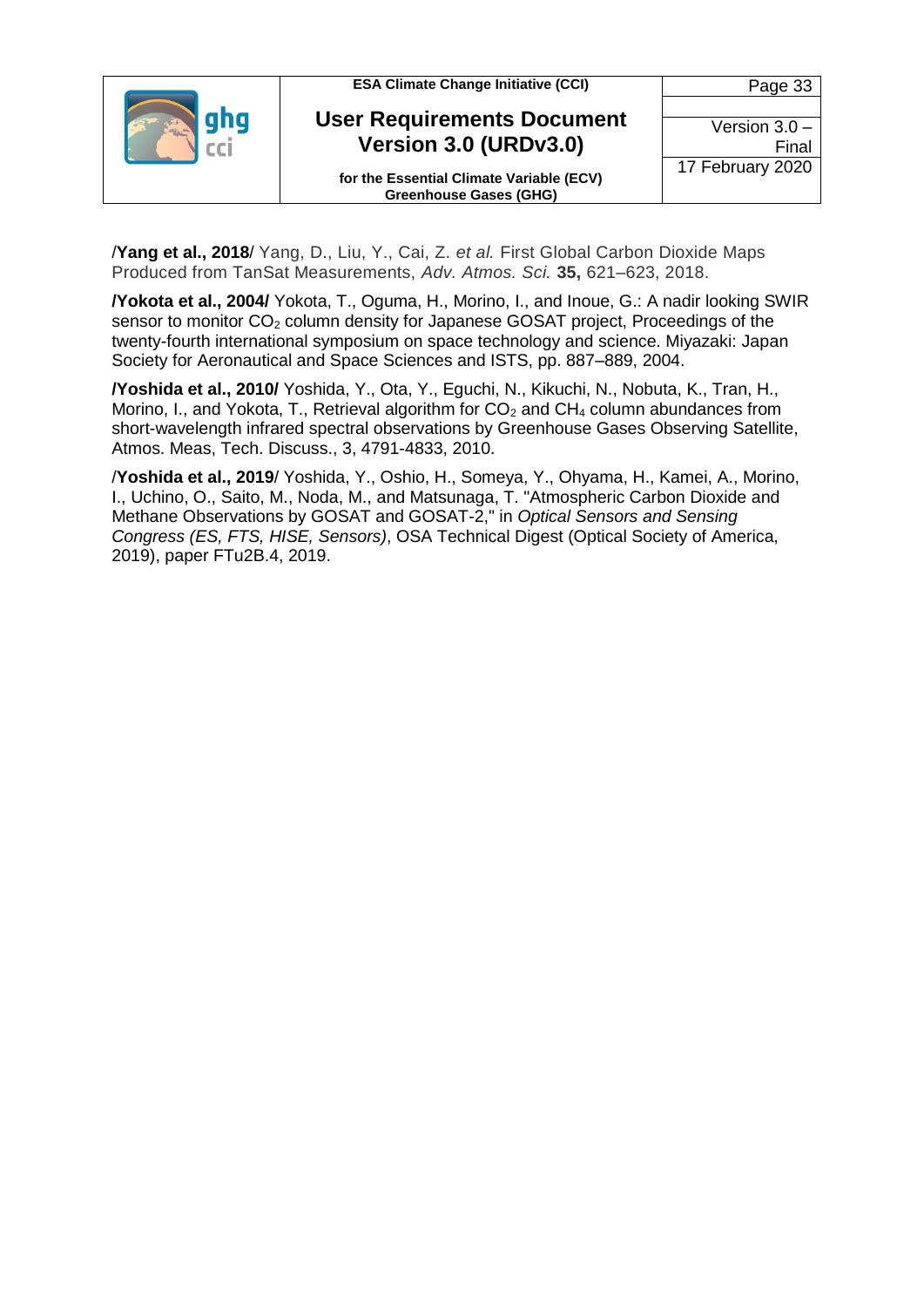

#### **User Requirements Document Version 3.0 (URDv3.0)**

**for the Essential Climate Variable (ECV) Greenhouse Gases (GHG)**

Page 34 Version 3.0 – Final 17 February 2020

### <span id="page-33-0"></span>**10 Acronyms**

| <b>Abbreviation</b> | <b>Meaning</b>                                                     |  |  |  |
|---------------------|--------------------------------------------------------------------|--|--|--|
| <b>ACE-FTS</b>      | Atmospheric Chemistry Experiment-Fourier Transform<br>Spectrometer |  |  |  |
| <b>AATSR</b>        | Advanced Along Track Scanning Radiometer                           |  |  |  |
| <b>ACA</b>          | <b>Additional Constraints Algorithm</b>                            |  |  |  |
| <b>AIRS</b>         | <b>Atmospheric Infrared Sounder</b>                                |  |  |  |
| <b>AMSU</b>         | <b>Advanced Microwave Sounding Unit</b>                            |  |  |  |
| <b>AOD</b>          | <b>Aerosol Optical Depth</b>                                       |  |  |  |
| <b>ATBD</b>         | Algorithm Theoretical Basis Document                               |  |  |  |
| <b>CCDAS</b>        | Carbon Cycle Data Assimilation System                              |  |  |  |
| $\overline{cc}$     | Climate Change Initiative                                          |  |  |  |
| <b>CMUG</b>         | Climate Modelling User Group (of ESA's CCI)                        |  |  |  |
| <b>CRG</b>          | <b>Climate Research Group</b>                                      |  |  |  |
| D/B                 | Data base                                                          |  |  |  |
| <b>DOAS</b>         | <b>Differential Optical Absorption Spectroscopy</b>                |  |  |  |
| <b>DPM</b>          | <b>Detailed Processing Model</b>                                   |  |  |  |
| <b>EC</b>           | <b>European Commission</b>                                         |  |  |  |
| <b>ECA</b>          | <b>ECV Core Algorithm</b>                                          |  |  |  |
| <b>ECMWF</b>        | European Centre for Medium Range Weather Forecasting               |  |  |  |
| <b>ECV</b>          | <b>Essential Climate Variable</b>                                  |  |  |  |
| <b>EO</b>           | <b>Earth Observation</b>                                           |  |  |  |
| <b>ESA</b>          | European Space Agency                                              |  |  |  |
| <b>FCDR</b>         | <b>Fundamental Climate Data Record</b>                             |  |  |  |
| <b>FP</b>           | <b>Full Physics</b>                                                |  |  |  |
| <b>FTIR</b>         | <b>Fourier Transform InfraRed</b>                                  |  |  |  |
| <b>FTS</b>          | Fourier Transform Spectrometer                                     |  |  |  |
| GCOS                | <b>Global Climate Observing System</b>                             |  |  |  |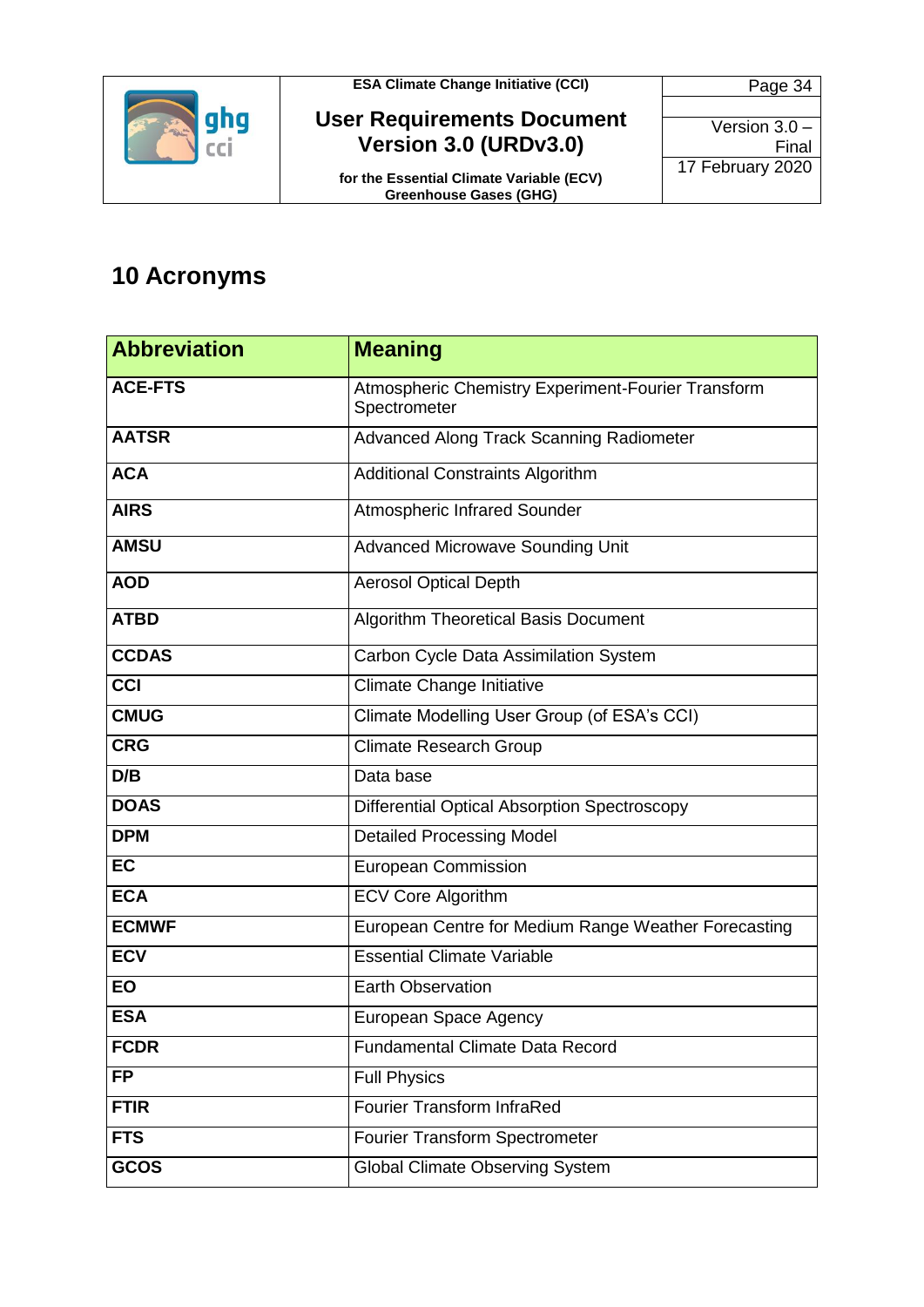

#### **User Requirements Document Version 3.0 (URDv3.0)**

**for the Essential Climate Variable (ECV) Greenhouse Gases (GHG)**

| <b>GEO</b>       | Group on Earth Observation                                                       |  |  |  |  |
|------------------|----------------------------------------------------------------------------------|--|--|--|--|
| <b>GEOSS</b>     | Global Earth Observation System of Systems                                       |  |  |  |  |
| <b>GHG</b>       | GreenHouse Gas                                                                   |  |  |  |  |
| <b>GOME</b>      | <b>Global Ozone Monitoring Experiment</b>                                        |  |  |  |  |
| <b>GMES</b>      | <b>Global Monitoring for Environment and Security</b>                            |  |  |  |  |
| <b>GOSAT</b>     | <b>Greenhouse Gases Observing Satellite</b>                                      |  |  |  |  |
| <b>GTOS</b>      | <b>Global Terrestrial Observing System</b>                                       |  |  |  |  |
| <b>IASI</b>      | Infrared Atmospheric Sounding Interferometer                                     |  |  |  |  |
| <b>IPCC</b>      | International Panel in Climate Change                                            |  |  |  |  |
| <b>IUP</b>       | Institute of Environmental Physics (IUP) of the University of<br>Bremen, Germany |  |  |  |  |
| <b>JCGM</b>      | Joint Committee for Guides in Metrology                                          |  |  |  |  |
| <b>LMD</b>       | Laboratoire de Météorologie Dynamique                                            |  |  |  |  |
| <b>MACC</b>      | Monitoring Atmospheric Composition and Climate, EU<br><b>GMES</b> project        |  |  |  |  |
| <b>MERIS</b>     | <b>Medium Resolution Imaging Spectrometer</b>                                    |  |  |  |  |
| <b>MIPAS</b>     | Michelson Interferometer for Passive Atmospheric Sounding                        |  |  |  |  |
| <b>MODIS</b>     | Moderate Resolution Imaging Spectrometer                                         |  |  |  |  |
| <b>NA</b>        | Not applicable                                                                   |  |  |  |  |
| <b>NDACC</b>     | Network for the Detection of Atmospheric Composition<br>Change                   |  |  |  |  |
| <b>NASA</b>      | National Aeronautics and Space Administration                                    |  |  |  |  |
| <b>NIES</b>      | National Institute for Environmental Studies                                     |  |  |  |  |
| <b>NOAA</b>      | National Oceanic and Atmospheric Administration                                  |  |  |  |  |
| OCO              | <b>Orbiting Carbon Observatory</b>                                               |  |  |  |  |
| <b>PBL</b>       | <b>Planetary Boundary Layer</b>                                                  |  |  |  |  |
| <b>RMS</b>       | Root-Mean-Square                                                                 |  |  |  |  |
| <b>RTM</b>       | Radiative transfer model                                                         |  |  |  |  |
| <b>SCIAMACHY</b> | SCanning Imaging Absorption spectroMeter for Atmospheric<br>ChartographY         |  |  |  |  |
| <b>TANSO</b>     | Thermal And Near infrared Sensor for carbon Observation                          |  |  |  |  |
| <b>TCCON</b>     | <b>Total Carbon Column Observing Network</b>                                     |  |  |  |  |
| <b>TES</b>       | <b>Tropospheric Emission Spectrometer</b>                                        |  |  |  |  |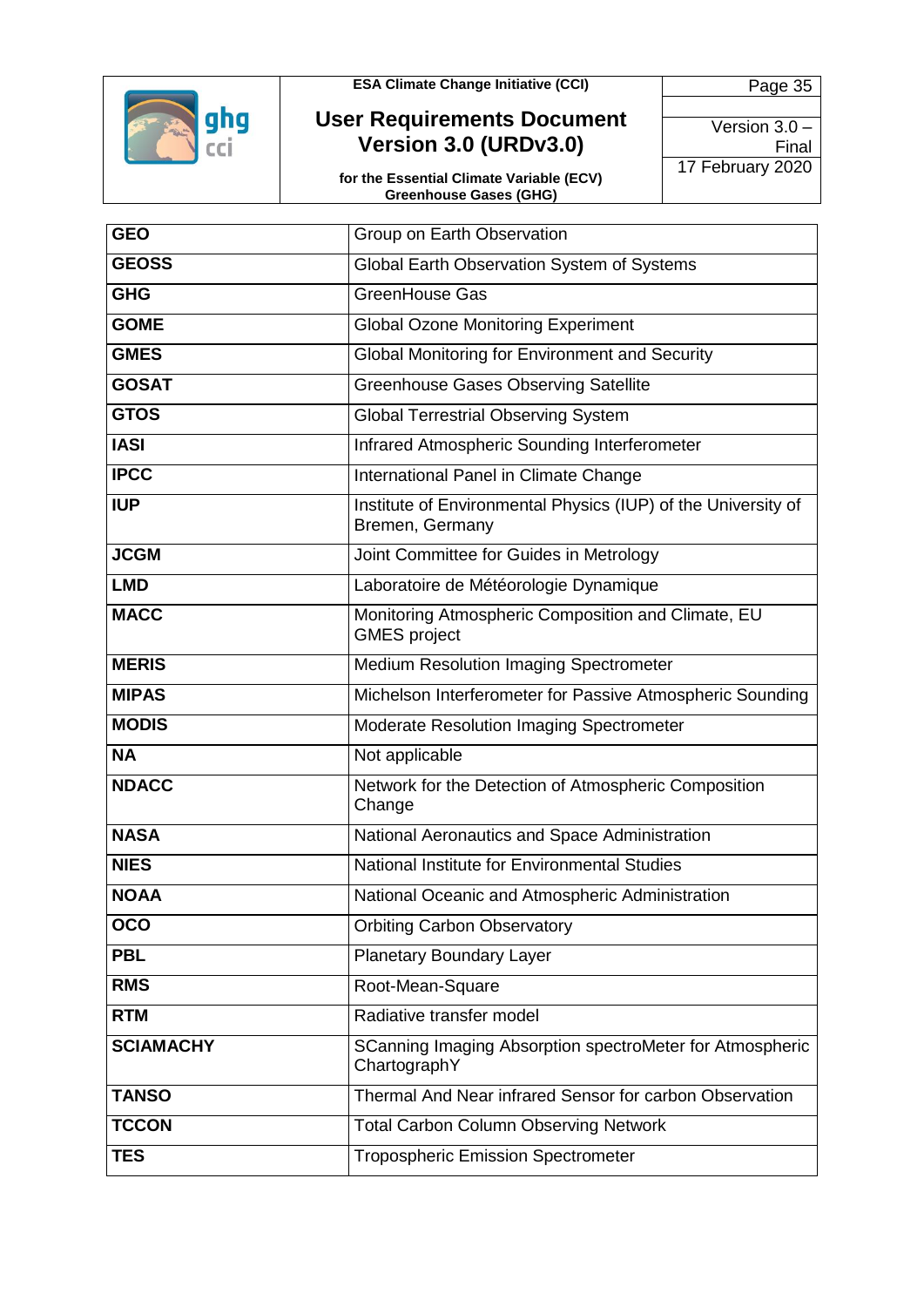

#### **User Requirements Document Version 3.0 (URDv3.0)**

Version 3.0 – Final 17 February 2020

Page 36

**for the Essential Climate Variable (ECV) Greenhouse Gases (GHG)**

### <span id="page-35-0"></span>**11 Annex A: GCOS GHG requirements**

The following text is from **/GCOS-154/**, section 3.1.8 "ECV Carbon Dioxide, Methane and other Greenhouse Gases", with some updates based on /**GCOS-200**/ as marked. URDv1 used the previous version of this document, /**GCOS-107**/.

Carbon dioxide is the dominant greenhouse gas emitted by anthropogenic activities. The atmospheric build-up is caused mostly by the combustion of coal, oil, and natural gas and reflects to a significant extent cumulative anthropogenic emissions rather than the current rate of emissions.

Methane (CH4) is the second most significant anthropogenically emitted greenhouse gas, and its level has also been increasing since preindustrial times.. Other long-lived GHGs include nitrous oxide  $(N_2O)$ , chlorofluorocarbons (CFCs), hydrochlorofluorocarbons (HCFCs), hydrofluorocarbons (HFCs), sulphur hexafluoride (SF6), and perfluorocarbons (PFCs). The relative radiative forcing of  $CH<sub>4</sub>$  in 2008 was about 18 per cent of the total radiative forcing caused by all long-lived greenhouse gases in the atmosphere since the beginning of industrial time. The Kyoto Protocol of the UNFCCC includes future restrictions on the release of GHGs, including  $CO<sub>2</sub>$ , CH<sub>4</sub>, N<sub>2</sub>O, HFCs, SF<sub>6</sub>, and PFCs. The Montreal Protocol on Substances that Deplete the Ozone Layer includes mandatory restrictions for individual countries on the production and consumption of those CFCs and HCFCs that are also GHGs.

Satellite measurements are emerging as an important component of the overall observing system for  $CO<sub>2</sub>$  and  $CH<sub>4</sub>$ . Methane was first measured in the stratosphere by SAMS in the 1980s and then by HALOE (1991-2005.). The Scanning Imaging Absorption Spectrometer for Atmospheric Cartography (SCIAMACHY) instrument made the first global measurements of tropospheric CH<sub>4</sub>, and its data are being used in inverse modelling studies to quantify CH<sub>4</sub> emissions. Methane data are also provided currently by ACE-FTS. The AIRS, TES and IASI high-resolution IR sounders are providing information on both  $CO<sub>2</sub>$  and  $CH<sub>4</sub>$ , although with limited vertical range, and their data also have been used in inverting fluxes via data assimilation. The recently launched Greenhouse Gases Observing Satellite (GOSAT) is starting to provide more complete information. Experience in using the data from GOSAT and the future OCO-2 mission will guide the development of the space-based component of the observing system for these two majors GHGs. The planned Sentinel-5p and Sentinel-5 missions will also measure CH4. Satellite measurements can potentially provide unique information on global emission source identification, which is not possible with ground-based measurements alone.

In the context of this document, detection of sources and sinks of greenhouse gases is the main focus for space-based measurements. Monitoring of global trends of  $CO<sub>2</sub>$  and CH<sub>4</sub> as long-lived gases is adequately covered by surface in situ measurements.

The following is needed for these ECVs:

Product A.8.1 Retrievals of  $CO<sub>2</sub>$  and CH<sub>4</sub> of sufficient quality to estimate regional sources and sinks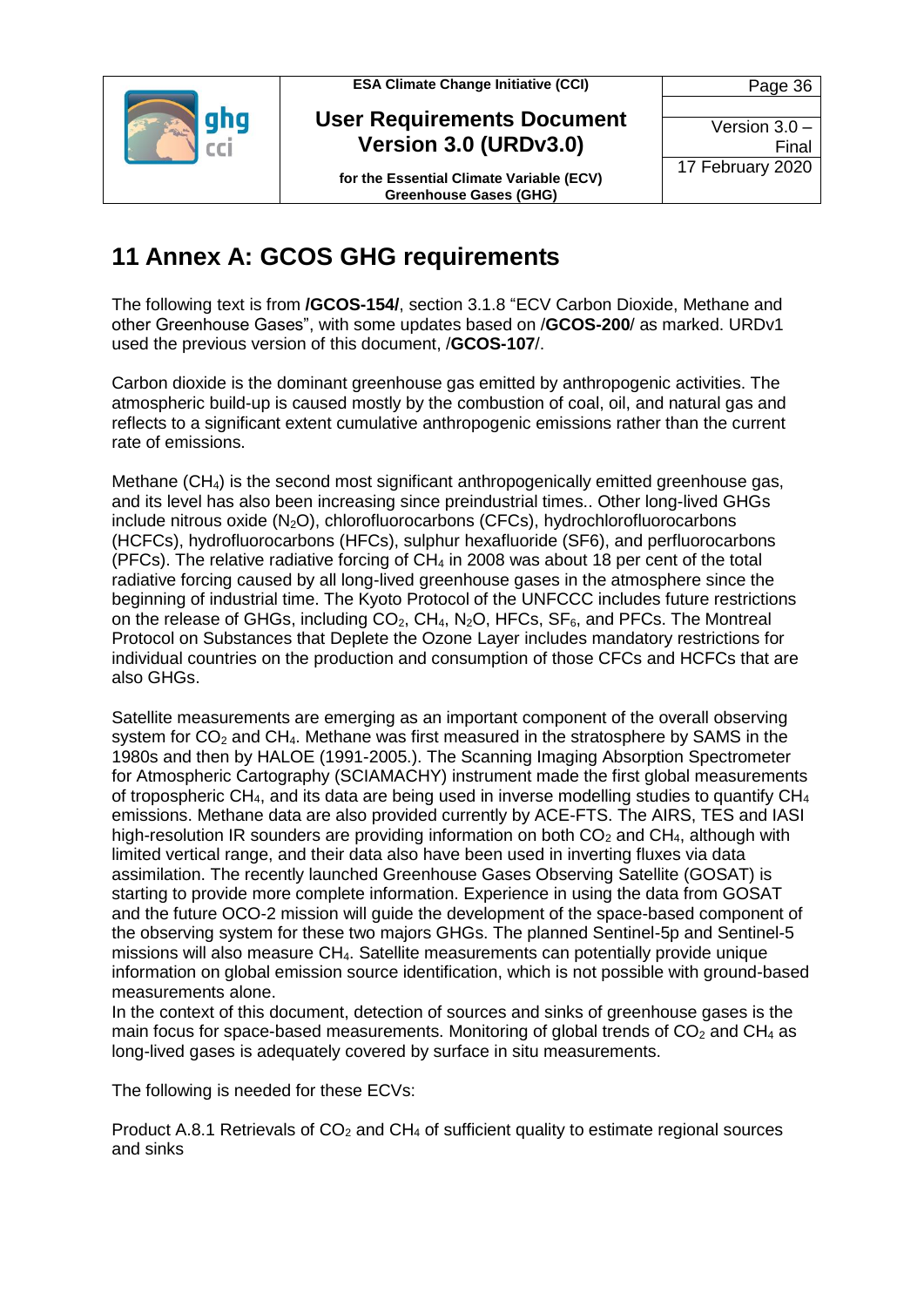

#### **User Requirements Document Version 3.0 (URDv3.0)**

Version 3.0 – Final 17 February 2020

Page 37

**for the Essential Climate Variable (ECV) Greenhouse Gases (GHG)**

#### **Benefits**

- Improvement in estimates of global means and facilitation of monitoring of the spatial distribution of the key greenhouse gases.
- Satellite-based observations of column values and vertical profiles of the mixing ratio of carbon dioxide, methane and other greenhouse gases, when coupled with reanalysis, providing a tool for assessment of sources and sinks of greenhouse gases, especially  $CO<sub>2</sub>$  and  $CH<sub>4</sub>$ ;
- Potential provision of additional background information on the measures on stabilization of the mixing ratios of key greenhouse gases at a level that would prevent dangerous anthropogenic interference with the climate system;
- Provision of estimates of localized surface emissions such as those related to wetlands and rice fields for  $CH_4$  and land-use change for  $CO_2$ , where the data products are of sufficient accuracy and resolution.

*Note: This table has been updated to reflect changes the requirements according to the most recent GCOS document, /GCOS-200/.* 

| Variable/<br><b>Parameter</b>    | <b>Horizontal</b><br><b>Resolution</b> | <b>Vertical</b><br><b>Resolution</b> | <b>Temporal</b><br><b>Resolution</b> | <b>Accuracy</b> | <b>Stability</b><br>(per decade) |
|----------------------------------|----------------------------------------|--------------------------------------|--------------------------------------|-----------------|----------------------------------|
| Tropospheric<br>$CO2$ column     | 5-10 km                                | N/A                                  | 4 h                                  | 1 ppm           | $1.5$ ppm                        |
| Tropospheric<br>CO <sub>2</sub>  | 5-10 km                                | 5 km                                 | 4 h                                  | 1 ppm           | $1.5$ ppm                        |
| Tropospheric<br>$CH4$ column     | 5-10 km                                | N/A                                  | 4 h                                  | 10 ppb          | 7 ppb                            |
| Tropospheric<br>CH <sub>4</sub>  | 5-10 km                                | 5 km                                 | 4 h                                  | $0.5$ ppb       | $0.7$ ppb                        |
| Stratospheric<br>CH <sub>4</sub> | 100-200 km                             | 2 km                                 | Daily                                | 5%              | 0.3%                             |

#### **Target requirements**

**Rationale:** Requirements for tropospheric CO<sub>2</sub> and CH<sub>4</sub> are driven by detection and quantification of the different emission sources via inverse modelling. The primary measurement needed is the tropospheric column, as it provides sensitivity down to the Earth's surface where most of the sinks and sources are located. Research and study of the use of currently available measurements – in situ as well as satellite – in reanalysis is needed to provide a more firmly based statement of essential data requirements, in particular on the extent of detail required in vertical sounding. Initial estimates are based on resolving the values of observed column fluctuations. Time scales that extend from the diurnal to the decadal need to be resolved to allow for a complete description of the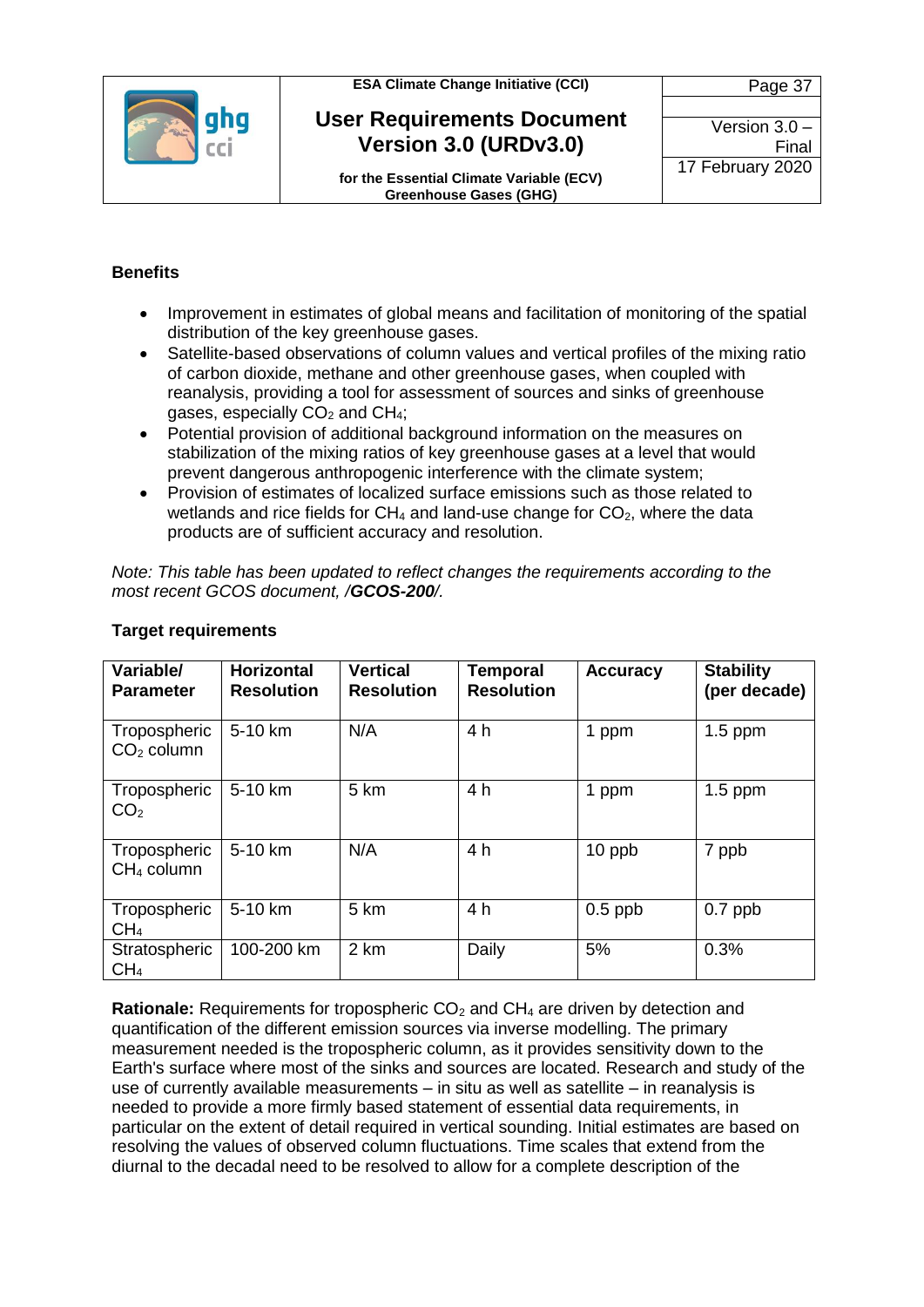| <b>ESA Climate Change Initiative (CCI)</b>                                | Page 38                  |
|---------------------------------------------------------------------------|--------------------------|
| <b>User Requirements Document</b><br>Version 3.0 (URDv3.0)                | Version $3.0 -$<br>Final |
| for the Essential Climate Variable (ECV)<br><b>Greenhouse Gases (GHG)</b> | 17 February 2020         |

processes that determine the distributions of these gases. Spatial variability can be substantial in the planetary boundary layer, reflecting the variability of sources and sinks. Products can, however, be useful for source-sink inversion without resolving the shortest space and time scales.

 $CH<sub>4</sub>$  is not well mixed in the stratosphere, where it is the main chemical source of H<sub>2</sub>O. The stratospheric product is needed to support the attribution of water-vapour trends and for determining the radiative influences of stratospheric CH<sup>4</sup> and water vapour.

The global trends, seasonal cycle, and latitudinal gradients of the long-lived greenhouse gases N2O, CFCs, HCFCs, HFCs, SF6, and PFCs in the troposphere are well-monitored, using present-day surface networks. Short-term and regional variability of these long-lived gases is mainly in the stratosphere, in relation to their chemical breakdown at these altitudes. Observing the spatio-temporal variability of these gases is important in the stratosphere, where they also provide information on 'age of air', but these measurements are largely dependent on the limb/occultation type of satellite observations which are not part of the operational suite of satellite measurements. Some monitoring of the stratospheric distribution changes of long-lived gases is needed for the assessment of radiative and dynamical feedbacks in the stratosphere related to composition changes. Future research studies of these greenhouse gases will, at intervals, require future satellite missions.

#### **Requirements for satellite instruments and satellite datasets**

FCDR of appropriate NIR/SWIR/IR radiances, for example through:

• Passive NIR/SWIR operational missions for  $CO<sub>2</sub>$  and  $CH<sub>4</sub>$ , building on the experience with SCIAMACHY and the specialized missions GOSAT and OCO-2 (simultaneous total column CO, such as provided by SCIAMACHY, adds much value for  $CO<sub>2</sub>$  source characterization); • High spectral resolution IR sounding for the upper troposphere and stratosphere, as provided initially by ACE-FTS, AIRS, and IASI;

• Limb-sounding in IR and MW for distributions in the upper troposphere and stratosphere; • Active NIR/SWIR systems to obtain tropospheric vertical profiles.

**Calibration, validation and data archiving needs**

• The required comprehensive independent ground-based validation measurements can be provided by the WMO Global Atmosphere Watch (GAW) Global  $CO<sub>2</sub>$  and  $CH<sub>4</sub>$  Monitoring Networks, including ship and dedicated light aircraft profiles up to 8 km; both these GAW networks are designated by GCOS as comprehensive networks, and subsets are designated as baseline networks;

• A network of surface-based total column  $CO<sub>2</sub>$  and  $CH<sub>4</sub>$  instruments (TCCON) and continued routine commercial aircraft observations (e.g. CONTRAIL and observations planned by IAGOS-ERI), needed for validation of products;

• Aircraft observations of  $CO<sub>2</sub>$  and CH<sub>4</sub>, needed to validate the transport in the models that are used in the surface emission inversions using total-column data (part of the total-column variability is related to transport in the upper-troposphere/lower-stratosphere and should not be assigned to the lower troposphere affecting the emission inversion).

#### **Adequacy/inadequacy of current holdings**

• Satellite products are still under development, and accuracy requirements have not yet been met (except for CH<sup>4</sup> total column);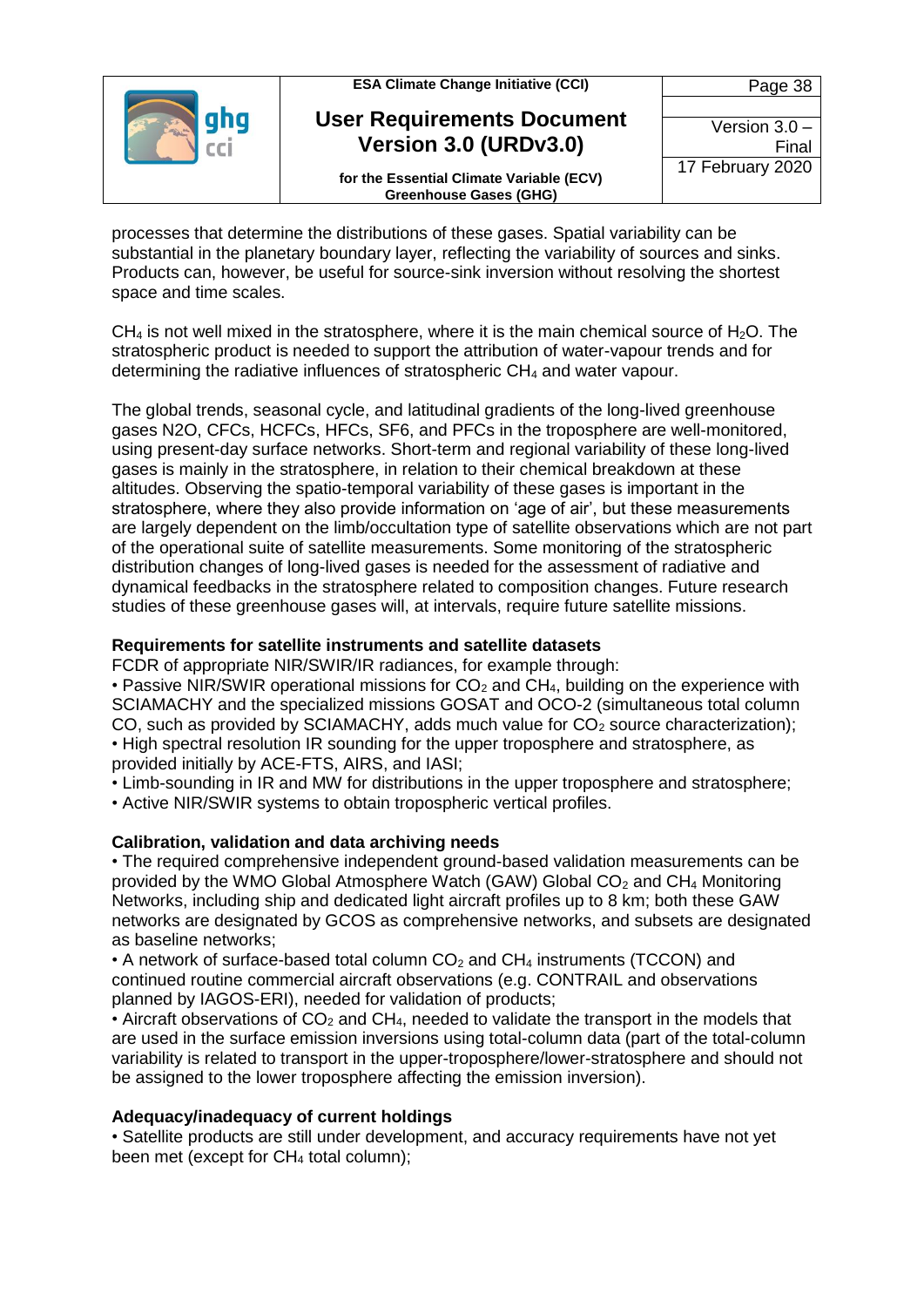



#### **User Requirements Document Version 3.0 (URDv3.0)**

Version 3.0 – Final 17 February 2020

**for the Essential Climate Variable (ECV) Greenhouse Gases (GHG)**

• In situ observations of the long-lived gases do not provide a complete 3D distribution in the atmosphere and are rather unevenly distributed in space; most networks are designed for trend detection in the background atmosphere, with minimal sensitivity to (nearby) emissions.

#### **Immediate action, partnerships and international coordination**

• Support for the generation of products through retrieval or, in appropriate cases, data assimilation;

• Execution of planned missions and development and implementation of a plan for sustained measurements sufficient to deliver products of the required accuracy;

• Support for the surface and free-tropospheric measurements needed for calibration and validation;

• Derivation of products from AIRS and SCIAMACHY from 2002 onwards, IASI from 2008, GOSAT from 2009 and, in the future, from OCO-2 and from Sentinel-5p/TROPOMI and Sentinel-5 for CH<sub>4</sub>:

• Limb-sounding data for retrieval of stratospheric profiles from current instruments, including those from ACE-FTS (CH<sub>4</sub>, N<sub>2</sub>O), MIPAS (CH<sub>4</sub>, N<sub>2</sub>O), and MLS (N<sub>2</sub>O);

• Additional data provided by TES for the retrieval of tropospheric CH<sub>4</sub>;

• Research towards improved future capabilities, including long-term monitoring of  $CO<sub>2</sub>$ , CH<sub>4</sub> and other GHGs such as  $N<sub>2</sub>O$ :

• Coordination by WCRP SPARC and IGBP IGAC.

#### **Link to GCOS Implementation Plan (updated to reflect changes in /GCOS-200/, IP-16)**

• [IP-16 Action A30] Re-establish sustained limb-scanning satellite measurement of profiles of water vapour, ozone and other important species from UT/LS up to 50 km;

• [IP-16 Action A31] Engage existing networks of ground-based, remote sensing stations (e.g. NDACC, TCCON, GRUAN) to ensure adequate, sustained delivery of data from MAXDOAS, charge coupled device (CCD) spectrometers, lidar, and FTIR instruments for validating satellite remote-sensing of the atmosphere;

• [IP-16 Action A32] Extend and refine the satellite data records (FCDRs and CDRs) for GHG and aerosol ECVs;

 $\cdot$  [IP-16 Action A33] Maintain and enhance the WMO GAW Global Atmospheric CO<sub>2</sub> and CH<sup>4</sup> monitoring networks as major contributions to the GCOS Comprehensive Networks for  $CO<sub>2</sub>$  and CH<sub>4</sub>. Advance the measurement of isotopic forms of  $CO<sub>2</sub>$  and CH<sub>4</sub> and of appropriate tracers to separate human from natural influences on the  $CO<sub>2</sub>$  and  $CH<sub>4</sub>$  budgets; • [IP-16 Action A34] Define the requirements for providing vertical profiles of  $CO<sub>2</sub>$ , CH<sub>4</sub> and other GHGs, using recently emerging technology, such as balloon capture technique; • [IP-16 Action A35] Assess the value of the data provided by current space-based measurements of  $CO<sub>2</sub>$  and  $CH<sub>4</sub>$ , and develop and implement proposals for follow-on missions accordingly.

#### **Other applications**

Carbon dioxide and other greenhouse gas distributions may allow improved retrieval of the temperature and water vapour information from IR sounders for NWP and reanalysis:  $N_2O$ measurements are needed for constraining the effects of  $NO<sub>x</sub>$  on ozone.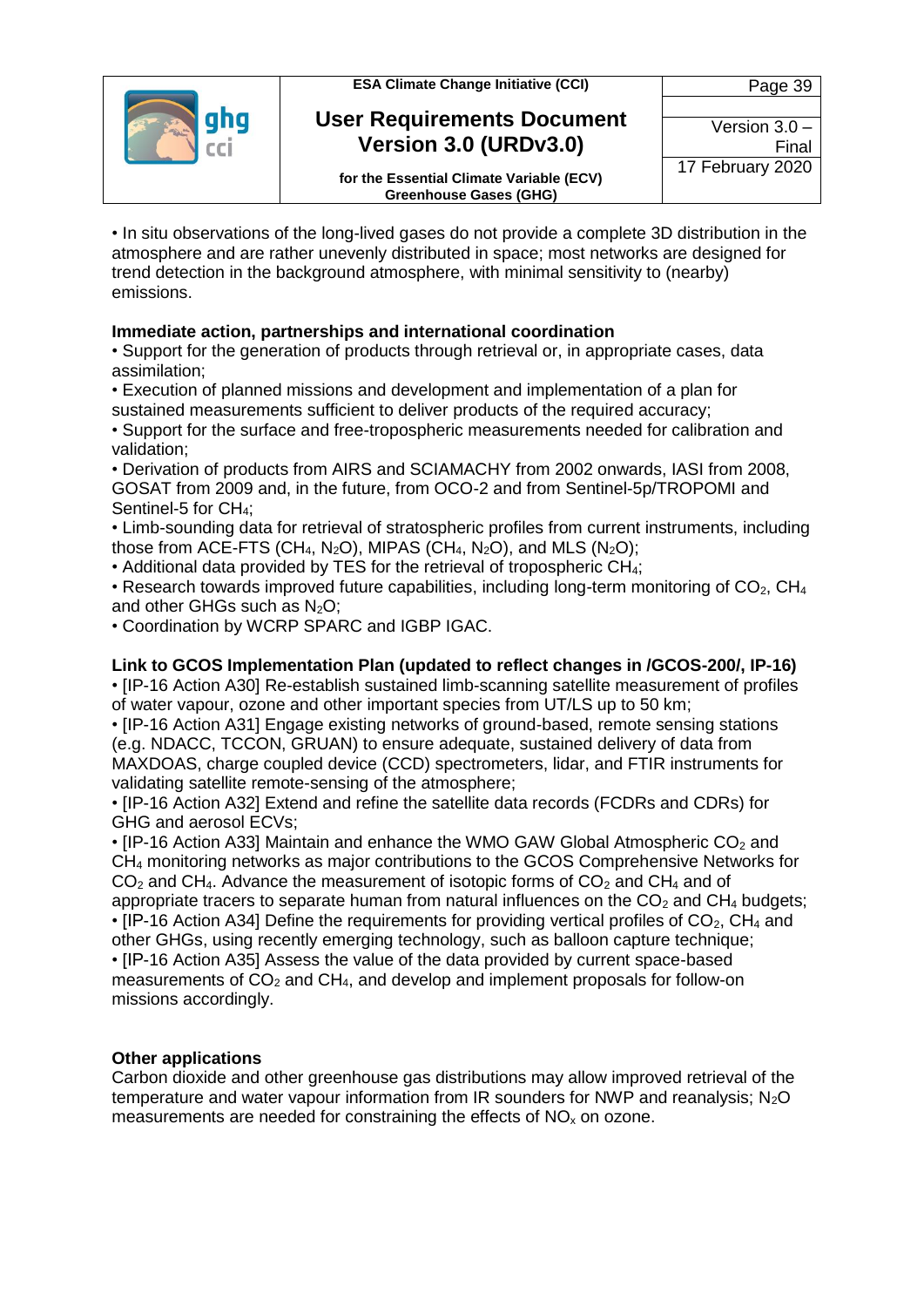



**for the Essential Climate Variable (ECV) Greenhouse Gases (GHG)**

Page 40 Version 3.0 – Final 17 February 2020

### <span id="page-39-0"></span>**12 Annex B: CMUG GHG requirements**

The following is from **/CMUG-RBD, 2015/** with edits for clarity marked in italics**:**

A comprehensive understanding of greenhouse gases is crucial for informing societal response to climate change. Applications with a need for observations of greenhouse gases such as CO<sub>2</sub> and CH<sub>4</sub> include Model Development, Decadal Forecasting and Regional Source/Sink Determination. As shown in *Table B.1*, each application has somewhat different observational requirements reflecting the particular aspect of greenhouse gases under consideration.

To elaborate on the GHG observational requirements for Regional Source/Sink Determination, the tabulated values are based on the activities undertaken within the frame of the MACC sub-project on greenhouse gases and on feedbacks from the GHG CMC. The principal products from the MACC sub-project on GHG are:

- 4-dimensional gridded fields of  $CO<sub>2</sub>$  and  $CH<sub>4</sub>$  produced in near-real-time (based on data assimilation of near-real-time data products, typically from operational satellites),
- 4-dimensional gridded fields of  $CO<sub>2</sub>$  and  $CH<sub>4</sub>$  produced in "delayed mode" (6 months delay, to allow data assimilation of research-mode satellite data products),
- $\bullet$  3-dimensional gridded fluxes of  $CO<sub>2</sub>$  and CH<sub>4</sub> produced in "delayed mode",
- Re-analysed concentration and flux fields of  $CO<sub>2</sub>$  and CH<sub>4</sub> for the period 2003-2010. Flux fields are an important factor for decision-makers at several levels, and need to be estimated with confidence. The fidelity of flux estimates is strongly influenced by accuracy

and stability of the observations that are used as input to the data assimilation and reanalysis systems. This drives the requirements given in *Table B.1* for some of the required parameters.

The requirements for full GHG concentration profiles are given in *the data sheet of the GHG-CCI*. In general, differences were found in the user requirements even when the same application was considered. An important element to consider in this regard is the actual target each user focuses on (e.g. cities rather than countries).

Horizontal Resolution and Observing Cycle requirements have become more stringent than what *is* suggested by GCOS and by the CMUG Phase 1 URD. This is because if on one hand they reflect the spatial and temporal variability of important classes of regional sources and sinks on the other they also reflect improvements in the models, especially in terms of increased horizontal resolution. The need for good flux estimates makes the current requirements for accuracy and stability generally more demanding than previous GCOS and the CMUG Phase 1 user requirements.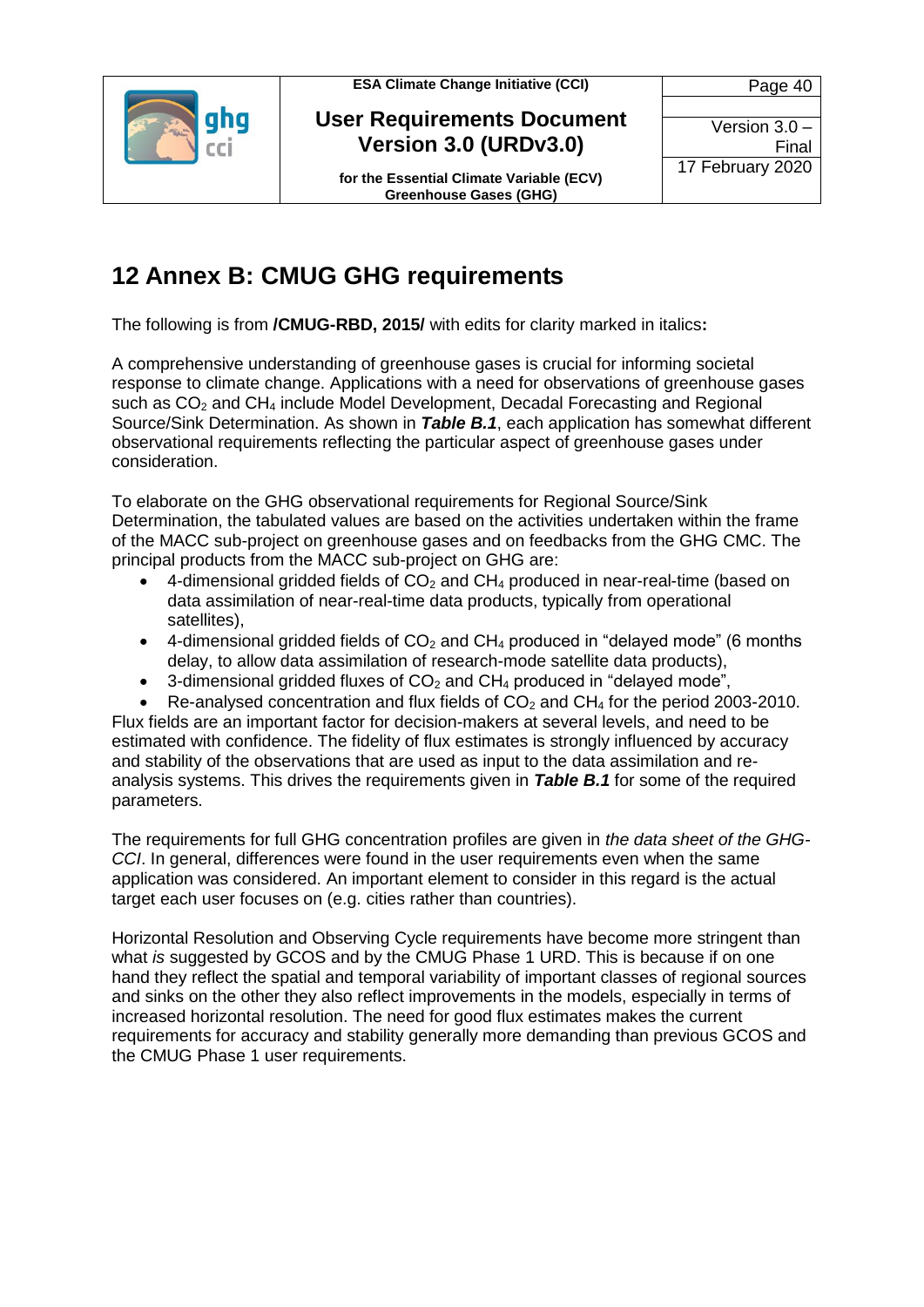

Version 3.0 – Final 17 February 2020

Page 41

**for the Essential Climate Variable (ECV) Greenhouse Gases (GHG)**

| <b>Parameter</b>                                                | <b>Application</b>                       | <b>Horizontal</b><br><b>Resolution</b> | Vertical<br><b>Resolution</b> | <b>Observing</b><br>Cycle | <b>Precision</b>                 | <b>Accuracy</b>                   | <b>Stability</b>                                 | <b>Types of</b><br>error |
|-----------------------------------------------------------------|------------------------------------------|----------------------------------------|-------------------------------|---------------------------|----------------------------------|-----------------------------------|--------------------------------------------------|--------------------------|
| Trace gas<br>profile CH <sub>4</sub> -<br>Troposphere<br>column | Regional<br>source/sink<br>determination | 5/20/50 km                             | N/A                           | $3/4/6$ h                 | 0.1/0.5/1%<br>2/10/20 ppb        | 0.1/0.5/2.0%<br>2/10/20 ppb       | 0.5/0.7/2.0<br>$%$ /dec<br>2/7/35<br>ppb/dec     | <b>SSEOB</b>             |
| Trace gas<br>profile CH <sub>4</sub> -<br>Total<br>column       | model<br>development                     | 25km                                   | N/A                           | 6h                        | 1%                               | 1%                                | 10ppb/dec                                        | <b>SSEOB</b>             |
|                                                                 | decadal f/c                              | 20km                                   | N/A                           | Daily                     | $<< 10$ ppb                      | $<< 10$ ppb                       | $2\%$ /dec<br>35 ppb/dec                         | <b>SSAOB</b>             |
|                                                                 | Regional<br>source/sink<br>determination | 10/50/100<br>km                        | N/A                           | 3/4/6 h                   | 0.25/0.5/1%<br>5/10/20 ppb       | 0.1/0.5/2.0%<br>2/10/40 ppb       | 0.1/0.5/2.0<br>$%$ /dec<br>2/10/35 ppb/dec       | <b>SSEOB</b>             |
| Trace gas<br>profile $CO2$ -<br>Total<br>column                 | model<br>development                     | 25km                                   |                               | 6h                        | $0.5/1$ ppm                      | $0.5/1$ ppm                       | $0.1/0.5$ ppm/dec                                | <b>SSEOB</b>             |
|                                                                 | decadal f/c                              | 2/5/20km                               | N/A                           | Daily                     | 0.3/0.5/1%<br>1/1.5/3 ppm        | 0.3/0.5/1%<br>1/1.5/3.0<br>ppm    | $0.5/1.5/2$ %/dec<br>$2/5/8$ ppm/dec             | <b>SSAOB</b>             |
|                                                                 | Regional<br>source/sink<br>determination | 5/20/50 km                             | N/A                           | 3/6/24 h                  | 0.25/0.5/0.75%<br>$1/2/3$ ppm    | 0.25/0.5/1%<br>$1/2/4.0$ ppm      | 0.5/1.5/2 %/dec<br>$2/5/8$ ppm/dec               | <b>SSEOB</b>             |
| Trace gas<br>profile $CO2$ -<br>Troposphere<br>column           | Regional<br>source/sink<br>determination | 5/20/50 km                             | N/A                           | 3/4/6 h                   | 0.15/0.4/0.5%<br>$0.5/1.5/2$ ppm | 0.15/0.5/1%<br>0.5/1.5/4.0<br>ppm | 0.15/0.5/2<br>$%$ /dec<br>0.5/1.5/7.5<br>ppm/dec | <b>SSEOB</b>             |

**Table B.1:** Requirements for satellite observations of greenhouse gases (from **/CMUG-RBD, 2015/**). *Error type "SSEOB" refers to Single sensor uncertainty estimates for every observation. "SSAOB" refers to Single sensor accuracy estimates for every observation. These can be thought of as random and systematic errors respectively.*

The requirements are given for tropospheric and total column only, in recognition that requirements for profile data would be very demanding for existing satellite data. In the event that data providers consider it feasible to provide profile data approaching GCOS requirements, then more refined user requirements could be given in a future update of this document. The user community increasingly asks for horizontal and vertical resolution in the Lower Stratosphere to be the same as that for the Higher Troposphere, in contrast to previous GCOS requirements. As mentioned above, other applications of greenhouse gas observations may have different sets of requirements. For example, the detection of  $CH_4$ emissions from pipelines or similar small sources would require higher horizontal resolution and vertical resolution in the lower troposphere.

Turning now to the GHG observation requirements for decadal forecasting, it is principally the distribution of the trace gases at the start of the forecast that can be important to help define the atmospheric fields. This consideration was translated in the Phase 1 URD in a requirement of long period averages as sufficient for decadal forecasts. The latest consultation seems to indicate that a much higher observing cycle would be useful. Additionally, more stringent requirements have been made for the horizontal resolution that is now comparable with that needed in other applications. Similar to the ozone section above, it would be important to provide not only merged GHG products but also products from single sensors as separate datasets. Users also pointed out that the harmonisation between the various datasets is a key aspect to efficiently using the data.